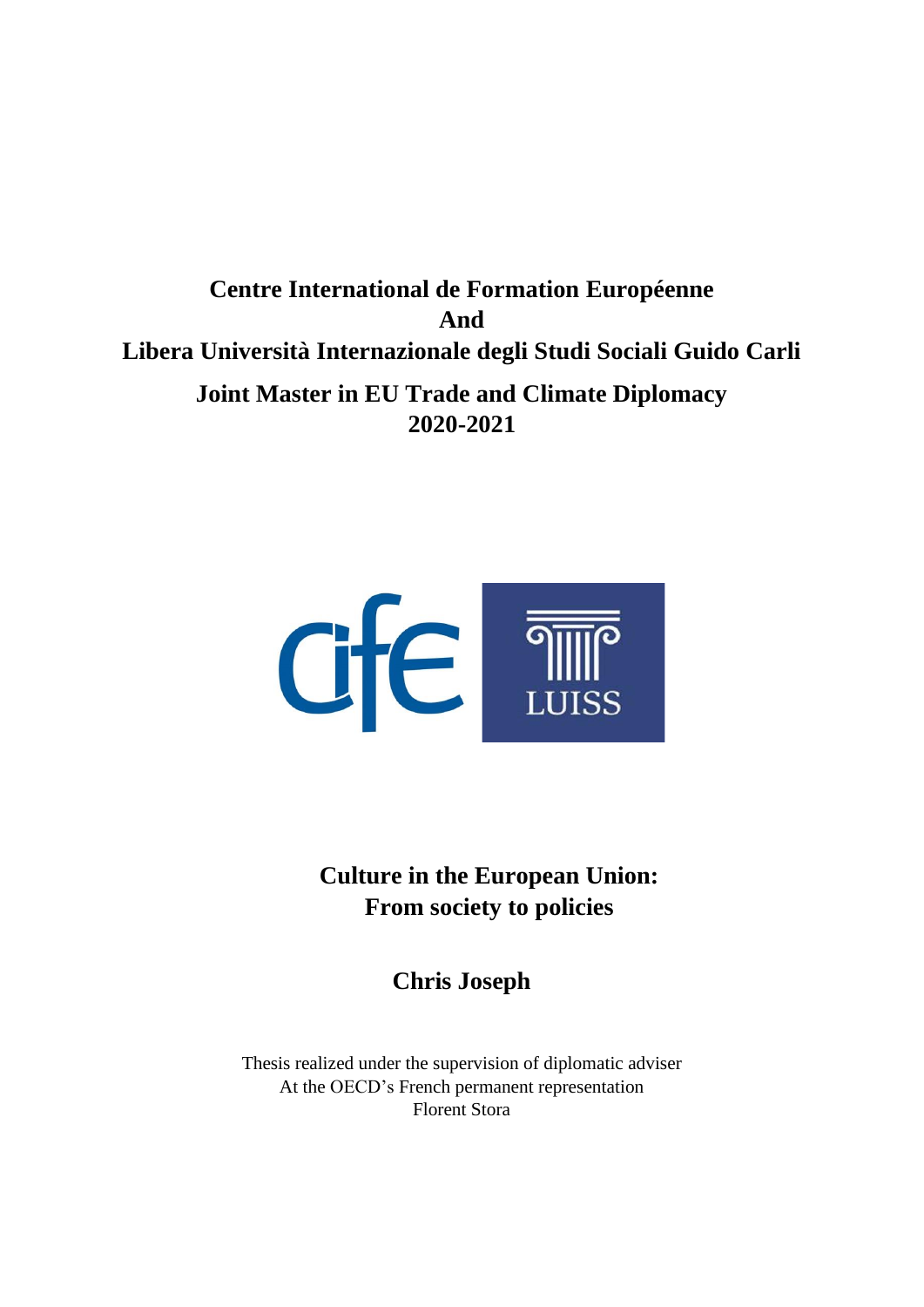## **Acknowledgements**

I am grateful for the support I received from my family and my fellow Master's colleagues during the long journey that has been working on this thesis.

I also want to thank my supervisor, Florent Stora for the numerous guiding advices he gave me and his availability to accompany me all along this project.

Finally, I express my warm thought to all the experts that provided me background information during the last months as well as to those who strengthened my interest for culture, during all my academic years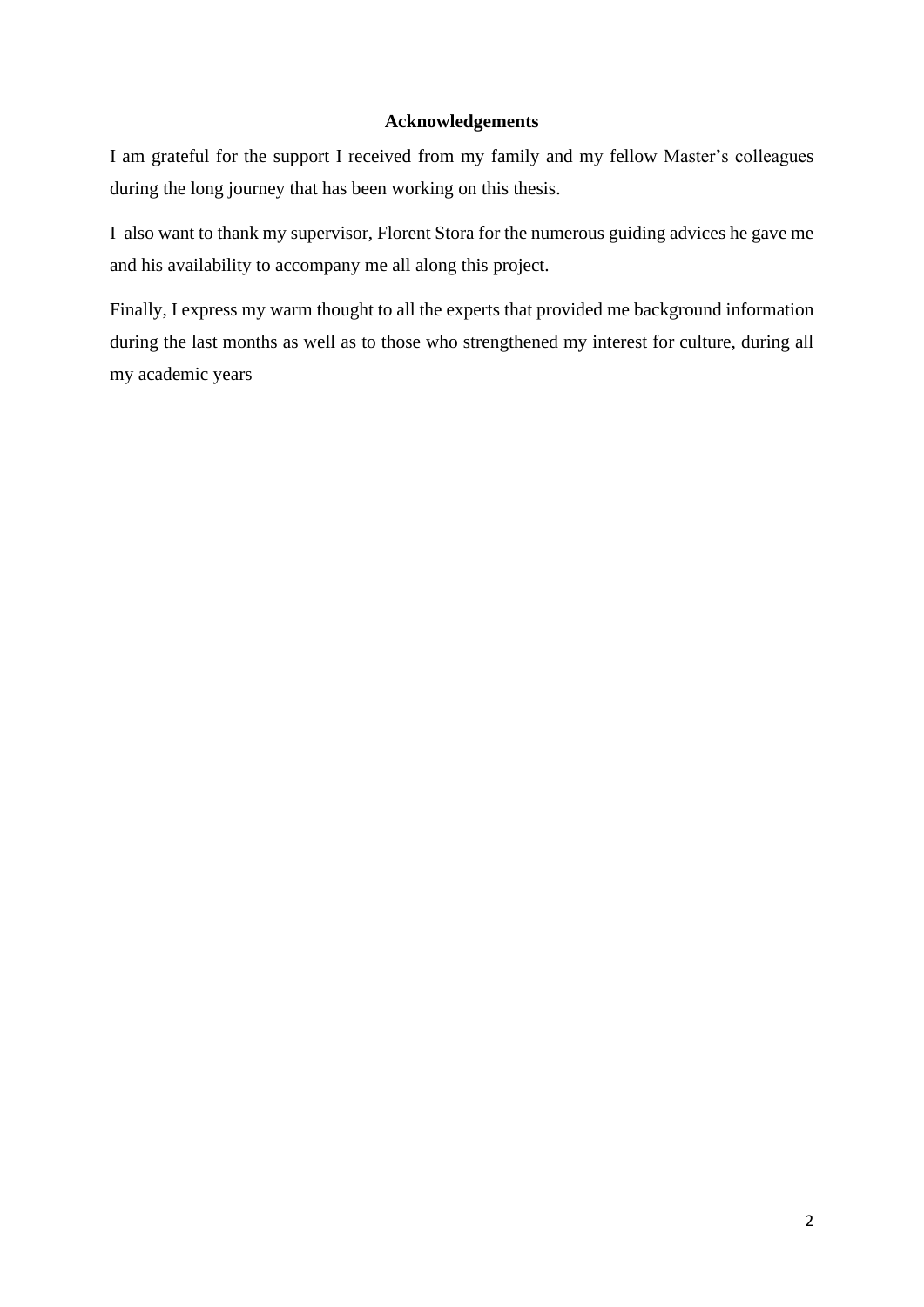| Acknowledgments                                                                                                                                                           | p.2                  |  |
|---------------------------------------------------------------------------------------------------------------------------------------------------------------------------|----------------------|--|
| List of acronyms                                                                                                                                                          |                      |  |
| Introduction                                                                                                                                                              |                      |  |
| I - What are the European Union objectives for culture?                                                                                                                   |                      |  |
| A - History of the EU cultural policy                                                                                                                                     | p.11                 |  |
| a) EU competences on culture<br>b) Forms of cultural action in the EU                                                                                                     | p.11<br>p.15         |  |
| B - Culture as a driver for shaping identities in the EU                                                                                                                  |                      |  |
| a) Defining the European identity<br>b) Actions fostering cultural Europeanness                                                                                           | p.17<br>p.20         |  |
| II - The impact of culture inside EU borders                                                                                                                              | p.24                 |  |
| A - The development of the Cultural and Creative Industries                                                                                                               | p.24                 |  |
| a) The economic impact of CCIs<br>b) CCIs battling with the Covid pandemic<br>c) CCIs in the face of digitalization: A look at the book industry                          | p.24<br>p.27<br>p.29 |  |
| B - Culture as a fostering asset of EU internal policies                                                                                                                  | p.33                 |  |
| a) Culture and how to enhance sustainable development<br>b) The promotion of culture through audiovisual<br>Culture in cities: a way to foster EU local development<br>c) | p.33<br>p.37<br>p.41 |  |
| III - The impact of culture outside EU borders                                                                                                                            |                      |  |
| A - Culture as a fostering asset of EU external policies                                                                                                                  |                      |  |
| a) Culture and trade policy: The case of audiovisual<br>b) Culture and development aid                                                                                    | p.46<br>p.50         |  |
| B - Cultural competition at a global stage: Looking at culture in China<br>p.56                                                                                           |                      |  |
| Background and tools of the Chinese cultural influence<br>a)<br>China's cultural expansion strategy<br>b)                                                                 | p.56<br>p.59         |  |
| Perspectives                                                                                                                                                              | p.62                 |  |
| Bibliography                                                                                                                                                              | p.65                 |  |
| Sitography                                                                                                                                                                | p.68                 |  |
| A- Primary sources<br>B- Secondary sources                                                                                                                                | p.68<br>p.68         |  |
| Corpus                                                                                                                                                                    | p.69                 |  |

# **Table of contents**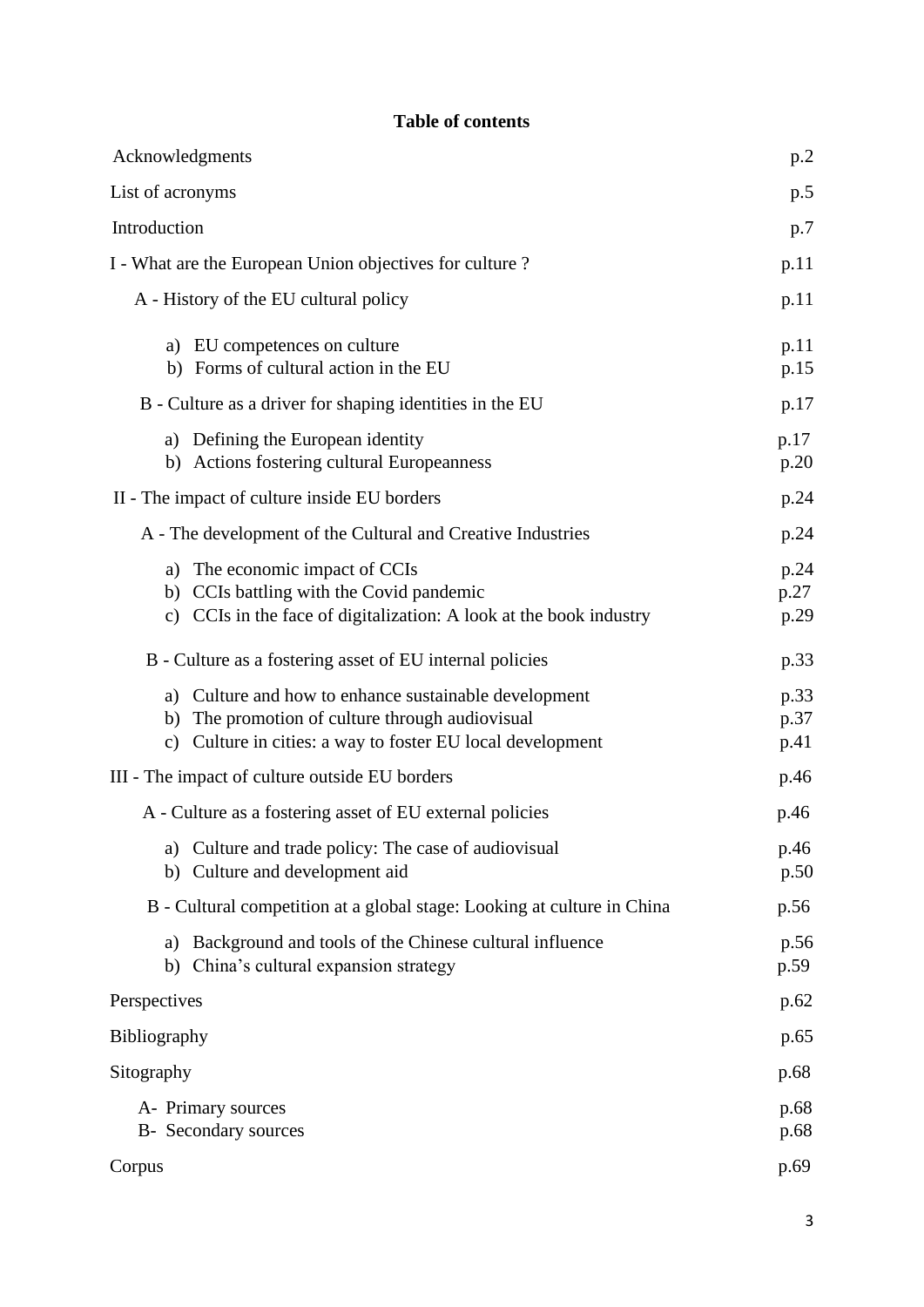| A- Primary sources | p.69 |
|--------------------|------|
| B- Interviews      | p.70 |
| Annex              | p.74 |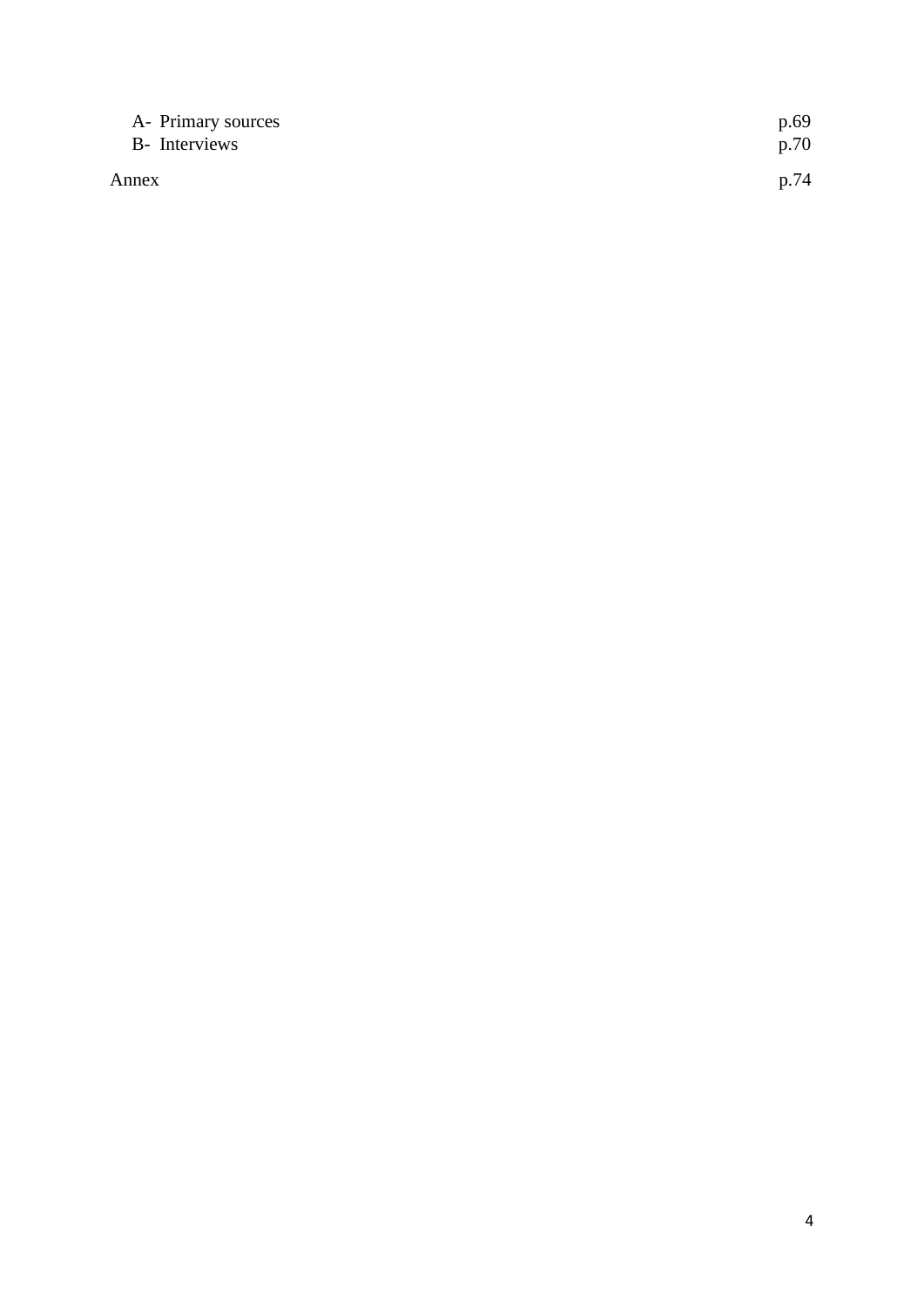# **List of acronyms**

| ACP:               | African, Caribbean and Pacific                                                         |
|--------------------|----------------------------------------------------------------------------------------|
| AVMSD:             | <b>Audiovisual Media Services Directive</b>                                            |
| CCI <sub>s</sub> : | <b>Cultural and Creative Industries</b>                                                |
| CCP:               | <b>Chinese Communist Party</b>                                                         |
| CDEC:              | Convention on the Protection and Promotion of the Diversity of Expressions<br>Cultural |
| CETA:              | Comprehensive Economic and Trade Agreement                                             |
| DCI:               | <b>Development Cooperation Instrument</b>                                              |
| DSM:               | Digital Single Market                                                                  |
| EC:                | <b>European Commission</b>                                                             |
| ECJ:               | European Court of Justice                                                              |
| ECOC:              | <b>European Capitals of Culture</b>                                                    |
| EDF:               | European Development Fund                                                              |
| EEAS:              | <b>European External Action Service</b>                                                |
| EEC:               | <b>European Economic Community</b>                                                     |
| EHD:               | The European Heritage Day                                                              |
| EHL:               | European Heritage Label                                                                |
| EP:                | European Parliament                                                                    |
| EU:                | European Union                                                                         |
| FTA <sub>s</sub> : | Free Trade Agreements                                                                  |
| GATS:              | General Agreement on Trade in Services                                                 |
| GONGOs:            | Government-Organized Non-Governmental organizations                                    |
| NGO <sub>s</sub> : | Non-Governmental Organizations                                                         |
| PCC:               | Protocol on Cultural Cooperation                                                       |
| PCW:               | <b>Permanent Council of Writers</b>                                                    |
| SDG <sub>s</sub> : | <b>Sustainable Development Goals</b>                                                   |
| TEC:               | Treaty establishing the European Community                                             |
| TFEU:              | Treaty on the Functioning of the European Union                                        |
| UN:                | <b>United Nations</b>                                                                  |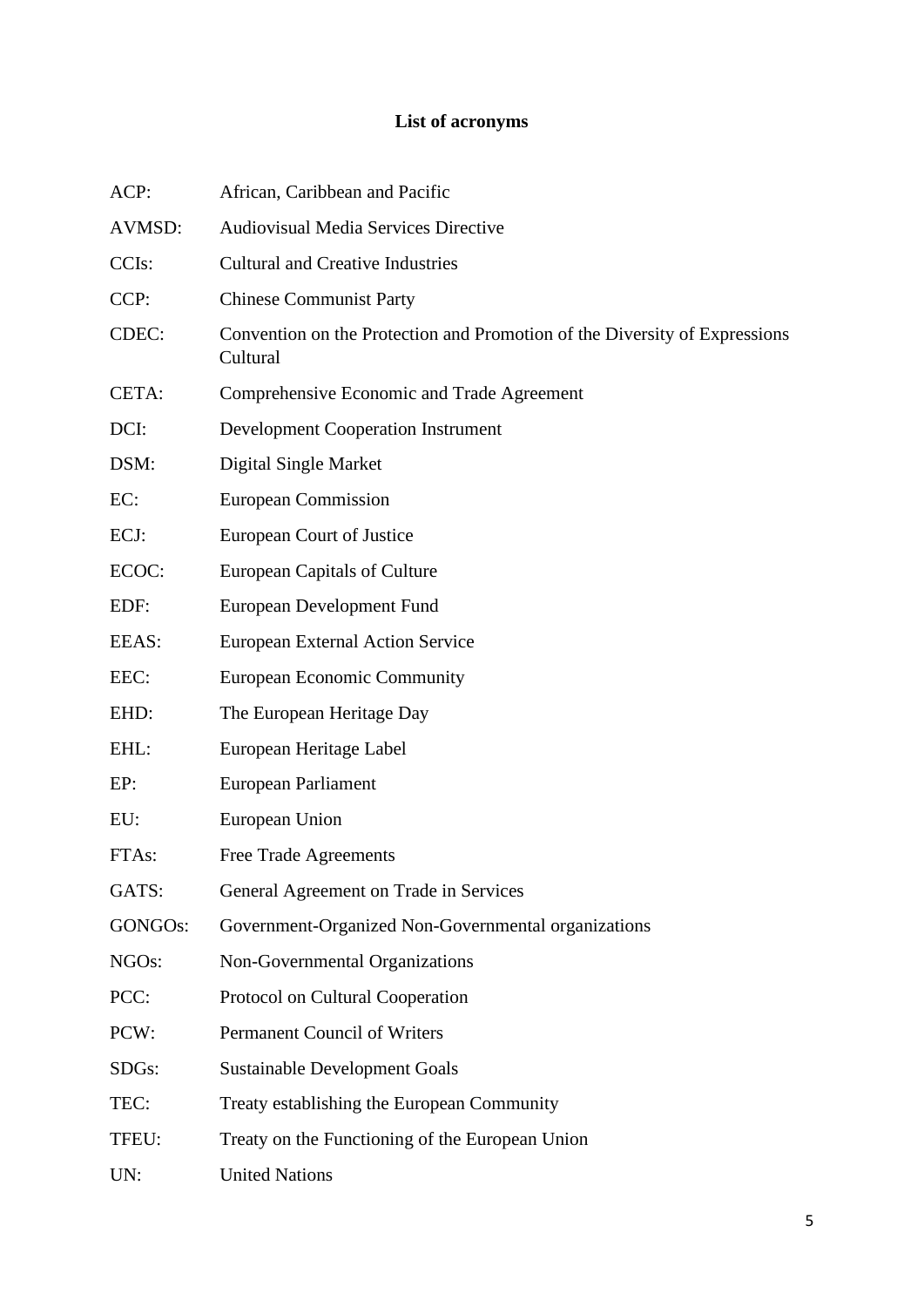- UNESCO: United Nations Educational, Scientific and Cultural Organization
- VoD: Video on Demand
- WTO: World Trade Organization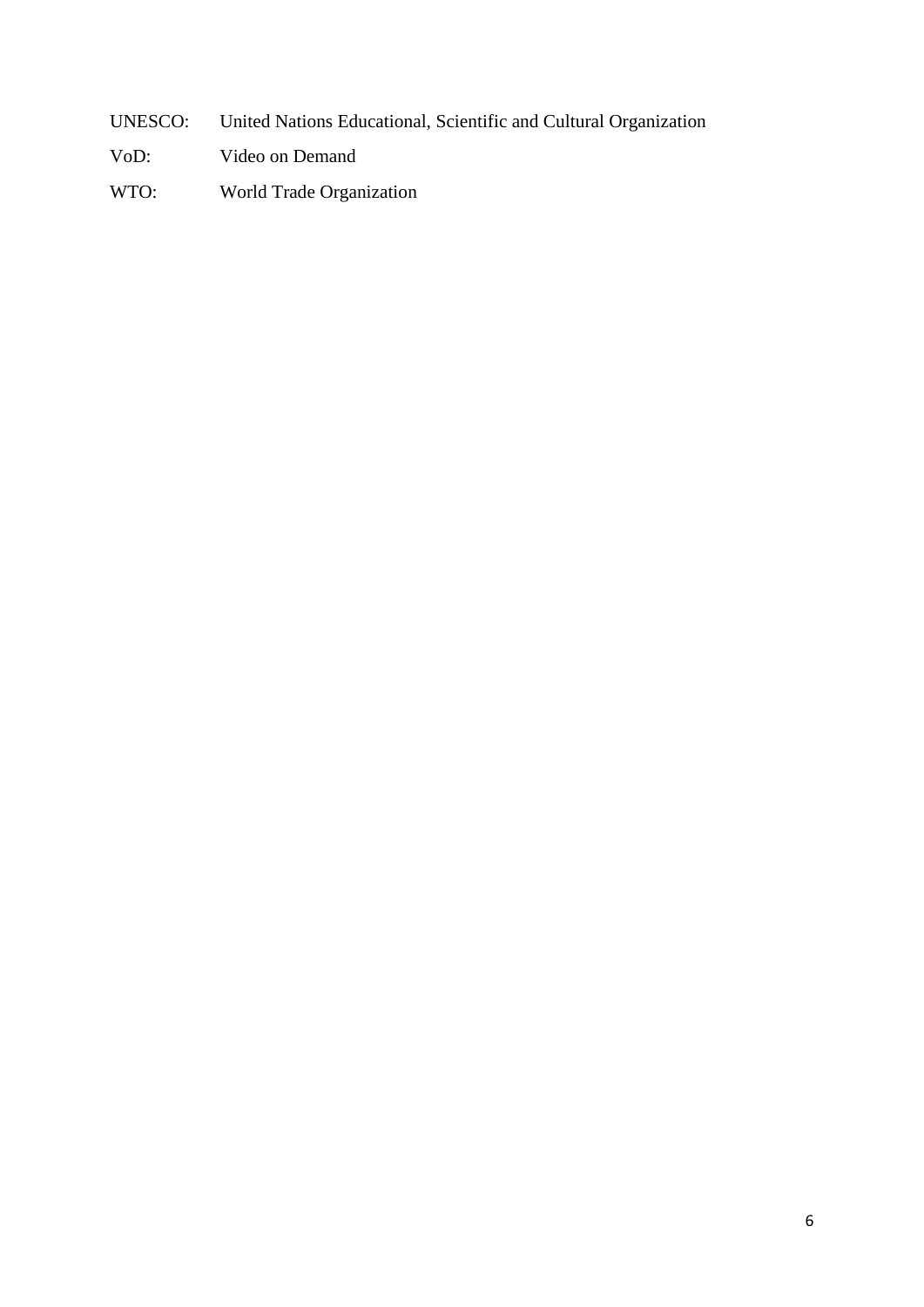## **Introduction**

Culture is ubiquitous. It is so much more than the firsts conventional considerations coming to mind that are museums or other traditional cultural expressions. Indeed, culture is expressed into a variety of ways and is felt in our daily lives. We find it in activities that trigger social interaction (festivals, concerts, sporting events…) in technological hubs that foster innovation, art productions (paintings, music, street art…) or in local community centers. It helps to create an aesthetic, an atmosphere and to build a bond in society. It is worth noting that the analysis of globalization does not emphasize the impact of culture in this process. It focuses more on the gains in economy (consumer choice, value chains…) technology (digital innovations, artificial intelligence..) or the threats it generates concerning climate change or the economic sustainability of the current economic model. "This shows a tendency to attribute historical development mainly to economic, technological, commercial, and demographic factors as if ideas, creativity, institutions, and culture have played little role in major global changes"<sup>1</sup>.

This could be explained by the fact that culture as a subject possesses a wide spectrum of understanding. The idea of culture rather than being a static concept is a fluid one which is always expanding boundaries. Similarly to ethics, culture is in constant evolution and expressed in any human interaction. Ethics sets in society what is considered as morally correct and as it is constantly challenged, helps to go beyond barriers, what keeps society moving forward as new standards are created. Culture relies on a similar process dealing with values and the way we exteriorize them. Thus, making of culture a subject that can be related to any creation. Indeed, it's about the way people do things which over time, build tradition while new experiences and discoveries allow the expansion of society values. In other words, culture makes us use what is known and projects it into the vision we are trying to build for the future.

The European Union (EU) does not have a cultural policy as such. Its action in the cultural sector has a modest budget<sup>2</sup> and is strictly subordinated to the principle of subsidiarity and fragmented across many areas of intervention and financing systems. The boundaries of cultural policy as a form of public intervention are difficult to establish as it crossovers with other policies. Its uncertain contours are partly a consequence of the elusive nature of culture as an

<sup>1</sup> Le Gall, A. (2017, July 13). *KEA*. Récupéré sur Cities are driving new cultural policies: https://keanet.eu/opinions/cities-are-driving-new-cultural-policies/

<sup>&</sup>lt;sup>2</sup> The Europe Creative program has a global budget of  $\epsilon$ 1.46 billion for the period 2014-2020, an increase of 9% compared to the previous year. Following the vote on the new multi-annual budget in December 2020, its funding was further increased for fiscal year 2021-2027. It rises to €2.2 billion, an increase of 36% in the budget. However it only represents 0,12% of the overall EU budget for that period (1800 billion euros).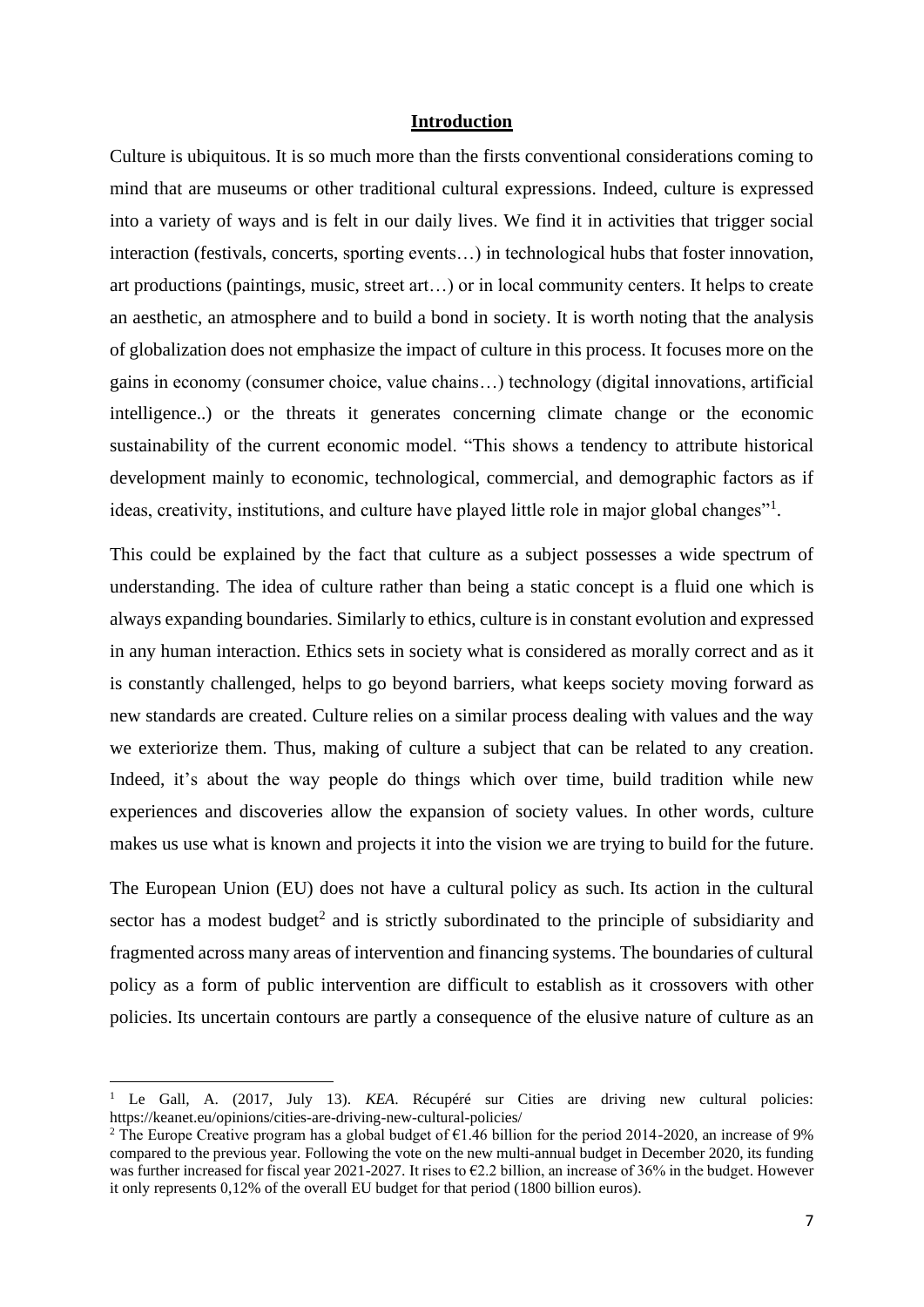object. It is indeed a broad and polysemic domain. As defined by authors, on the one hand, it refers to the architectural, artistic and intellectual heritage inherited from the past as well as to contemporary cultural expressions and objects created by artists or produced and distributed by cultural industries. On the other hand, in its anthropological sense, it designates traditions, customs, values, a set of lifestyles and representations<sup>3</sup>. As a result, culture has a dual nature, oscillating between the symbolic and material spheres, between intrinsic value and market value and thus raising for the actors involved in its governance a series of economic, social, or identity problems. The formulation and implementation of a European action in the cultural area thus refers to three types of strongly related issues. First, industrial and commercial issues on a global scale, the importance of cultural goods in trade, especially since the late 1980s. Second, socio-economic issues, since cultural industries, which have considerable economic, symbolic and media weight and professional cultural organizations exert political pressure on government authorities and community bodies. Third, political and cultural issues, insofar as cultural expressions are both possible instruments in the promotion of a European identity and indissociable elements of national, regional or local identities, becoming objects of tension and competition between the actors defending these different identity registers.

Culture as a European issue is therefore at the confluence of different areas of public policy and different levels of governance. It is this multidimensional aspect that this special issue of European policy intends to explore. It describes its purpose as "European cultural policy" as culture can be mobilized and regulated in commercial, industrial, communication or development policies, beyond a cultural policy strictly. As defined by Hawkes, cultural planning is not limited to the process of developing specific public management frameworks for the arts and cultural sector, but it can be understood as the process defining the values on which the whole of public policy planning is built<sup>4</sup>. Having been one of the first to conceive culture as the fourth pillar of sustainable development, Hawkes understands culture as primarily values and aspirations, secondly the processes and means by which these values and aspirations are transmitted and thirdly the tangible and intangible manifestations of these values and aspirations in the world<sup>5</sup>. Thus, according to this author, if culture refers to value systems, one of the most important challenges of governments is to create mechanisms for the development, expression and application of underlying values to the societies they govern. According to Hawkes, the role of culture as the fourth pillar of sustainability would not only refer to the

<sup>3</sup> Bennett, M. J. (1998). Intercultural Communication: A Current Perspective.

<sup>4</sup> Hawkes, J. (2001). The Fourth Pillar of Sustainability: Culture's essential role in public planning.

<sup>5</sup> Ibid.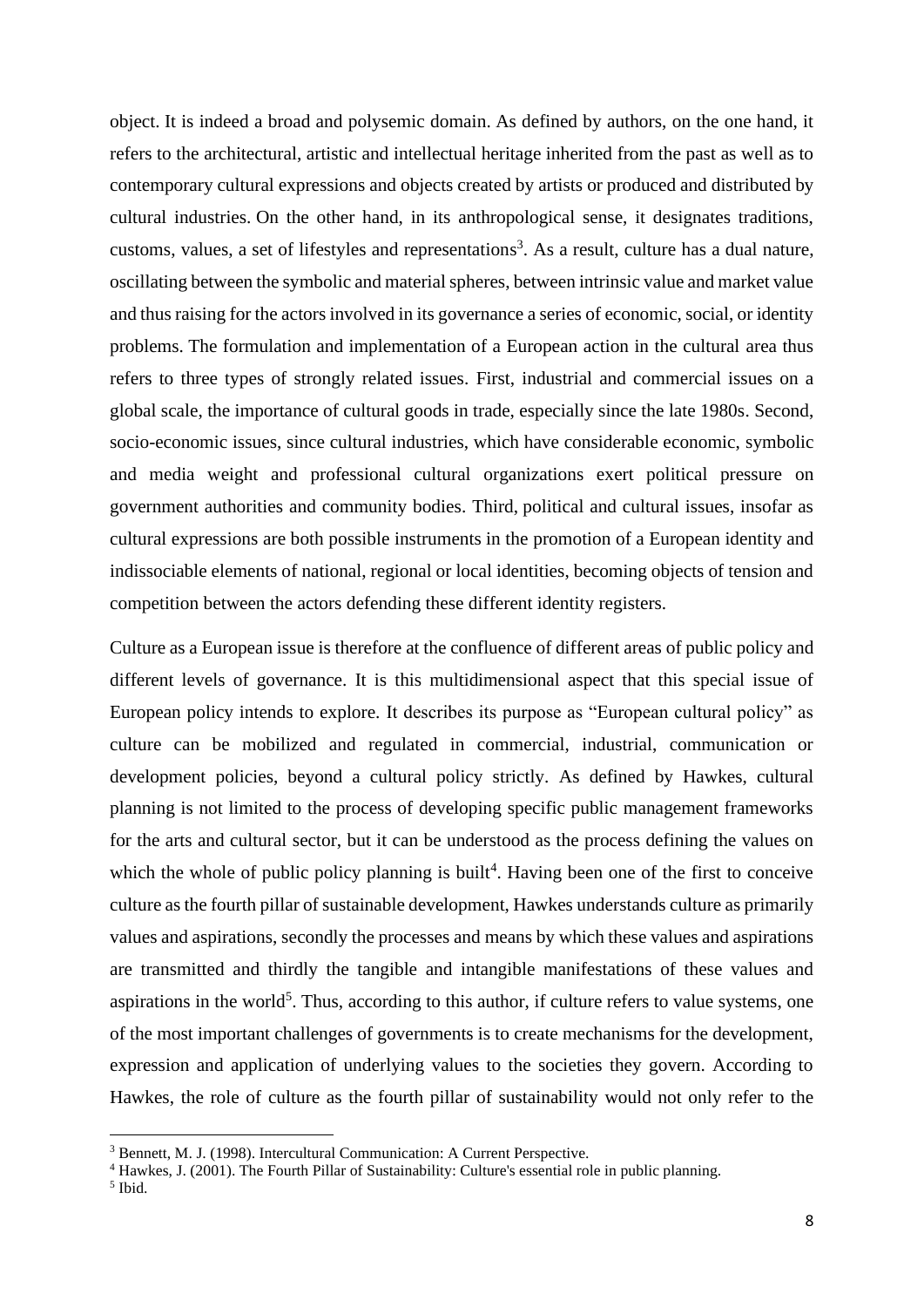creation of a separate cultural policy, but above all to the construction of a framework for reflection on the values to be promoted, which would apply to all public policies<sup>6</sup>.

From this standing point, our research will be discussing why and how culture can serve the EU to enhance its objectives and should be acknowledged as a pillar of European policy.

To begin we will take a look at what are the EU goals in terms of cultural policy. This will lead us to give an historical perspective of the role of culture in the EU in order to understand what are the competences and the strategies that have been developed at EU level. The concepts of heritage and diversity as drivers of the EU strategy will consequently be stressed as well as the effect culture plays in fostering the european identity. Indeed, there has been a will from EU authorities to ensure the construction of a strong "Europeanness" through multiple actions since several decades.

After putting into context culture in the EU, we will proceed to an analysis of the impact of culture within EU borders to foster internal objectives. To grasp the value of culture in the EU, we will take a deep look at Cultural and Creative Industries (CCIs) as they possess a consequent economic weight. Furthermore, we will see that they have been challenged by the Covid-19 pandemic since 2020 as they are currently recovering from the shock. To do so, they have to keep adapting to an ever fast and growing world which raise challenges to industries like the book industry, on how to deal with digitalization and what it means for the perennity of classical actors of this sector. In order to keep digging into the interest of a strong role for culture in the EU, we will highlight the connection between culture and a different range of EU internal policies. Thus being, how culture participates in enhancing the EU Green Deal framework and strengthens sustainability, protecting key markets facing huge digital concerns such as the audiovisual one through the principle of "cultural exception" and being a catalyst for local development in cities as they are citizens' closest level of governance.

Following this part, as the EU intends to be and actually acts as a global player, we will analyze the impact of culture outside EU borders to foster external objectives. We will show how culture takes part into the international scope of the EU by being involved in its trade policy through the lens of the audiovisual sector protection or being a tool for development aid. Furthermore, with this wider view taken upon culture, we will end up by putting in perspective EU strategies

 $6$  Hawkes, J. (2001). The Fourth... op.cit.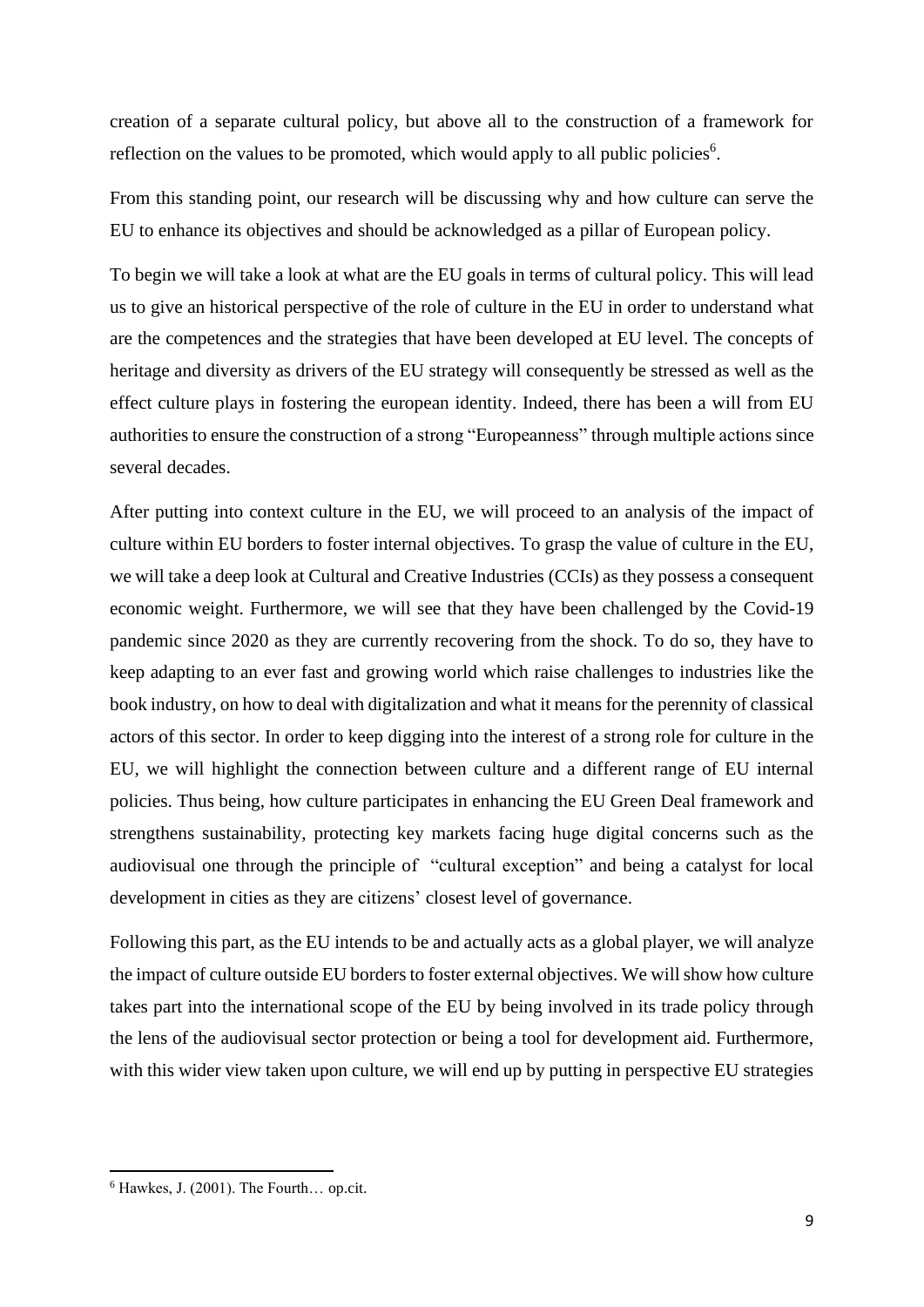for culture with analyzing another actor of the international scene, China. We will look at what is done there, to gain influence on the global world thanks to culture.

Finally, we will draw some perspectives on what we foresee for culture in the EU. We would like to mention that all along our work, we intend to provide constructive assessments on several points we touch on that can lead to strong recommendations to make the use of culture in EU policies more efficient and valuable. We also have to add that our research has been completed by the interviews, cultural experts granted us, what we are immensely grateful for.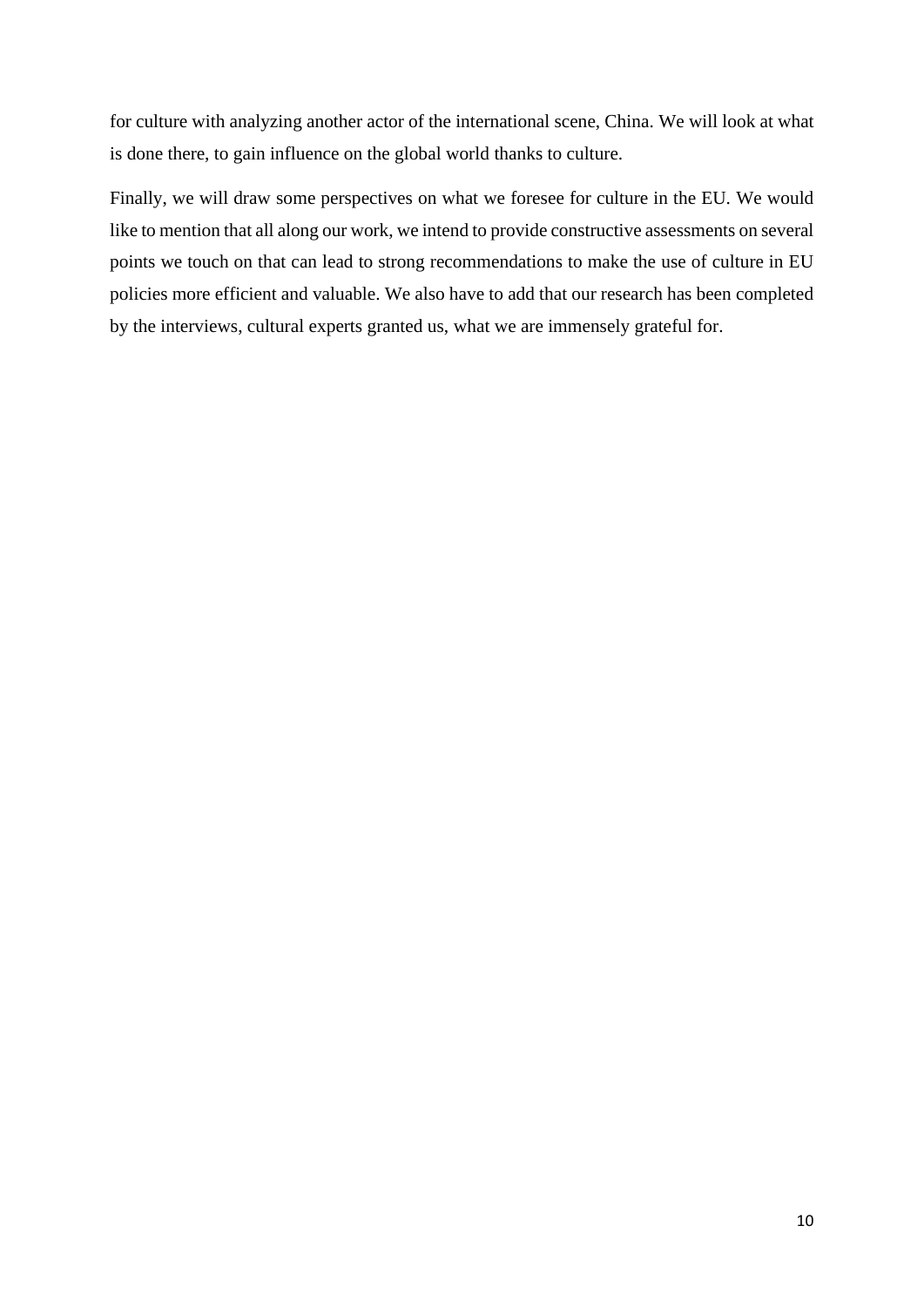## **I- What are the European Union objectives for culture ?**

### **A- History of the EU cultural policy**

The EU was founded on economic foundations and not on cultural cooperation. It is therefore only progressively that the EU has adopted a policy on this subject, based on the promotion of cultural diversity or cultural heritage. It is worth mentioning that part of the cultural framework that keep organizing cultural action today was set by the Council of Europe, starting from 1949 and preceding any community action.

### **a) EU competences on culture**

Designing a European policy for culture raises fundamental questions about its scope and aims since neither the boundaries nor the content of its subject matter are self-evident. Should this policy promote a common European culture and if so, what is it? Or the diversity of national and local cultures present on the continent<sup>7</sup>? The emergence and definition of Community action in the cultural sector has been and continues to be affected by these issues. Although the EU entered this area of public policy late, it became an influential player and its action which only got a legal basis with the Maastricht Treaty in 1992, actually started much earlier.

For more than forty years, the European Parliament (EP) has multiplied actions and initiatives in the field of culture. It was the first to officially support cultural action. Following the Bonn Conference on 18 July 1961, which prompted it to extend its activities to new areas, the EP played an important role in giving impetus to the matter, considering culture as an essential means of achieving political unity. Drawing on the deliberations of the Hague (1969), Paris (1972) and Copenhagen (1973) summits, on 13 May 1974 it unanimously adopted a resolution<sup>8</sup> calling for action in the cultural field, laying the foundations for Community action. It aimed to curb the impoverishment of European cultural heritage, to restore a certain historical and artistic past by involving public opinion. To this end, it drew up a concrete program which it submitted to the EC for action.

Five years later, it adopted a resolution<sup>9</sup> in which it formally supported Community action in this field and stressed the need to ensure its financial resources. In 1983, the Committee on

<sup>7</sup> Bonet, L., & Négrier, E. (2011). The End of National Cultures ? Cultural Policy in the Face of Diversity. International Journal of Cultural Policy, pp. 574-589.

<sup>8</sup> European Parliament resolution on the application of the Convention Concerning the Protection of the World Cultural and Natural Heritage in the Member States of the European Union (2000/2036(INI))

<sup>9</sup> Resolution adopting the opinion of the EP on the communication from the Commission to the Council on Community action in the cultural sector, adopted on 18 January 1979, OJ C 62, 30-5-1974.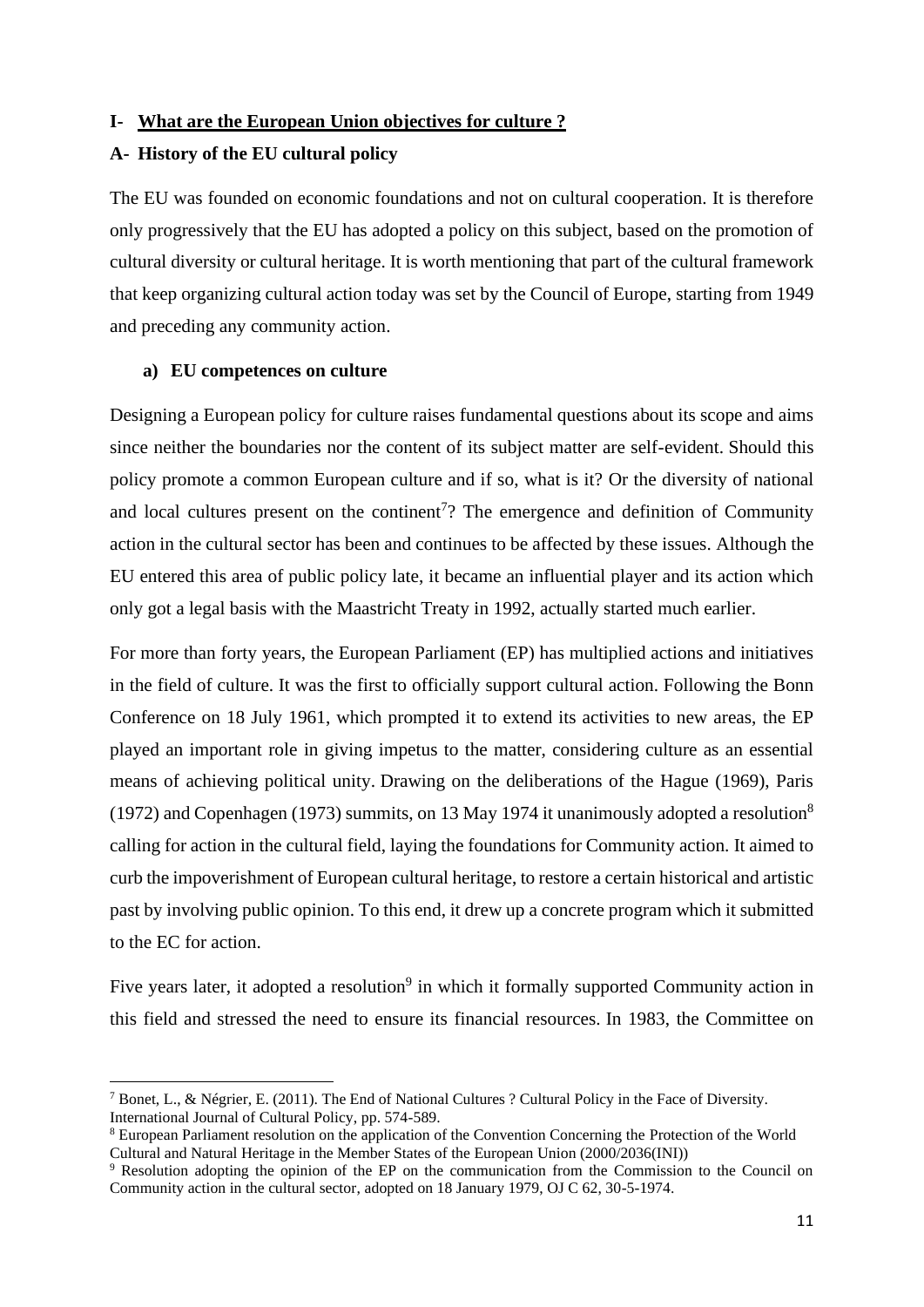Youth, Culture, Education, Information and Sport drew up a report on "strengthening Community action in the cultural sector" as envisaged by the EC. With this approval, the EP marked a decisive step forward in its involvement. It also set out the reasons for this action for the future of Europe, and defined how it would be implemented. Cultural action must be high, according to the report, "among the policies of Community intervention, giving it the same importance as for others". Finally, in 1991, the Maastricht Treaty involved it even more in the elaboration of the Community's cultural action, providing through Article 151§5 EEC for a Council-Parliament co-decision procedure.

The EC, encouraged by the EP and by the Heads of State or Government at the Hague Summit (1969), Paris (1972), and Copenhagen (1973), took an interest in culture through various communications in 1977 and 1982, 1987, 1992 and, finally 1994 after the signing of the Single Act. "Aware of the difficulties inherent in such action – lack of a specific legal basis in the European Economic Community (EEC) Treaty, different approaches and reluctance on the part of certain Member States towards cultural competence at Community level, concept of culture and content of actions – the Commission did not commit itself to cultural action until late, and made it clear from the outset what it meant by the cultural sector."<sup>10</sup> Today, it provides financial support to cultural projects via the EUROPE CREATIVE program $^{11}$ .

It was not until twenty-five years of Community activity that the first formal meeting of the Council of Ministers of Culture, took place on 22 June 1984. This was an historic meeting as it gave the Ministers of Culture the institutional status within the  $EU^{12}$ . The Council therefore held two meetings a year and dealt with a large number of issues. In this respect, the entry of Spain and Portugal in 1986 strengthened a favorable position for Community cultural action, counterbalancing the chill of other States. These annual meetings are responsible for a number of emblematic actions, including the European Capitals of Culture (ECOC) event since 1985 or the European Cultural Month, but above all, they are an attempt to organize cultural action. Various resolutions, conclusions, decisions or directives were adopted to this end. Notable examples include the Directive of 3 October 1989 on the coordination of certain provisions relating to television broadcasting activities, as amended on 30 June 1997. The Directive of 15 March 1993, on the return of cultural property unlawfully removed from the territory of a Member State or on the 1992 Regulation 42 on the export of cultural property. The

<sup>&</sup>lt;sup>10</sup> Flamand Levy, B. (2004). Les compétences culturelles de la communauté européenne. Aix: PUAM.

<sup>&</sup>lt;sup>11</sup> The budget for the period  $2021-2027$  stands at 2.2 billion euros

<sup>&</sup>lt;sup>12</sup> Prerogative given to other Ministers by the EU for 25 years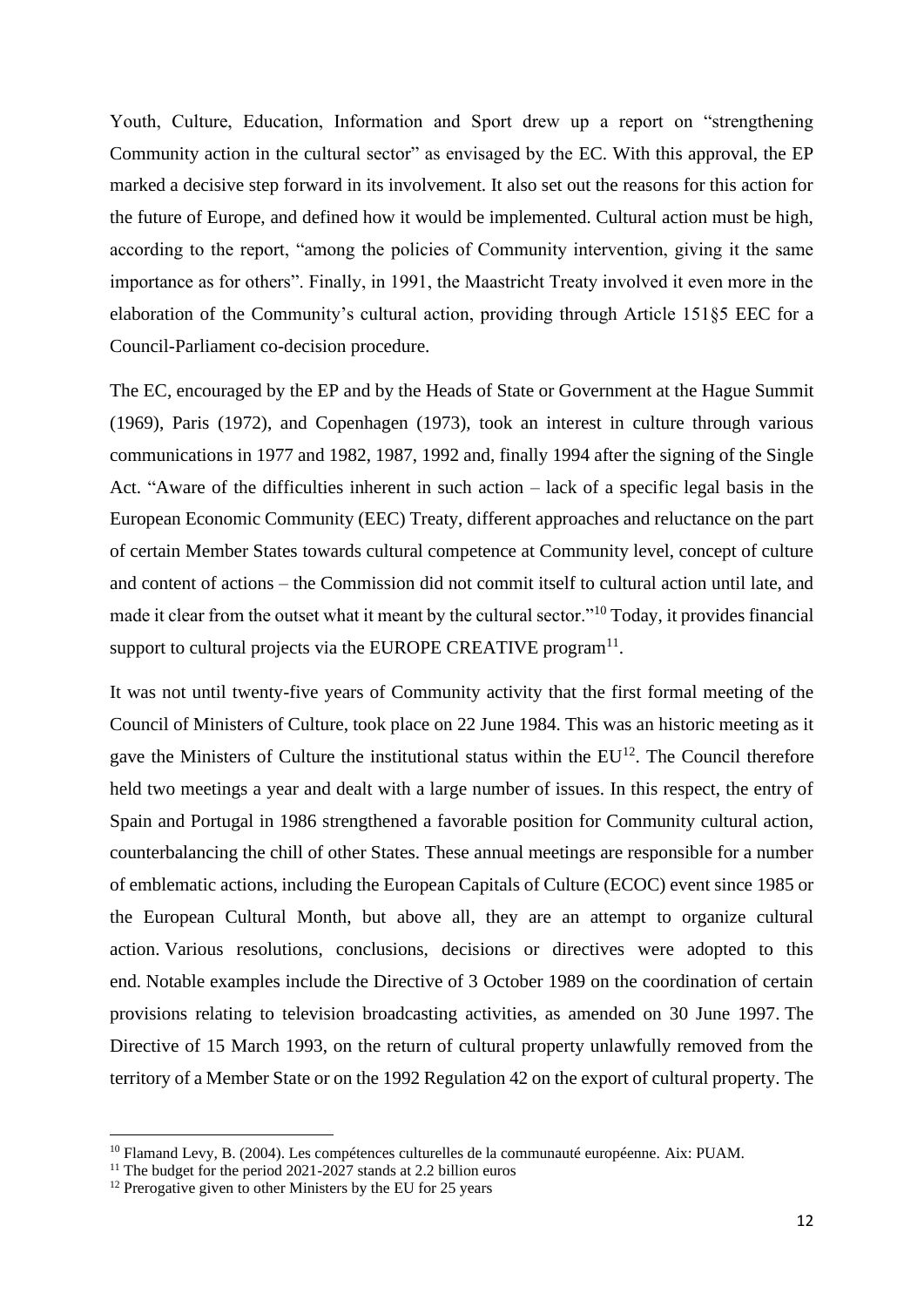Single Act and Article 151 of the Treaty establishing the European Community (TEC) further strengthened the role of the Council by requiring unanimity. Since then, the Council has had the power of life and death over each cultural project, with each minister being able to impose his veto.

The TEC signed in Maastricht on 7 February 1992, conferred cultural competence to the EEC for the first time and incorporated it into various texts. The Preamble already mentions the will of the Member States to take a new step in the process of European integration and to deepen solidarity between people with respect for their history, their culture, and their traditions. Article 3p also mentions "a contribution to quality education and training and to the development of the cultures of the Member States", but it is essentially Article 128, which later became Article 151, which lays down detailed rules for Community assistance in this field. There are four main axes:

- contribute to the development of the cultures of the Member States (§ 1),
- encourage cultural cooperation between them (§ 2),
- promoting international cultural cooperation (§ 3),
- and finally, taking cultural aspects into account in action under other policies (§ 4).

According to the terminology of Article 151§2 and §3 of the TEC, the direct cultural competence of the community consists of cultural cooperation, which "consolidate, support the initiatives of States in order to strengthen the guarantees provided by them for the benefit of their own cultures (…) the power of initiative of States is intact". In fact, the EU's cultural competences are complementary and coordinated (151§1), whereas in international relations they are exercised jointly or in parallel with the Member States (§2). We are talking about cooperation between Member States (151§2 ) and cooperation with third countries and organizations competent in the field of culture (151§3). It is therefore only a secondary role, with very limited skills. The EU's only real cultural competence lies in external action, its areas of intervention being:

- Improving the knowledge and dissemination of the culture of the European peoples
- Conservation and safeguarding of cultural heritage of European importance
- support for non-commercial cultural exchanges
- Encouraging artistic and literary creation, including in the audiovisual sector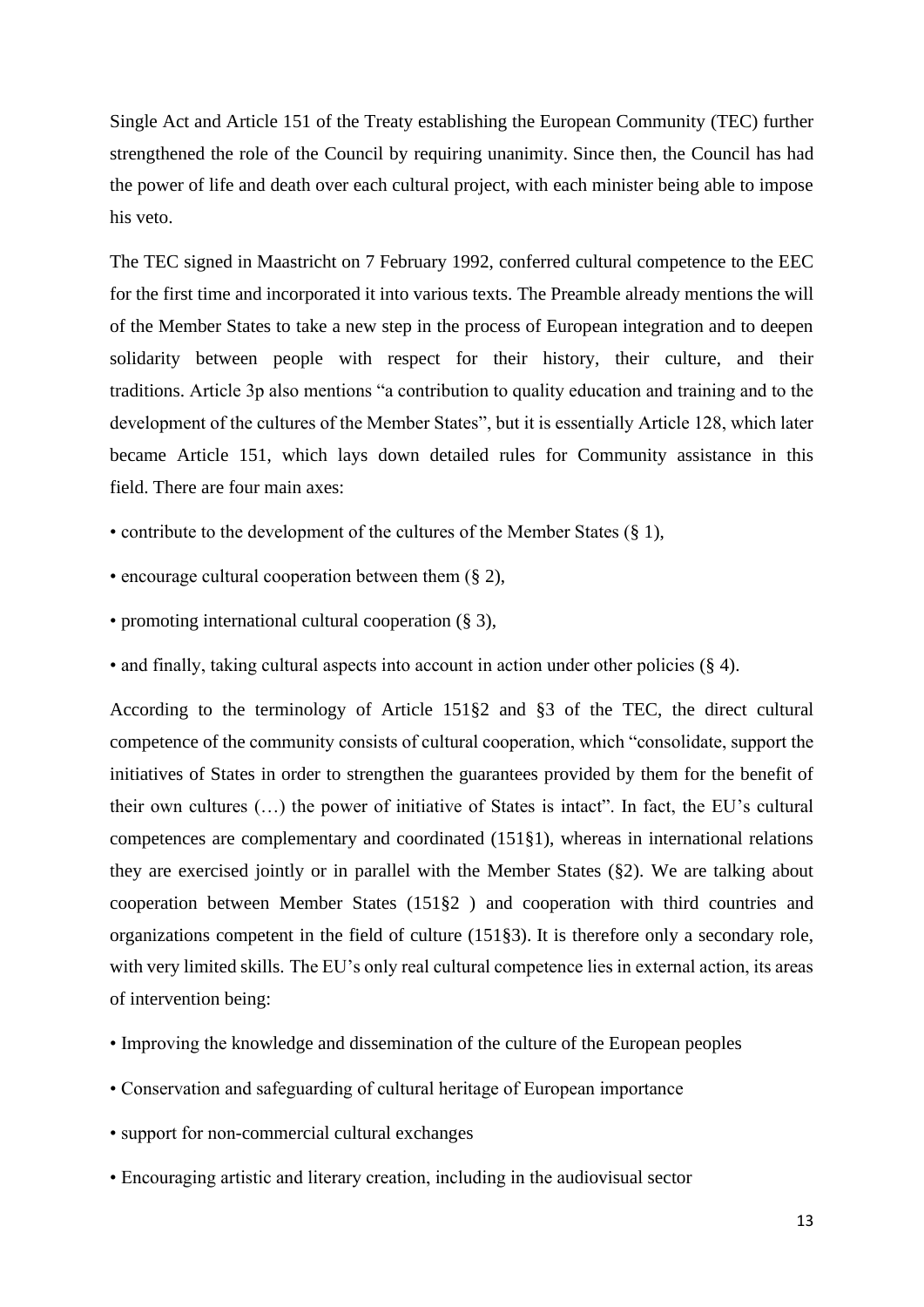• promoting cultural cooperation with third countries and organizations as well as competent international bodies, in particular with the Council of Europe.

The EU's cultural policies are subject to cross-cutting integration, integrated into various economic, social, educational and sometimes even diplomatic programs, and whose main characteristic is undoubtedly the very absence of a policy and means of its own. Thus, and as we will see in the second and third parts of our research, culture is diffused into a range of EU policies, creating a giant web of cultural actions, benefiting from the means of specific EU policies and are therefore governed by different actors.

The principle of subsidiarity regulates the European field of action in culture. "As a principle governing the allocation of powers, subsidiarity presupposes a multi-stage system of social and political organization"<sup>13</sup>. In the political context, it was often associated with federalism, with powers divided between federations and constituent entities. Transposed into the EU framework, it must "guide" any new allocation of competences and the exercise of these competences, but under certain extremely restrictive conditions<sup>14</sup> for the EU. Article 151 of the Treaty on the Functioning of the European Union (TFEU) insists on this principle of subsidiarity, provided for in the general provision, by Article 5§2 of the TFEU. A specific provision therefore lays down the role of the EU and specifies the relations between the EU and the Member States, within which culture is the responsibility of decentralized authorities or federated entities. But what exactly does this principle of subsidiarity consist of?

The notion of subsidiarity is closely linked to that of proximity. The principle of subsidiarity, which guarantees the autonomy of local authorities, also protects diversity by preventing everything it can achieve from a level of power that is close to its citizens, in the interests of efficiency. The objective of proximity implies the preeminence of cultural competences at the level of local authorities. They intend to continue their recognition within the EU institutions."<sup>15</sup> In concrete terms, this means that in all Member States, cultural competences are the responsibility of the local authorities closest to the citizens, namely the regions and the municipalities. The creation of the Committee of the Regions has been a significant step towards institutionalizing the presence of the regions in the EU decision-making process. This explains the subsidiary nature of EU competences and the preeminence of local authorities.

<sup>13</sup> Flamand Levy, B. (2004). Les compétences…op.cit.

 $14$  Cf. Article 5. It is only exercised if there is a lack of State action, and if Community action guarantees greater effectiveness.

<sup>15</sup> Flamand Levy, B. (2004). Les compétences…op.cit.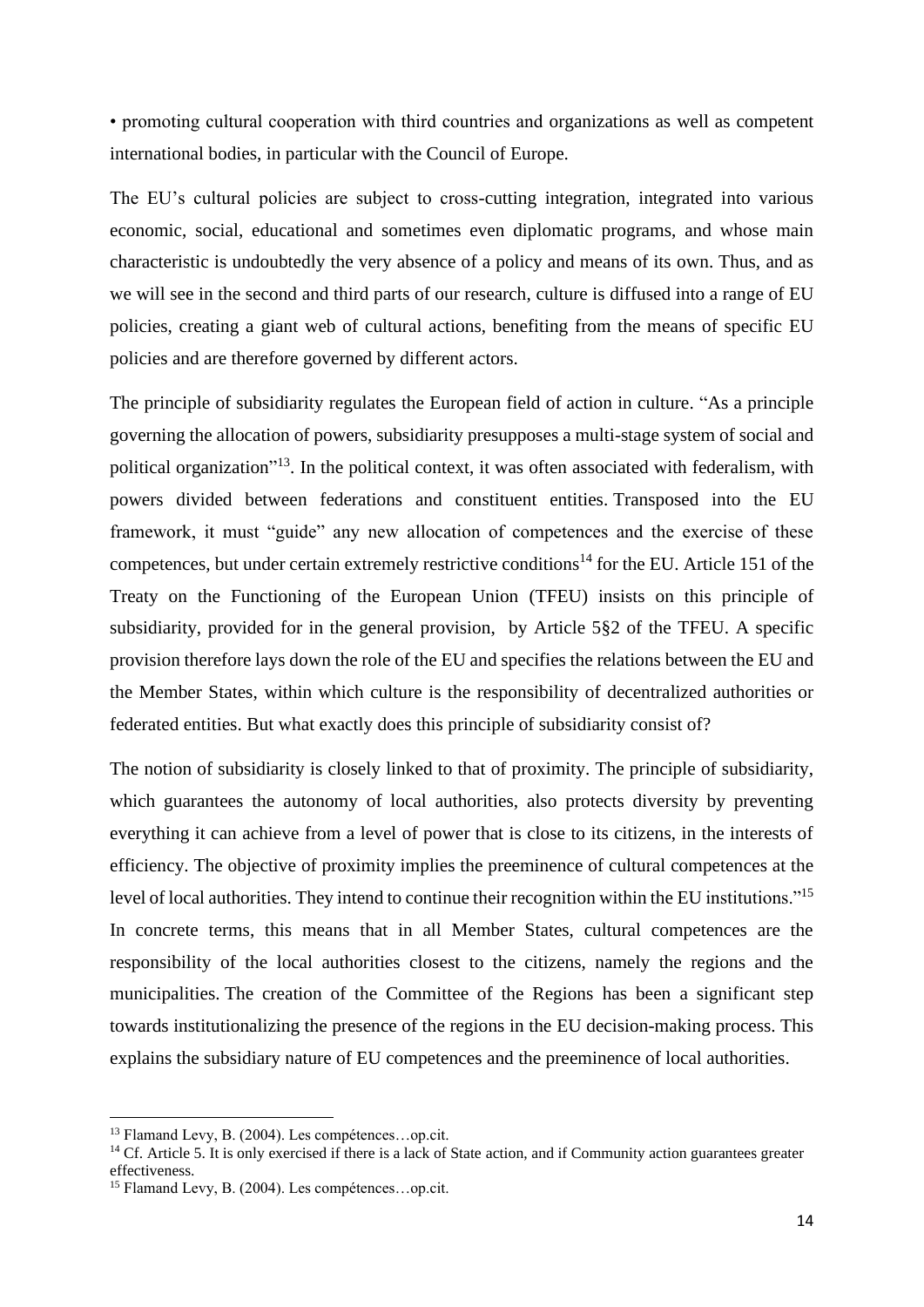#### **b) Forms of cultural action in the EU**

Presented both as a legacy and as a goal to be achieved, a common European culture has become the principle of legitimizing a unified Europe and the subject of European cooperation and public policy. Two international organizations have played a structuring role in this field: the Council of Europe and the EU. While the Council of Europe has had cultural competences since its creation in 1949, the  $EU^{16}$  has gradually gained them since the 1970s. These two organizations, with their very different functioning and objectives, had to forge concepts and practices to grasp an object with vague and controversial boundaries that culture is. Although the Council of Europe and the EU have abandoned the need to give a stable and unequivocal definition, through the adoption of texts and the implementation of various actions, they have nevertheless drawn the shifting contours of a culture considered common to all their members.

The Council of Europe like the EU first highlighted a European "high culture"<sup>17</sup>. However, in accordance with his role as defender of rights (political, social, economic) which it gradually affirmed, it very quickly sought to promote the diversity of cultural expressions, minority cultures and cultures on geographical or social margins. On the contrary, the aspiration for greater political integration based on a common historical and cultural basis, which has inspired from the outset the promoters of EU cultural action has led to a long-term preference for a culture heritage despite a slow diversification of content. In that regard several policies have been set up to foster cultural heritage. Among them:

• The European Heritage Day (EHD) is the most widely celebrated participatory cultural event for European citizens. Following independent pilot programs in EU countries, the EC launched a European-wide initiative in 1985. In 1999, the EU joined the Council and formulated a joint action that has continued to this day. The EHD event held in September each year often referred to as the Open Heritage Day or Open Door Day is held in all signatories of the European Cultural Convention . These activities allow access to a large number of buildings and other locations, many of which are either open to the public or can only be accessed through private arrangements. In many countries,

 $16$  In that period and until November  $1<sup>st</sup>$  1993 it was still the EEC but for facilitating measure we will use EU <sup>17</sup> "High Culture" includes artistic and architectural heritage, masterpieces and avant-garde creation whereas the so-called popular or minority cultures have an anthropological approach that encompasses the ways of living and thinking specific to a social group. Fabiani, J.-L. (2003). Peut-on encore parler de légitimité culturelle ? . Dans O. Donnat, & P. Tolia, *Le(s) public(s) de la culture. Politiques publiques et équipements culturels* (pp. 305-317). Paris: Presses de Sciences Po.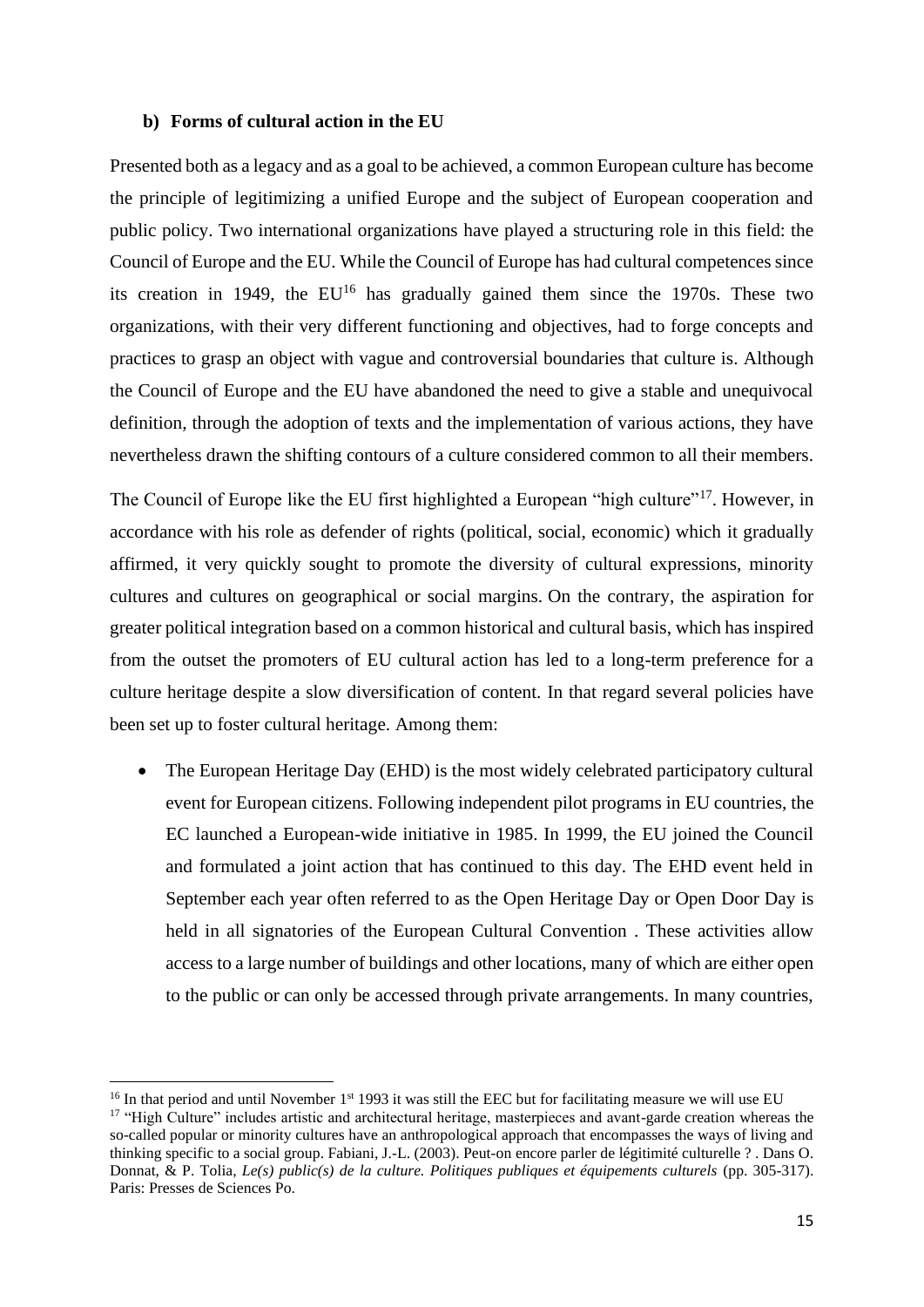sites that are usually open to paying visitors can be accessed for free during EHD weekends. There are more than 20 million participants every year.

- The ECOC is probably the large-scale cultural initiative of the EU that benefits of the most notoriety, even worldwide. It encourages and honors EU's rich cultural heritage, stresses their common characteristics and nurture the weight of culture on urban society and the economy. Every single one cities that were attributed the title of "European Capital of Culture" have TO set a particular program that embodies the cultural roots of the city, often through artistic creations. Concerning the budget awarded by public fund ( at the local, regional and national scales) for the ECOC, it has gone in recent years from 20 million euros to more than 80 million euros.
- The European Heritage Label (EHL) is granted to places with symbolic meaning and their role in European History and culture or the construction of the EU. It is the latest EU initiative fostering EU cultural heritage. It was initiated by the Decision 1194/2011/EU of the European Parliament and the Council and came into force by November 2011. This inter-governmental process led to grant the label to 64 historic venues including Athens' Temple, Gdansk Port in Poland or Robert Schumann's former residence in France. This award is considered as a way to improve Europeans' awareness of European integration. It also enhances European cultural tourism by helping the younger Europeans to get a grasp on their cultural heritage and common history.
- The "EU Cultural Heritage Award/Europa Nostra Award" honors great initiatives dealing with cultural heritage that are categorized from the restoration of buildings and their adaptation to new uses, to urban and rural landscape rehabilitation, archaeological site interpretations, and care for art collections<sup>18</sup>.

Since 2014, the Culture, MEDIA and MEDIA Mundus programs have all been combined into a single program: CREATIVE EUROPE. The objective of this cross-cutting program is to

<sup>&</sup>lt;sup>18</sup> (Ministry of Culture (MoC) of the People's Republic of China and DG Education and Culture (EAC) of the European Commission, 2015)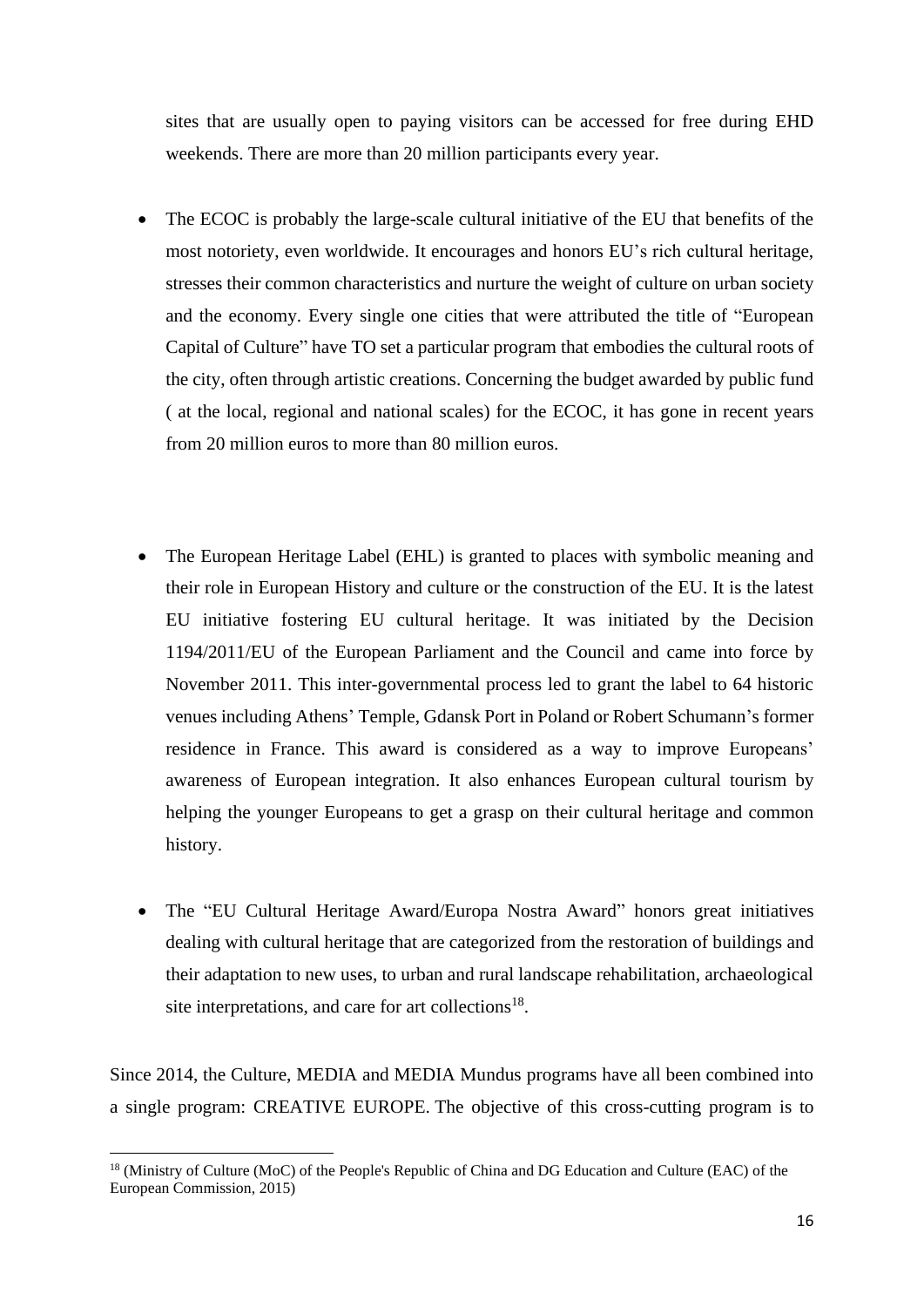support job creation and improve the contribution to the growth of European cinema as well as the Cultural and Creative Industries (CCIs). This new framework has allowed the distribution of grants to support film development, training and distribution, as well as the launch in 2016 of a loan guarantee fund to facilitate access to loans for the cultural and creative sectors. According to the new priorities of the cultural program defined during the negotiations for the period 2021-2027's funding, CREATIVE EUROPE will encourage music and literary translation, women artists, as well as the inclusion of disabled and socially marginalized audiences.

### **B- Culture as a driver for shaping identities in the EU**

Edgar Morin had defined the European identity, in a Europe that always evolves, as a movement of diversities towards unity, and vice-versa. The following questions should therefore be raised: how has this European identity evolved ? How could it position itself between Europe and the EU ? Indeed, today when we talk about Europe, we are referring to the EU. Thanks to its continuous process of enlargement, past and future, the EU "benefits" from a connotation that sometimes goes beyond its institutional borders. We observe the same phenomenon in the ambiguity of everyday language which erases the difference between Europe and the EU, to the benefit of the latter which holds a kind of linguistic monopoly.

### **a) Defining the European identity**

The concept of European identity itself is confusing<sup>19</sup>. Juan Diez Medrano, a Spanish sociologist identified three recurring problems in that regard. First, he observed a lack of conceptual clarity between the interpretation of citizens' behavior in referendums on European treaties and support for European integration and identification with Europe. In this sense, the studies of Eurobarometer's have shown that citizens are able to support European integration while remaining firmly attached to their nation. Secondly, he noted a confusion between the different dimensions of the European identity. The concept of European identity is too broad and lacks precision. According to him, it would be relevant to distinguish identity as a Member State, identity as attributes relating an individual to a community and identity as a degree of group identification. Thirdly, he noted the difficulty of understanding the real meaning that citizens give to the idea of identification with Europe. For example, it would be interesting to

<sup>19</sup> Diez Medrano, J. (2010). Unpacking European identity . *Politique européenne*, pp. 45-66.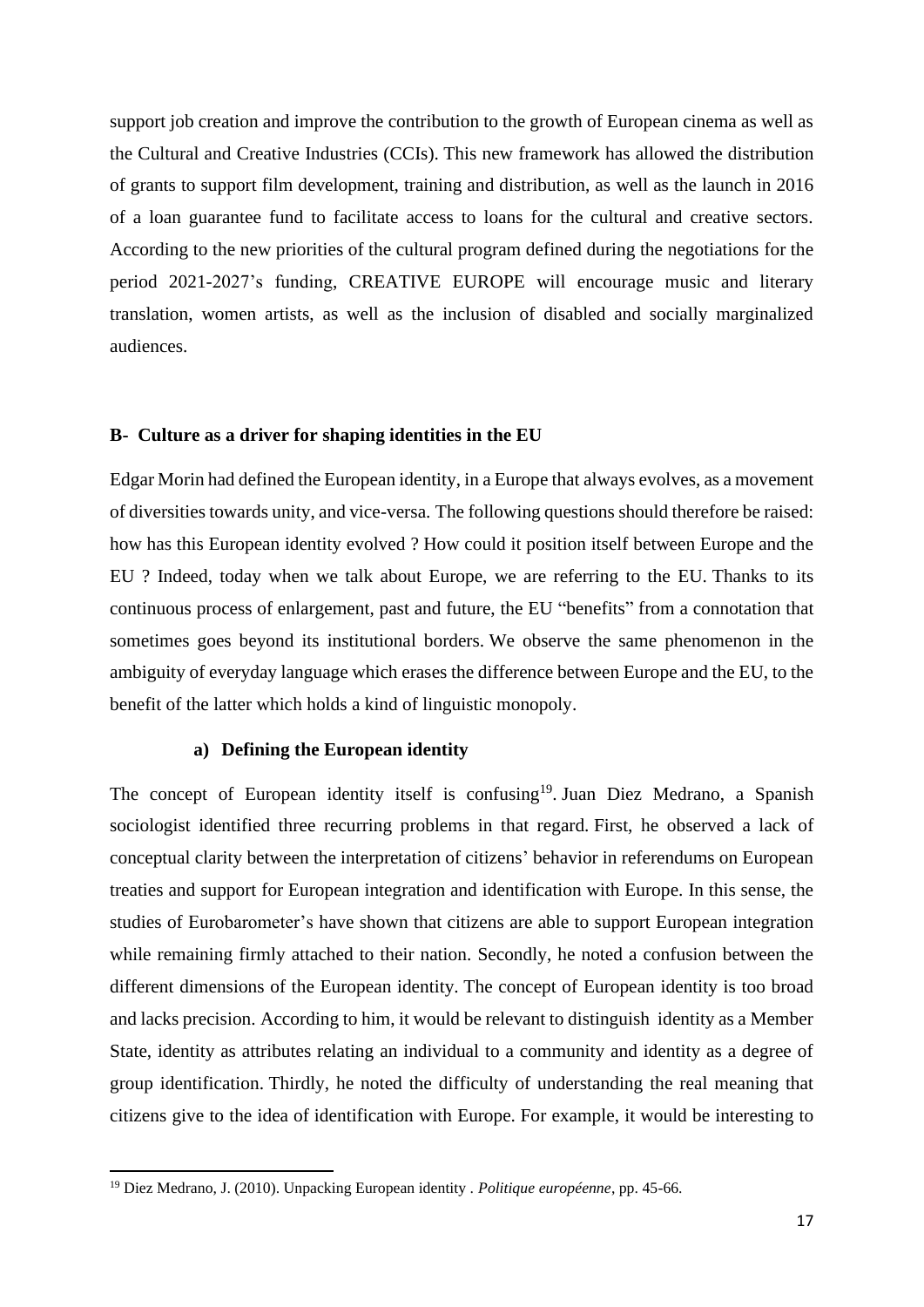see whether the concept of European identity is perceived in the same way by those who ask the questions and those who answer them during Eurobarometer's processes. In addition, studies on that topic seek to identify the European dimension as a central identity aspect among citizens. But finally, Juan Diez Medrano notes that few people claim to be European before anything else.

Similarly, Viktoria Kaina and Laura Cram apply the theory of the multidimensionality of Tajfel<sup>20</sup>'s collective identity to the European context. According to these two authors, the cognitive (self-categorization as a member of the "European" group) and emotional (feeling of belonging to Europe) dimensions exist. Nevertheless, they stress that individuals can feel they belong to Europe without feeling European, and conversely<sup>21</sup>. Most research on European identity uses Eurobarometer's but the question which interrogates respondents about their feeling of being European does not take into account the emotional dimension of identification or the subtlety highlighted by Viktoria Kaina and Laura Cram. Defining the European identity must therefore be done with many nuances.

The European identity, is above all political concerns and is part of the desire to ensure political stability on the European continent. The project of European construction is not a federalist project based on the ruins of Catholic Europe and does not aim to defeat nations but aspires to the transformation of relations between the Member States. The enlargements that have punctuated the history of the EU are not the fruit of civilizational affinities but pragmatic choices driven by geostrategic and economic interests. However, in the face of the EU's growing lack of legitimacy, it is no longer enough to base the integration process solely on a political identity. Economic issues and geostrategy are too technical and far from the everyday lives of citizens to have a unifying impact. Although the EU has a clear influence on the lives of European citizens, offering them the opportunity to study, live and travel abroad easily, it lacks legitimacy today. The principle of indirect democracy whereby European decisionmakers are appointed by national governments is no longer sufficient to guarantee EU's visibility and legitimacy, especially since the rights and facilities allowed by the EU are sometimes little known and little used. It was therefore discussed that the concept of European citizenship should be included in the texts in order to bring European citizens together around

<sup>&</sup>lt;sup>20</sup> Theory stating that people have a need to belong to a group and clearly distinctive themselves from other groups. See Social identity theory Tajfel (1981)

 $2^{21}$  (Kaina, 2013)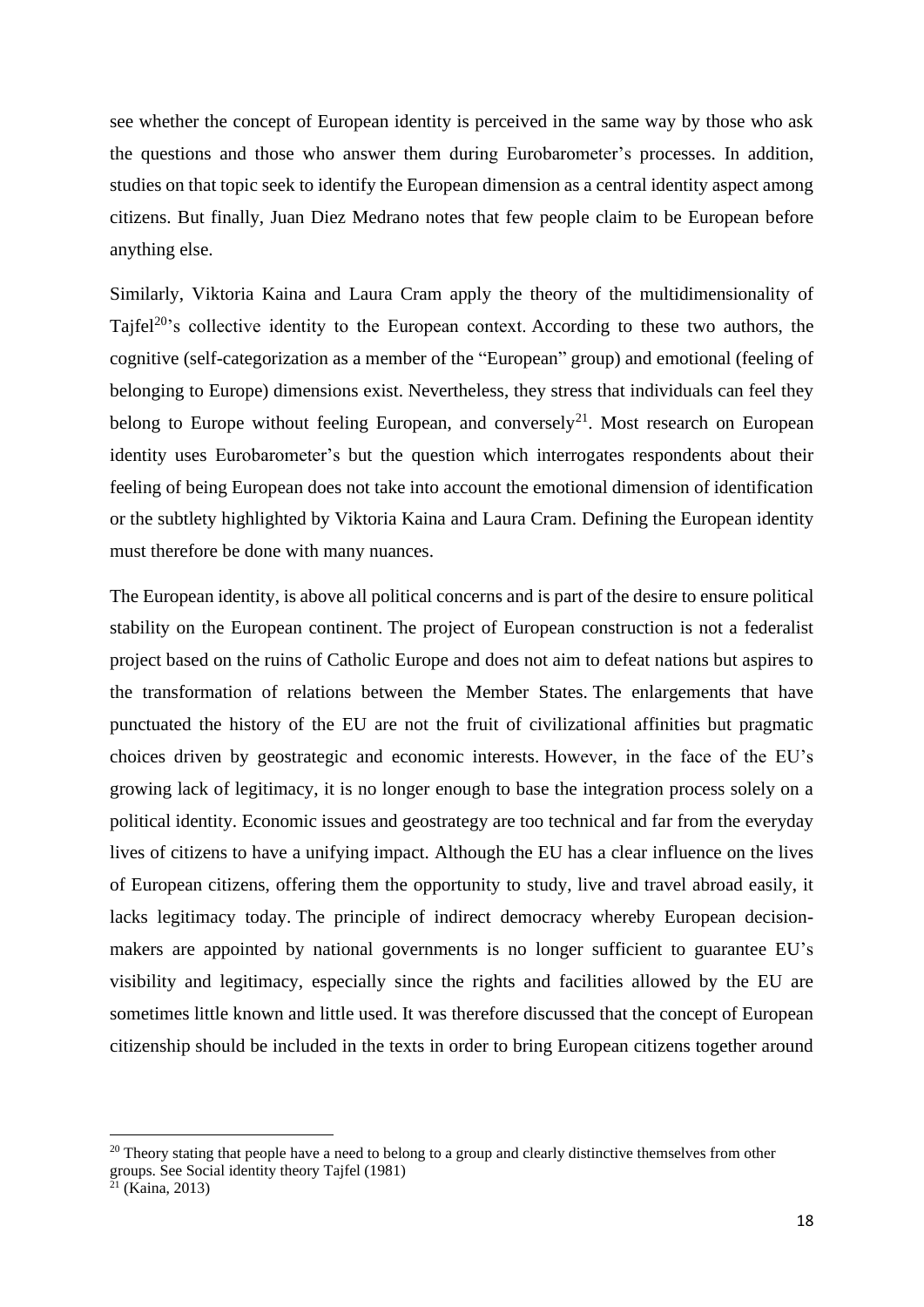common values and interests. European policymakers therefore seem to want to resort to a civic and cultural identity around which all European citizens would form a "we".

Despite that European values converge around a certain universalism, seeking to identify a European core is problematic but the idea of a European identity must not be given up. Finally, the European identity, the cultural unity of Europe, means considering the plurality and advantages of different regional, national, religious and cultural identities. The cultural identity of Europe must not be achieved by the erasure of the particular cultures of the Member States. The European identity is not an exhaustive list of names, places and ideas but rather the adoption of a common attitude to diversity.

Marjorie Jouen and Nadège Chambon point out in the texts setting the European project, the existence of an «external European identity» as the affirmation of an identity vis-à-vis the outside always associated with a precise lexical field: defense, security, peace. But they also observe the premises of an identity as an expression of a common project: the construction of Europe which, since 1951 has been carried out around peace, economic and social progress, democracy and human rights<sup>22</sup>. The idea of a European identity as a community of values appeared in the early 1970s with the Copenhagen Declaration<sup>23</sup>: "This variety of cultures within the framework of the same European civilization, this attachment to common values and principles, this rapprochement of conceptions of life, this awareness of having specific interests in common and this determination to participate in the construction of Europe give the European identity its original character and its own dynamism."<sup>24</sup> This followed the first oil shock of October 1973 and the inability of the Member States to cope with it together. It reflected the recognition of "common interests on the international scene" by each one of the Member States and the need to "repoliticize" the EU by going beyond a mere economic community. But is also a "signal of existence vis-à-vis the outside"<sup>25</sup>.

In 2000, the "Charter of Fundamental Rights" was promulgated, giving the EU common values and integrating European citizens' initiatives. In the same year, the EC launched a new motto supposed to define the EU: "Unity in diversity". This polarization around the concept of unity and diversity can be found in community policy. Therefore, social policies and European social models show solid ambitions, while community cultural policies reflect the continued diversity

<sup>22</sup>Jouen, M., & Chambon, N. (2006). *L'identité européenne dans les textes communautaires.* Brussels.

 $23$  Ibid.

 $24$  Ibid.

<sup>25</sup> Catala, M. (2009). La communauté européenne à la recherche de son identité. De l'Europe des citoyens à la citoyenneté européenne (1957-1992). *Relations internationales*, pp. 83-101.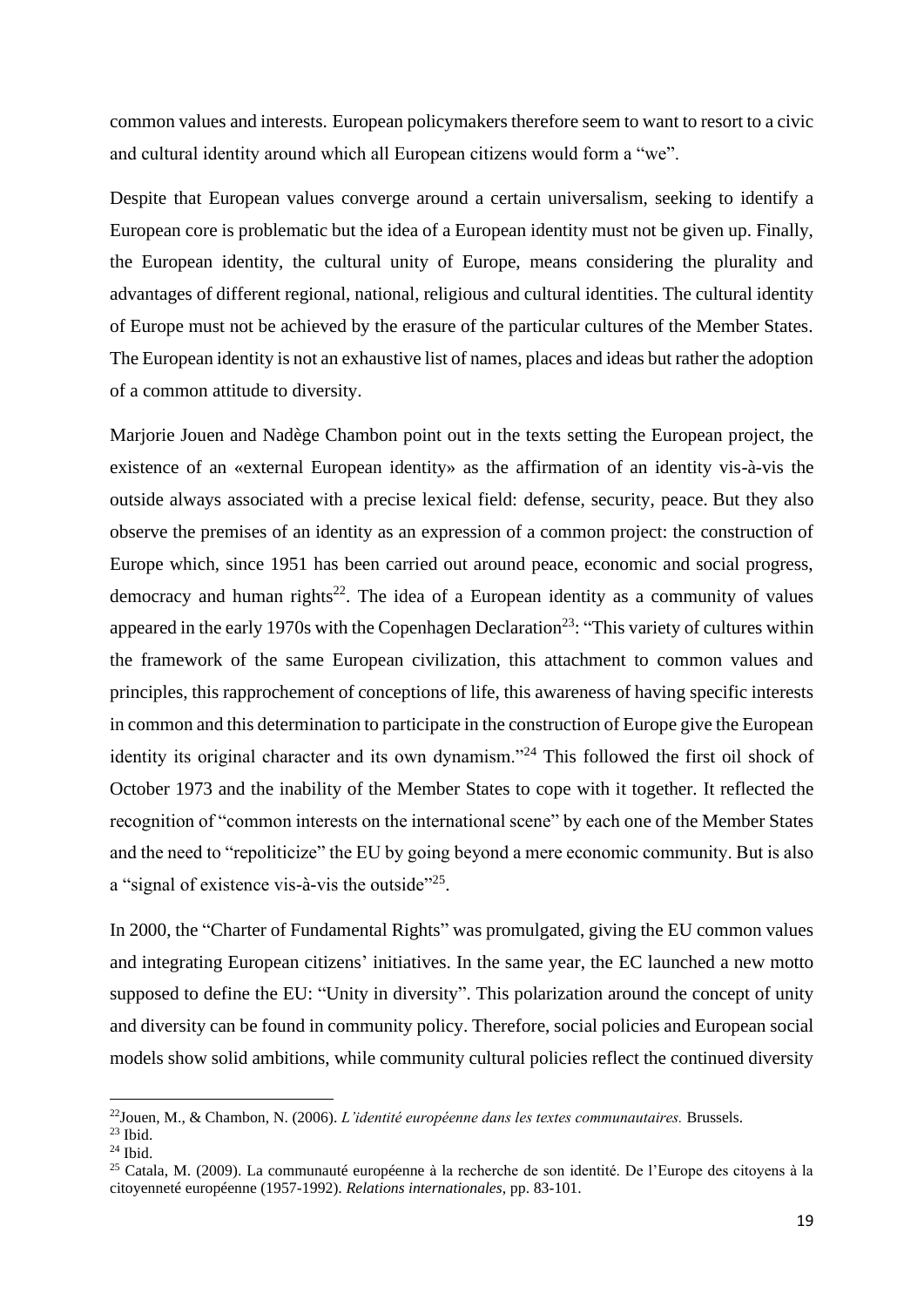within the  $EU^{26}$ . After the failure of the constitutional treaty referendum in 2004, the Lisbon Treaty in 2009 shelved the idea of strengthening European symbols but still reaffirmed the concept of a specific EU identity and the "citizen rights of citizens"<sup>27</sup> that it should be recalled has been implemented without citizen's consultation. As a result, despite all these efforts nothing has yet ensured citizens' sense of belonging to the EU, as the dropping participation rate in European elections can testify<sup>28</sup>.

The European identity seems necessary for the integration process to be more effective. If defining this identity is complex, we could summarize and simplify the problem by saying that it is the meeting point between two levels of interaction: "the community", the writing of narratives on the history of Europe by the institutions themselves, political organizations, academics, the media and certain members of civil society and "individuals" themselves who, on a daily basis, permeate these narratives by completing and transforming them. In practice, without a doubt, European decision-makers must put an end to the idea of imposing a European identity as the central identity of the individual. Belonging is an evolutionary process and the EC must play with this dynamic: use local actors, communicate with citizens in their language, agree with their reality. Europe is a too abstract a concept, marked by diversity, which no longer makes sense, but if the European institutions manage to revive it by adding closeness to the citizens and addressing each of them according to their own experiences, a positive change could occur. European diversity must be a strength, not a handicap. While the sense of belonging to the EU is evolving, in one sense or another, things can still change.

## **b) Actions fostering cultural Europeanness**

Since the Copenhagen Summit held in 1973 where the Heads of State or Government of the future Nine members<sup>29</sup> of the European Community claimed their desire to introduce the concept of European identity into their common external relations, the topic of European cultural identity was at the core of the questions of Europe's leaders. The debates surrounding the adoption of a «European Cultural Charter», which became a simple «European Declaration on Cultural Objectives» in Berlin in 1984 highlighted both the value of this topic and the struggles for Europeans to set its contours and content. Nowadays, the concepts of culture and identity are often associated with each other. While these concepts have common boundaries,

<sup>26</sup> Jouen, M., & Chambon, N. (2006). *L'identité…* op.cit.

<sup>27</sup> Catala, M. (2009). La communauté européenne… op.cit.

<sup>28</sup> See at https://www.europarl.europa.eu/election-results-2019/en/turnout/

 $29$  UK, Ireland and Denmark were about to join the six founders (Benelux, France, Germany and Italy)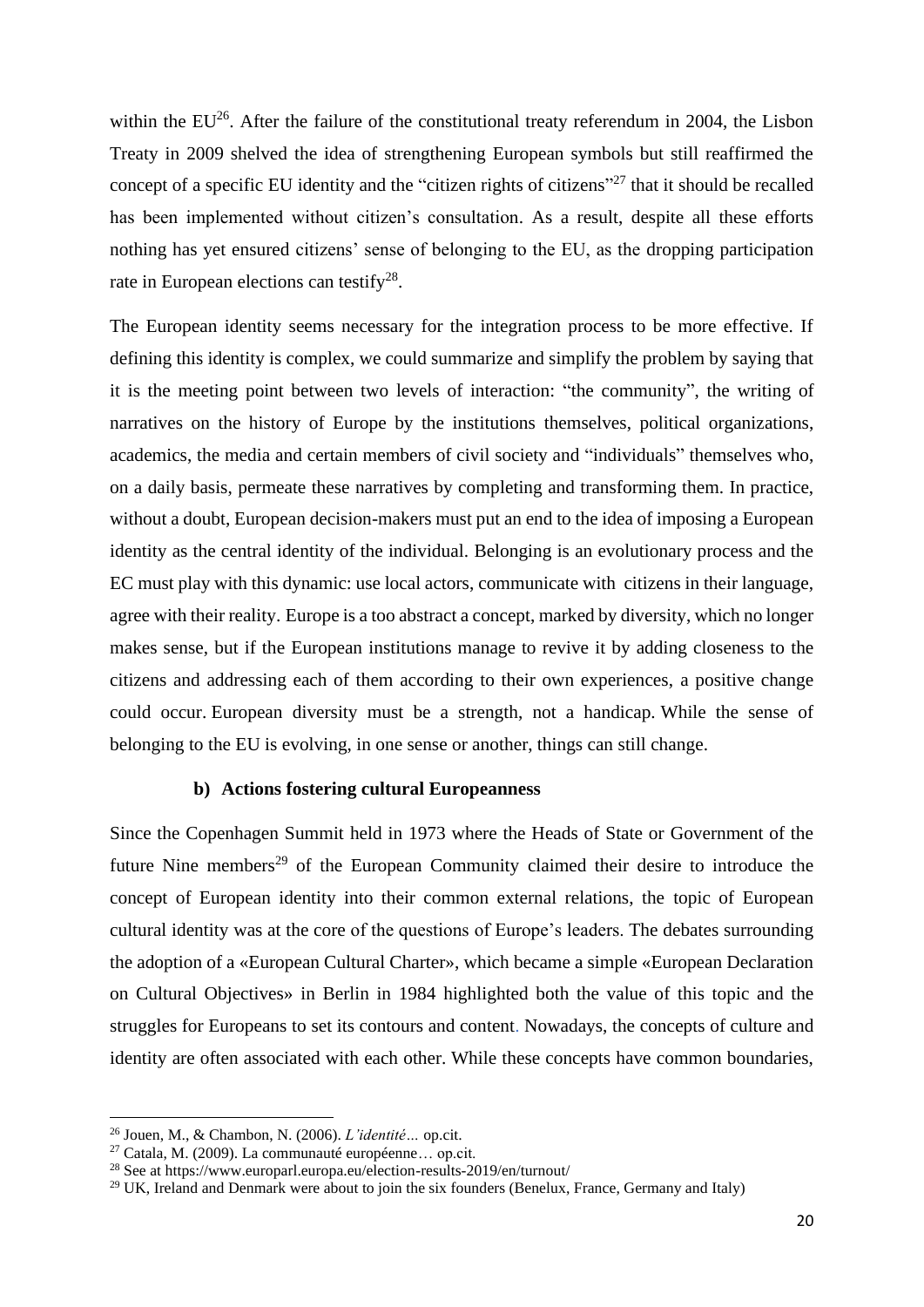they cannot be confused. Culture is much more the sphere of social action, whereas identity is rather linked to the sphere of belonging. While the former refers in large part to unconscious components which have constituted it as a system, the latter, identity, seems to be rather based on symbolic oppositions between systems, which are therefore more conscious. In order to engage a common process towards Europeanness<sup>30</sup> initiatives ensuring cultural diversity have been conducted.

Looking at the information provided by EU reports $31$  on the actions or programs that have fostered unity and diversity in the EU the following ones deserve to be stressed:

- Since its launched 1991, the MEDIA program has invested more than EUR 2.5 billion in European creativity and cultural diversity. Every year, MEDIA funds approximately 2,000 European projects, from various cultural industries ( films, television series, video games…). Four of the winners of the Oscar for Best Foreign Language Film since 2013 and eight of the films awarded the Palme d'or at the Cannes Film Festival since 2007 have benefited from the MEDIA program. The MEDIA program also supports an average of 1,900 artists and technicians through their training component, 450 preproduction films and 60 television productions. Moreover The MEDIA program supports the transnational distribution of more than 400 films a year. Finally it provides economic benefits as for 1 EUR invested in the Europa Cinemas network, 13 EUR are generated through the increased audience.
- The Culture program funds the ECOC that presented previously (see I.A.b), which has become a laboratory for local cultural development since 1985. Parallelly between 2014 and 2016, it has funded more than 1,500 translations, representing the sale of 1.4 million translated books in the EU.
- Since 1993, the channel Euronews has been providing an international coverage of news from a pan-European view. The channel has been broadcasted in nine EU languages

<sup>&</sup>lt;sup>30</sup> The feeling and defining for an individual as a European

<sup>31</sup> EUROPEAN COMISSION. (2017). *Strengthening the European identity through education and culture.* Brussels.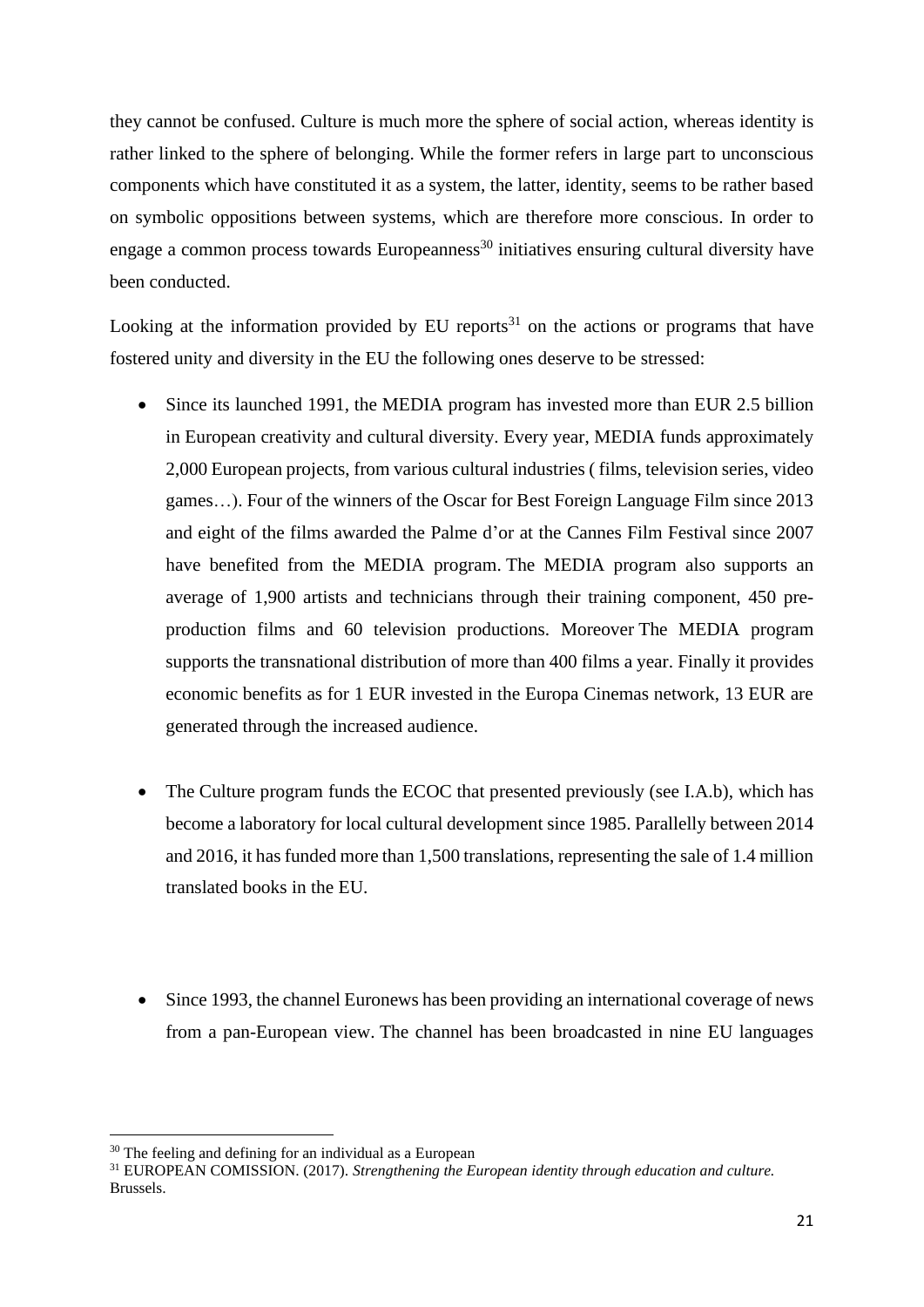(DE, EL, EN, ES, FR, HU, IT, PL, PT). Concerning its funding, the EU has participated at a skate of 36% (around 25 million euros per year).

Looking behind us, the notion of diversity finds its origin in certain reflections animated by UNESCO in the 1960s. It is found in a succession of texts such as the Declaration of Principles of International Cultural Cooperation of 1966, the Convention for the Protection of the World Cultural and National Heritage of 1972, the conclusions of the 1982 Mexico Conference or the recommendation on the safeguarding of traditional and popular culture of 1989. It continued its journey until the adoption in 2001, of the Universal Declaration on Cultural Diversity and the signing, in 2005, of the Convention on the Protection and Promotion of the Diversity of Cultural Expressions by a large majority led the EU which had taken the initiative of a "global alliance for cultural diversity"<sup>32</sup>.

In the EU, this concept replaced that of "cultural exception" in the 1990s. According to this principle, a film or a book can as any other goods be the object of a trade but because they are also and above all the supports of values, meaning and representations that define political and cultural identities. For these reasons they are therefore not "goods like any other". Consequently, special rules may be applied to them which derogate from the laws of the market and are the responsibility of the States.

As Anne-Marie Autissier pointed out, "according to the register of values used, the word "cultural diversity" appears in turn as the best ally of trade, the pretext for imposing retrograde uses, support for artistic plurality, consideration of anthropological diversity..."<sup>33</sup>. The scope of understanding of the term is much in its discursive success at the risk of a dilution of the concept and a weakening of its operative scope. The author also believes that the policy of recognizing cultural diversity stops at the door of non-European cultures. The major obstacle would be "the paradigm that has underpinned national policies since the  $19<sup>th</sup>$  century: a state would correspond to a territory, a majority language and natural affinities…. There would be a coincidence between a community lived in the citizen sense and a community lived in the cultural sense."<sup>34</sup> As she also points out how we cannot talk about cultural policy without giving a concrete place to cultural diversity, since we are all at the crossroads of several cultures, European or not. It is the consideration of this new dimension that is currently lacking in

<sup>32</sup> UNESCO. (2010). *La Convention de l'Unesco sur la protection et la promotion de la diversité des expressions culturelles. Premier bilan et défis juridiques.* Paris: Collection de l'UMR de droit comparé de Paris.

<sup>33</sup> Autissier, A.-M. (2016). *Europe et Culture : un couple à réinventer ?* Toulouse: Éditions de l'Attribut.

<sup>34</sup> Ibid.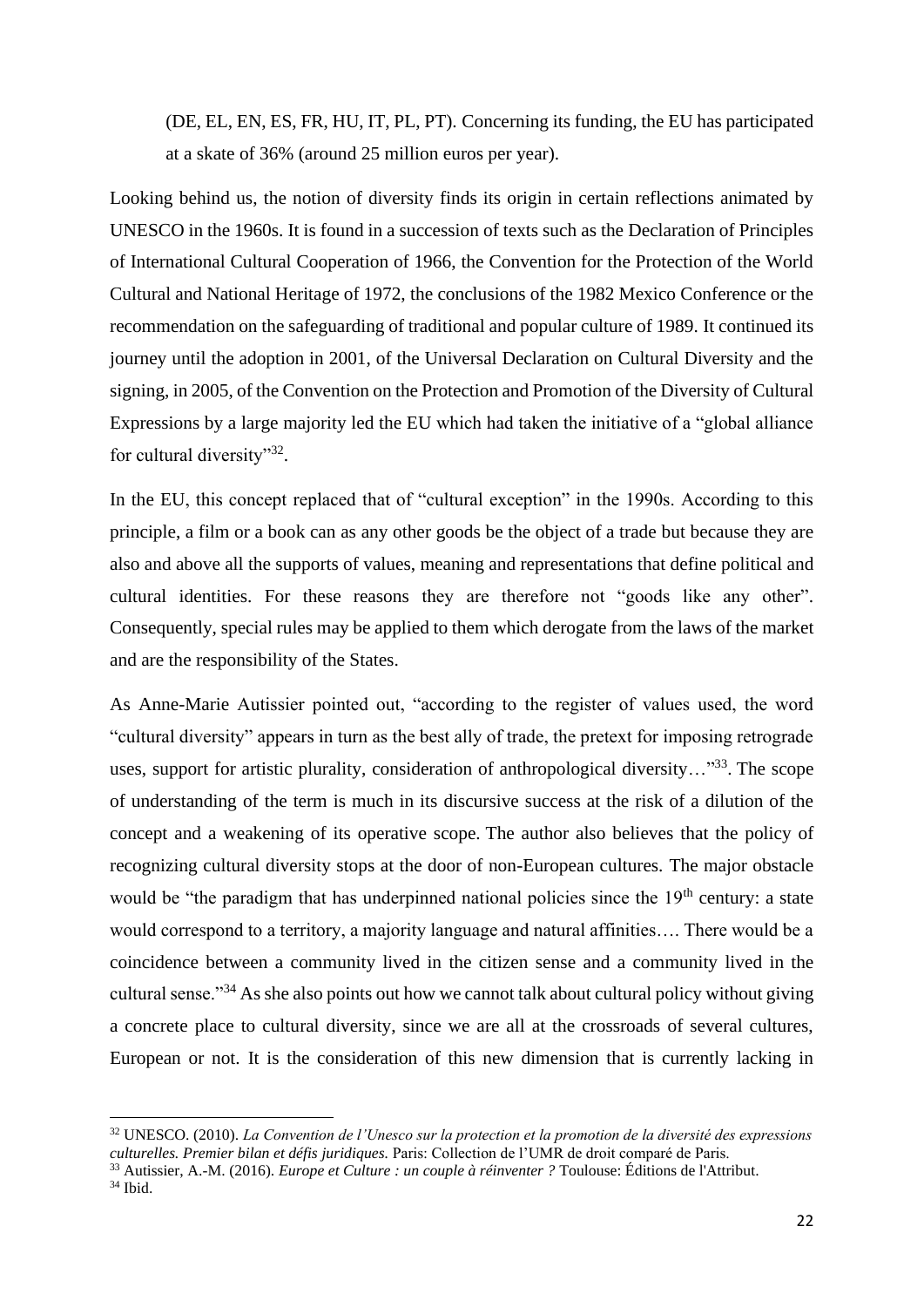national policies: an openness that leads ultimately to accept non-European minority expressions and to take them into account alongside the dominant model<sup>35</sup>.

As a result, it is reasonable consider that enhancing culture in the EU has been better achieved through others EU policy fields, what we are going to see from now on.

**Assessment 1:** That first part offered us an overview of how Culture has been treated by EU institutions and the meaning they granted it or at least tried to. It is obvious that progress needs be done in the way cultural action is transmitted to EU citizens in order to make of EU citizens a real community. The key to that might be improving how EU institutions deliver their message and to do it in a way that really connects with the EU population. In this sense, using more intermediary actors such as social activists, Non-Governmental Organizations (NGOs), or platforms like social media in order to foster interaction with citizens on a field they are comfortable on as well as to involve more people. Also NGOs are often already politicized or even made aware of the European project while having an important local anchorage and direct contact with parts of the population further disconnected from the technicalities of the European political project, which is valuable. By adapting and renewing its communication flows, the EU institutions actions could gain in visibility, efficiency, approval and have a voice to be listened by, citizens who would see in them a real opportunity to improve their daily lives.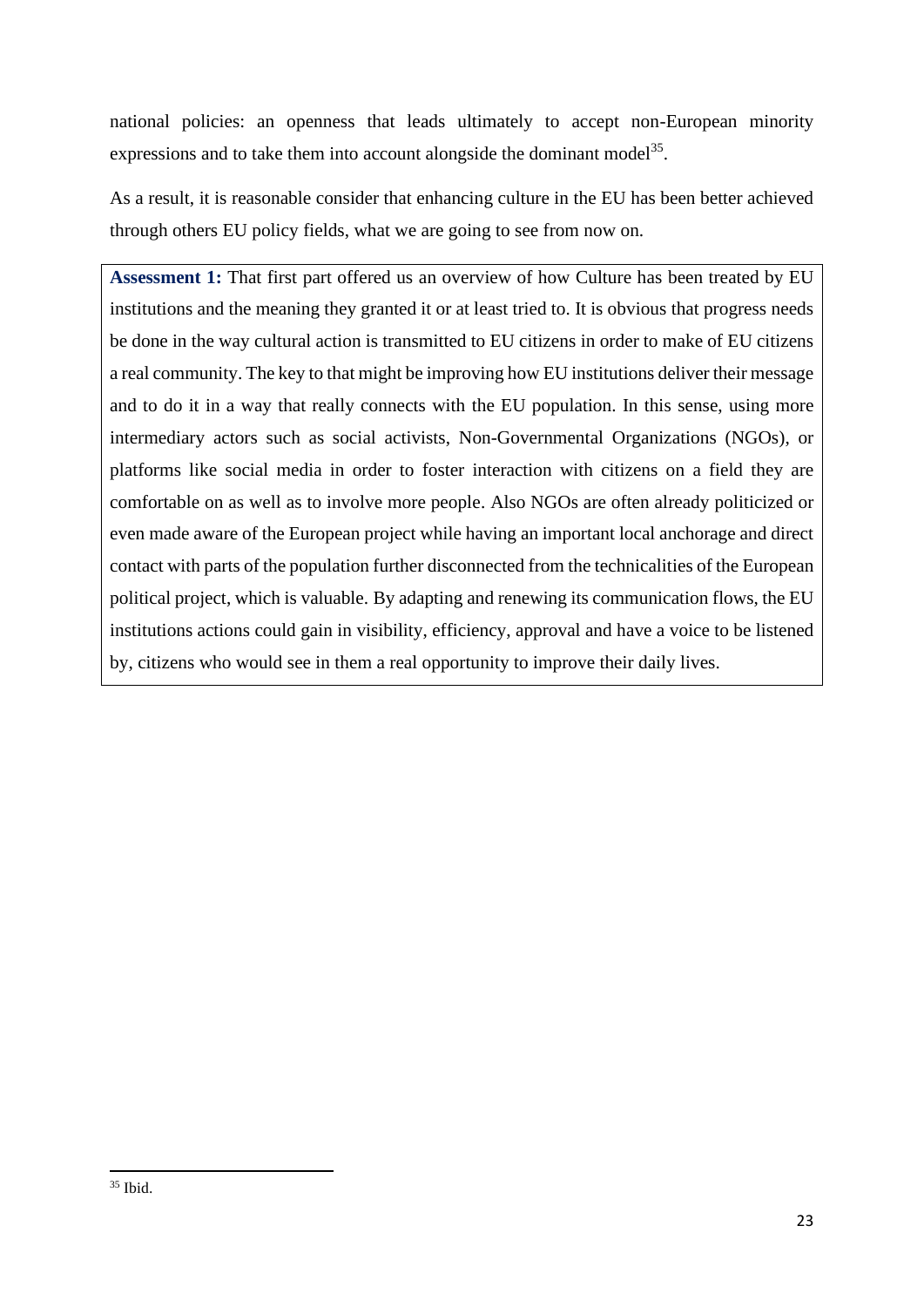### **II- The impact of culture inside EU borders**

#### **A- The development of the Cultural and Creative Industries**

According to the EU definition "cultural and creative sectors" concerns "all sectors whose activities are based on cultural values and/or artistic and other creative expressions, whether those activities are market- or non-market-oriented, whatever the type of structure that carries them out, and irrespective of how that structure is financed. Those activities include the development, the creation, the production, the dissemination and the preservation of goods and services which embody cultural, artistic or other creative expressions, as well as related functions such as education or management. The cultural and creative sectors include inter alia architecture, archives, libraries and museums, artistic crafts, audiovisual (including film, television, video games and multimedia), tangible and intangible cultural heritage, design, festivals, music, literature, performing arts, publishing, radio and visual arts"36.

#### **a) The economic impact of CCIs**

CCI's have a consequent weight in the EU economy. According to recent data we collected $37$ , with revenues estimated at 643 billion euros and a value added generated of 253 billion euros for the year 2019 (*see Graph 1 in Annex*), the CCIs represented 4.4% of EU GDP in terms of turnover. In fact, a higher economic contribution compared to telecommunications (277 billion), for example. By the end of 2019, around 7.6 million people in Europe were working in the cultural and creative economy. The sector had created more than 700,000 jobs in 7 years representing a 10% increase, including authors, performers and other creative professionals. Over the period, almost every CCIs sector continuous grew, even if at different pace. More than 4% per year for video games, advertising, architecture and music, between 0.5% and 3% for audiovisual, radio, visual arts, performing arts and books. Only the press saw its activity decline of 1.7% mainly due to a difficult transition to digital.

The cultural economy is a powerful export and outreach lever for the EU, with exports of cultural goods accounting for more than  $\epsilon$ 28.1 billion in 2017 what represented 1.5% of EU exports. The European trade balance for cultural goods is in surplus by  $68.6$  billion in 2019, comparable to the food, drink and tobacco sector ( $\epsilon$ 9.1 billion in 2018). The cultural economy

<sup>36</sup> EUROPEAN COMMISSION. (2018). *REGULATION OF THE EUROPEAN PARLIAMENT AND OF THE COUNCIL establishing the Creative Europe programme (2021 to 2027) and repealing Regulation (EU) No 1295/2013.* Brussels.

<sup>37</sup> EY. (2021). *Culture for rebuilding Europe The Cultural and Creative Economy Before and After the COVID-19 Crisis.* Brussels.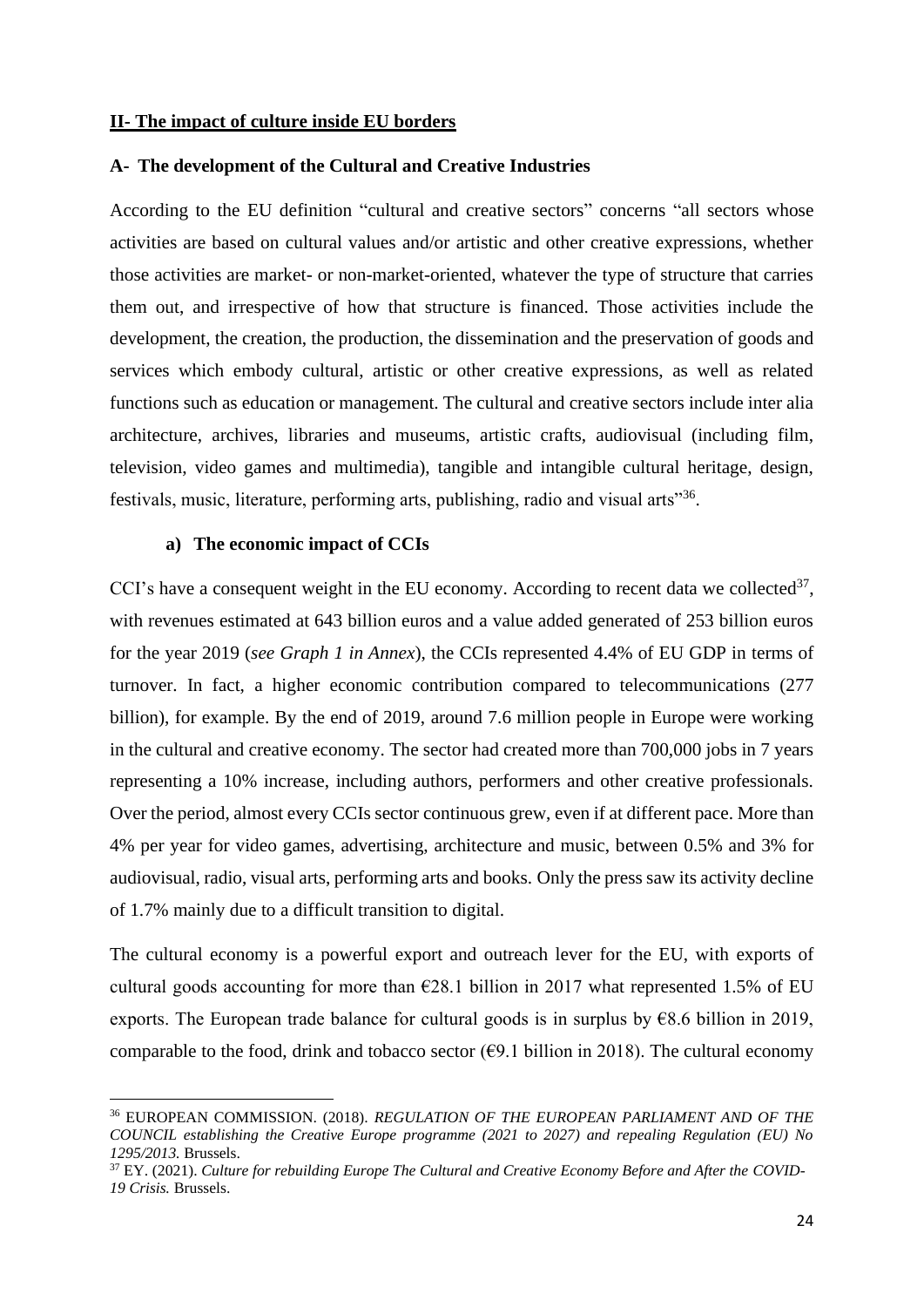is based on a dense and rich fabric of entrepreneurial structures. Indeed, more than 90% of ICC enterprises are small or medium-sized enterprises and freelancers make up 33% of the workforce twice as many as in the entire European economy (14%).

Nevertheless, CCIs' products have in common a characteristic quite peculiar for industrial products: the probability of profit is negative. Statistically, a film, a record, a book are more likely to make the publisher lose money than to make him win it. Why is it that producers and publishers continue to exist? This is because revenues from success are so multiplied in relation to cost that they repay and beyond losses incurred on the average of other products<sup>38</sup>. This hugely successful advantage which has just increased sharply with the multiplier power of television and radio programs as promoters of stars and authors of films, records and books, leads to research. Indeed, CCIs are built differently when compared to other economic sectors. "Public cultural institutions and big private players alike rely on an interconnected and interdependent network of freelancers and micro-firms which provide creative content, goods and services<sup>"39</sup>. This unique setup is indispensable to the sector and its structure viability is endangered by a loss of revenue opportunities. The OECD report (*Culture shock: COVID-19 and the cultural and creative sectors*) provides us useful complementary information as follow.

CCIs are uncharacteristically in the global industries' economy using a high share of nonstandard form of work contracts. They have been a precursor user before these forms expanded elsewhere. "To a large extent, professionals in these sectors are organized as self-employed or as micro-companies<sup> $,40}$ </sup>. For example, according to Eurostat<sup>41</sup>, in the EU the percentage of selfemployed in cultural employment is at least double that observed in total employment, and in some countries the self-employed account for almost half of all cultural employment ( 48% in the Netherlands and 46% in Italy in  $2018^{42}$ ). The Ile-de-France region in France is home to 36% of French's cultural establishments. Of the 161 000 establishments primarily engaged in cultural activities in the region,  $90\%$ <sup>43</sup> of them had no employees in 2016 (compared to three

<sup>38</sup> Vlassis, A. (2014). Le numérique, nouvelle frontière de la gouvernance mondiale des industries culturelles? *Revue de la Faculté de Droit de l'Université de Liège*, 284-300.

<sup>39</sup> OECD. (2020). *Culture shock: COVID-19 and the cultural and creative sectors.* Paris.

 $40$  Ibid.

<sup>41</sup> Eurostat. (2020). *Culture statistics - cultural employment*. Récupéré sur Eurostat:

https://ec.europa.eu/eurostat/statistics-explained/index.php?title=Culture\_statistics -\_cultural\_employment <sup>42</sup> OECD. (2020). *Culture shock:*… op.cit.

 $43$  Ibid.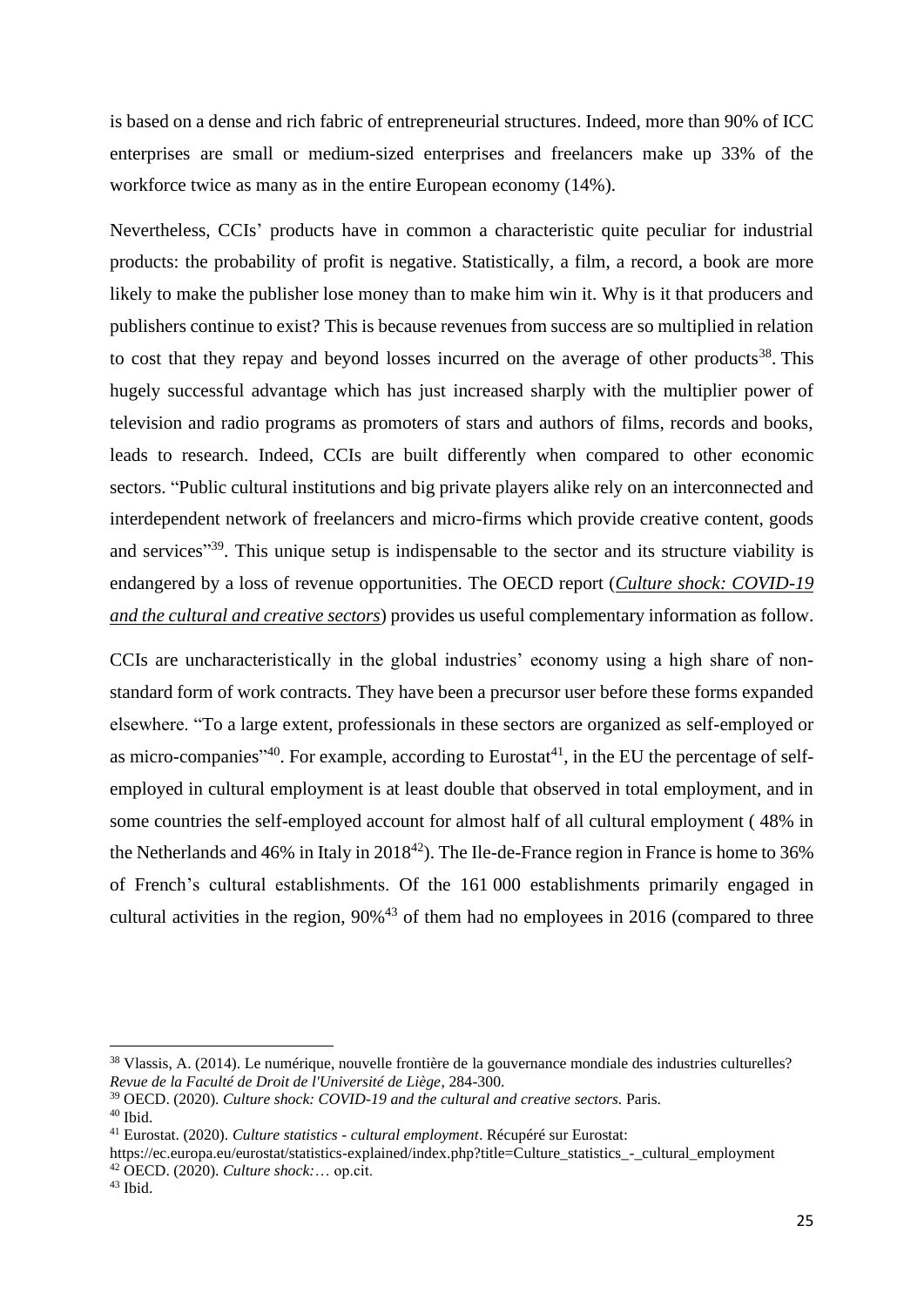out of four in all economic sectors). This means that the majority of those employed in CCIs (artists, individual entrepreneurs or licensed professionals) is self-employed<sup>44</sup>.

Consequently to these industries specificities, such forms of employment bring multiple question on the table. A main one is the lack of income support for the cultural workers as they don't fit the schematical support system put in place by governments as CCIs actors are tied with cultural institutions. Another one is the lack precision of data collection as they don't fully capture the CCIs employment volume.

Moreover, we can highlight the different business models we find in CCIs. Indeed, they vary between not-for-profit and public institutions (museums, libraries) to large for-profit players (Netflix, Spotify). For the larger share of CCIs generating profit is not core objective but rather an intrinsic one coming in support of the production of creative content and ensuring the perennial presence in the business. "For many of them, intrinsic motivation and personal satisfaction from the completion of their creative tasks are important additional drivers of their work<sup>345</sup>. This is explained by the fact that cultural and creative businesses are set on unique skills, networks or slogans which constitute intangible assets. As a result, they raise a certain level of uncertainty with them that lead to difficulties in terms of financing creative projects by financial actors as they lack the tools to value these intangible assets. In addition, CCIs businesses also struggle with accession of innovation supports. Despite being an important generator of innovation<sup>46</sup> they have to use alternative ways like crowd-working to do so. "As innovation is often perceived as a technological innovation, the cultural and creative sectors are often overlooked or excluded from initiatives designed to promote innovation"<sup>47</sup>.

The cultural ecosystem brings together different elements of CCIs and other departments to mutually enhance their performance. The division of art and culture into neatly separated sectors, such as commerce, the third sector, amateurs, and subsidies, ignores the relationship between them and the way the commercial sector communicates with other sectors in the ecosystem. The ecosystem approach is linked to the work of clusters and agglomerations, and emphasizes the B2B connection between the commercial part of the creative sector and other

<sup>44</sup> INSEE. (2020). *L'Île-de-France, première région française de l'économie culturelle*. Récupéré sur INSEE: https://www.insee.fr/fr/statistiques/3535510

<sup>45</sup> OECD. (2020). *Culture shock:*… op.cit.

<sup>&</sup>lt;sup>46</sup> They are also important suppliers of ideas for other sectors through technological cross-overs and business-tobusiness linkages (e.g. the so-called "serious games", which build on formats and tools developed in the CCS field: gamification of learning processes, such as training of airline pilots or surgeons, or of therapeutic strategies such as provision of cognitive stimuli to Alzheimer patients).

<sup>47</sup> OECD. (2020). *Culture shock:*… op.cit.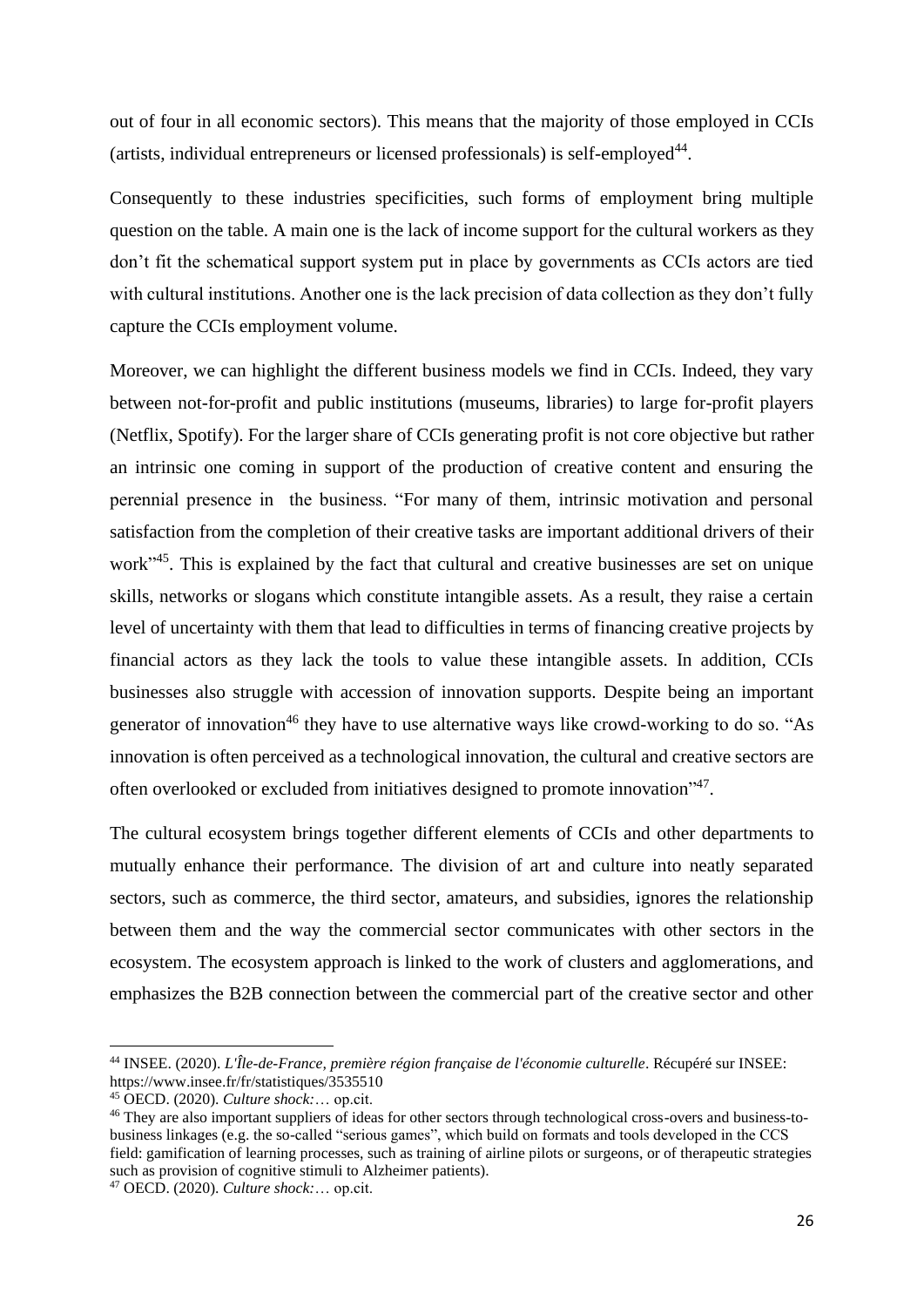companies that can promote local innovation. An example is the "converged" digital, technology and creative companies that combine creative art and design skills with technical expertise and are often associated with growth. There is also a connection between the nonprofit and commercial parts of CCI. The non-profit cultural sector acts as a research laboratory for commercial enterprises, and public funds enable them to take risks with creative content and ideas. One example is the role of cutting-edge visual arts and experimental cinema in generating innovations quickly adopted in advertising, mainstream cinema and entertainment, or design of retail spaces. The diminishing share of non-commercial parts of the sector due to the current crisis and expected reductions in public funding over the medium term, might alter these collaboration dynamics<sup>48</sup>.

**Assessment 2:** The dynamic involving multiple CCIs in creating innovative solutions must be encourage as sectoral innovations can be exported to a different sector and have impact on a wider scale. In this regard, to foster innovations in CCIs the EU should dedicate a budget to CCIs actors which could receive such grants after presentation of an innovative concept, project or product, on a similar basis to the calls in place in other domains. It is worth noting that the latest EU innovation funding program, Horizon Europe does not set investment for CCIs' innovation as part of its 5 priorities (Adaptation to climate change including societal transformation, Cancer, Climate-neutral and smart cities, Healthy oceans, seas, coastal and inland waters, Soil health and food).

## **b) CCI's battling with the Covid pandemic**

The Covid-19 pandemic has impacted CCIs heavily. Mainly the venue-based sectors like museums, performing arts, live music, festivals, cinema, took the biggest hit due to social distancing measures. The unexpected loss in revenues has put in danger the CCIs financial sustainability what has led to decreased wages or has impacted value chains. Only online content platforms emerged unscathed by the lockdown period with a demand increase that has largely benefited the largest firms (Netflix, Disney, Amazon…).

Data<sup>49</sup> shows that in 2020, the European cultural and creative economy lost about 31% of its turnover making of the CCIs one of the most affected sectors by the pandemic. The total

<sup>48</sup> OECD. (2020). *Culture shock:*… op.cit.

<sup>49</sup> EY. (2021). *Culture for rebuilding Europe…* op.cit.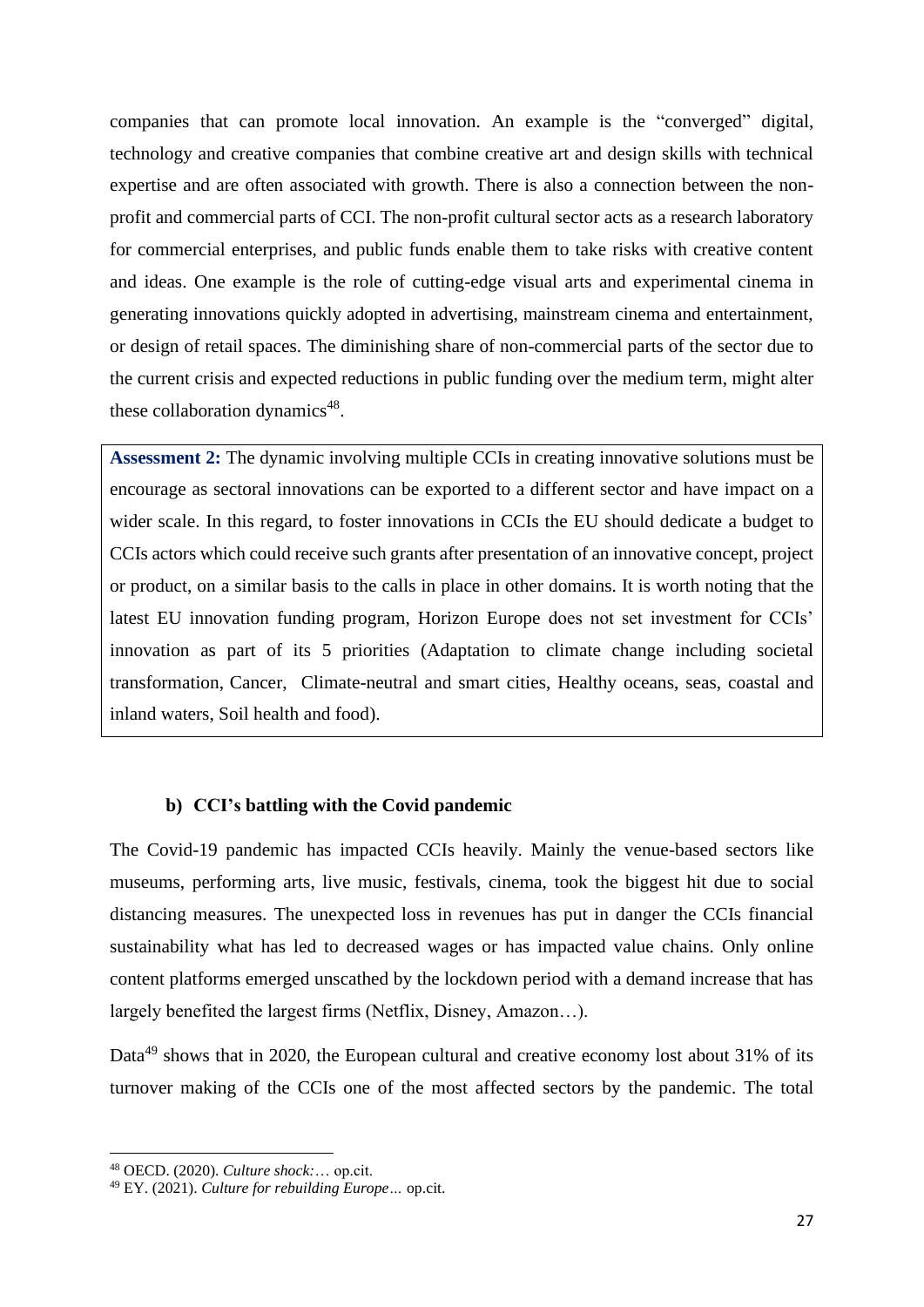turnover of the CCIs in 2020 collapsed by nearly 199 billion euros compared to 2019, reaching 444 billion euros according to estimations. While air transport is the sector most in need, the CCIs experienced higher turnover losses than other key sectors of the European economy, namely tourism and the automobile sector (-27% and -25% respectively). The shock waves of the COVID-19 crisis are felt in all cultural and creative sectors: live entertainment (-90% between 2019 and 2020) and music (-76%) are the most affected; graphic arts, architecture, advertising, books, The press and the audiovisual sector are facing sales declines of -20% to - 40% compared to 2019. Only the video game industry seems to be holding up well with a growth of around 9% in sales. All sectors are affected, including those that have been able to reach their audiences through digital solutions or e-commerce. Experience still occupies a fundamental place in the economic model of the entire creative economy, which today sees its capacity to produce and develop new content highly threatened.

Moreover, consumer spending on online content, services and works does not compensate for the loss of revenue due to lower physical sales (for books, the press, CDs, etc.) and physical events in most sectors. In the music sector, physical sales (CDs, vinyl) fell by 35%, while revenues from digital exploitation of works grew by only 8%. The same trends can be seen in the audiovisual sector, particularly cinema, with a 75% drop in cinema revenues in Europe in 2020 as the data collected suggests  $us^{50}$ . As a result the ability of CCIs to maintain investments in new creative and innovation projects might be threatened for the foreseeable future.

The pandemic could definitely have a long lasting impact on CCIs on multiple levels. The reduction of activity caused by investment and demand shocks by lowering the size of the industry would for example increase inequalities in cities. Indeed, "the impoverishment and downsizing of the cultural and creative sectors would have a negative impact on cities and regions not only in terms of direct economic and social impact but also in terms of well-being, the vibrancy of cities and communities, and cultural diversity"<sup>51</sup>.

An investment shock could affect the volume of cultural production. According to a survey undertaken by the German Network Promoting Creative Industries and The National Association Creatives Germany<sup>52</sup>, creative firms and professionals anticipate a drop in investment that will impact on cultural production in the months to come. The OECD has also

<sup>50</sup> EY. (2021). *Culture for rebuilding Europe…* op.cit.

<sup>51</sup> OECD. (2020). *Culture shock:*… op.cit.

<sup>52</sup> German Network Promoting Creative Industries and The National Association Creatives Germany (2020) PCI: Promoting Creative Industries - Corona pandemic: it affects the cultural and Creative industries in three waves.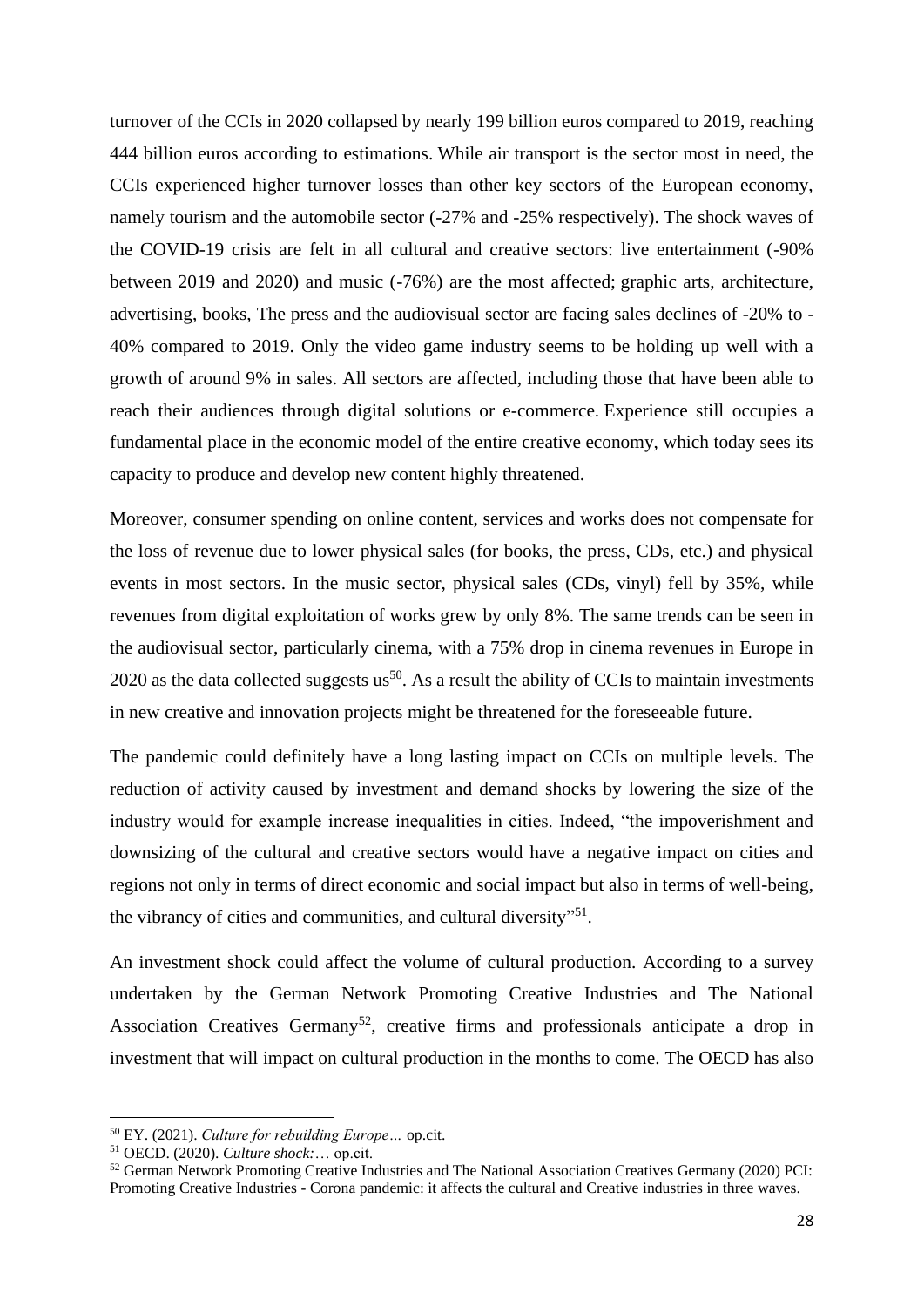reported that "the cancellation of festivals, trade fairs and other similar events where artists, writers, film-makers, software designers etc. sell their work and conclude deals for future production means that the effect of this loss of investment will only be felt in the months to come<sup>553</sup>. In addition, "artists that were unable to sell their production due to cancellation of events will not receive any copyright revenue in the year to come and thus will have reduced funds to invest in new production"<sup>54</sup>.

The pandemic has exposed the fragility of some CCIs actors and stressed the need to pursue its adaptation to the new economic reality. In this regard, the sector has been innovative thanks to digitalization. Indeed, "massive digitalization coupled with emerging technologies, such as virtual and augmented realities can create new forms of cultural experience, dissemination and new business models with market potential<sup>355</sup>. To foster innovation in the cultural sector "there is a need to address the digital skills shortages within the sector and improve digital access beyond large metropolitan areas, with the additional consideration that digital access does not replace a live cultural experience or all the jobs that go with it<sup>156</sup>. In order to highlight that, we are going to dive in the effects of digitalization in the book industry.

**Assessment 3:** As shown the CCIs have a sizeable weight in the EU economy and are fully integrated to the process of digitalization. In fact, they are an asset and serve as a building block. That's why national authorities in the EU must ensure the economic protection of the industry's workers as they face crisis in order to keep them improving their craft and not hinder the industry's development. In that regard, the EU could put in place an allocation system or create a fund dedicated to all the servants of the CCIs beyond the budget allowed to culture via Creative Europe (2.2 billion euros for the period 2021-2027).

## **c) CCI's in the face of digitalization: A look at the book industry**

For several years, European cultural policy has been the subject of reforms particularly in the light of the digital transition. Indeed, the EU is fueling the ambition to build a Digital Single Market (DSM), which to some extent faces the current functioning of the cultural sector. A directive guaranteeing authors fair remuneration within the European area was adopted on 15

<sup>53</sup> OECD. (2020). *Culture shock:*… op.cit.

<sup>54</sup> Ibid.

<sup>55</sup> Ibid.

<sup>56</sup> Ibid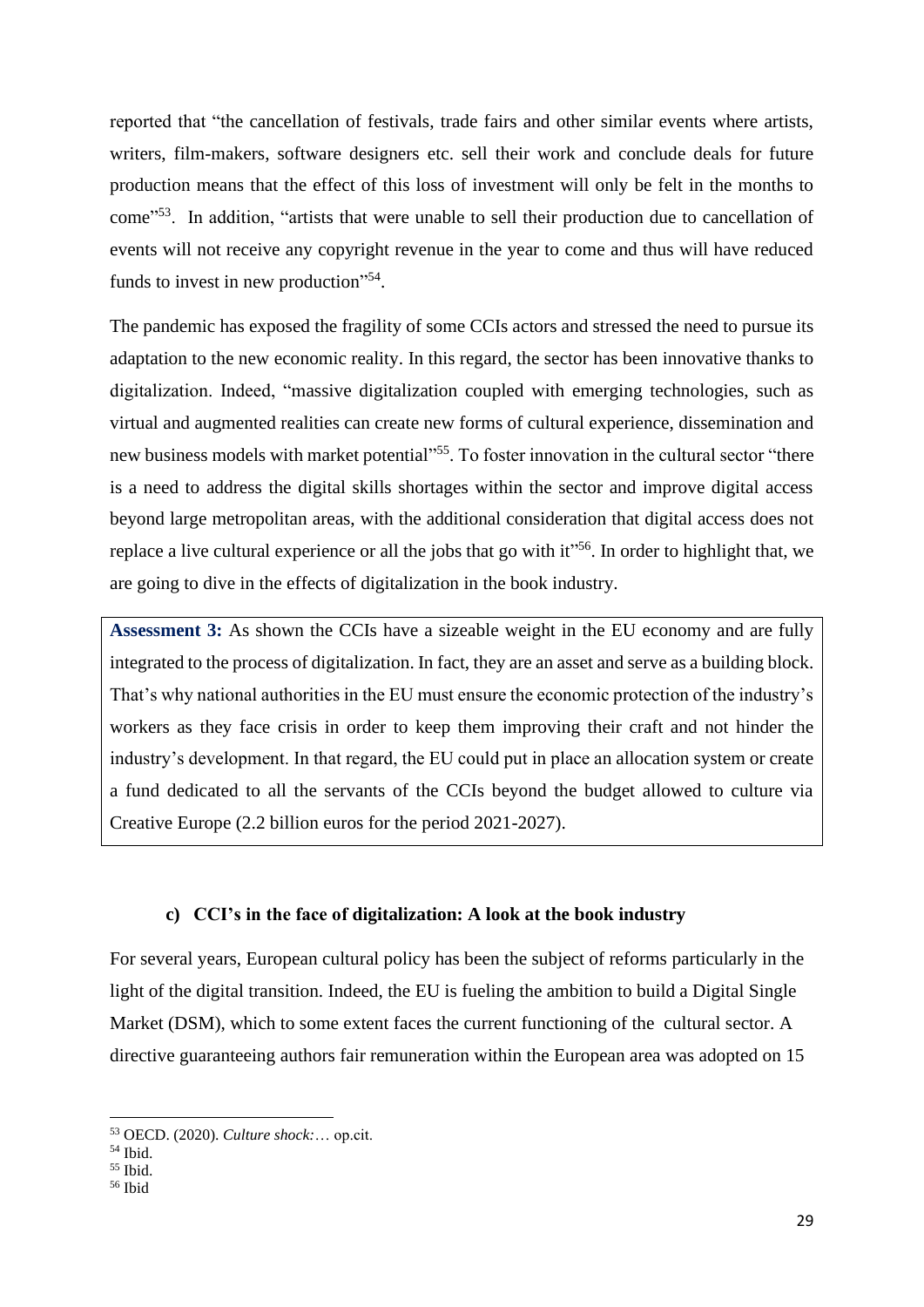April 2019. The EU thus validates the principle of better remuneration for artists and press publishers from the traffic generated by their content on platforms such as Google or YouTube. The concerns on digital matters will be covered in depth in the second part of our research. Digital is constantly evolving and if we are affected by this phenomenon in a more or less significant way, there are activities that have completely changed with the revolution of the online world. This is particularly the case for books, which were once simply paperbased, and are now available for the most part in electronic books as well<sup>57</sup>.

CCIs companies have been pioneers in the adoption of innovative digital technologies, from digital photo to streaming, including virtual reality and digital media such as DVDs and Bluray. Similarly, the Internet could not have become what it is today without cultural content, which has contributed greatly to the growth and generalization of the network. Today, cultural services still represent an important part of European bandwidth consumption. Since 2013, CCIs companies and organizations have invested heavily in digital technologies across the entire value chain, from creation to dissemination. Over the past six years, revenues generated by online content, services and cultural works have grown by about 11.5% per year. And an asymmetry of power relationships with global platforms that can compromise financial sustainability, employment, innovation and future investments in the sector. The increasingly rapid digitization of consumption patterns poses many challenges for cultural actors, ranging from the remuneration of rights holders to the proper functioning of markets, including the fight against piracy of protected works<sup>58</sup>, what the book industry perfectly embodies.

The EU has only a limited power in cultural matters, provided for by Article 167 of the TFEU, which stresses its role in supporting Member States and prohibits any explicit harmonization in this area as seen in the first part. However, while the official competence of the EU in terms of cultural policy seems to be reduced to the point of sorrow, Article 167 allows it to borrow "side doors"<sup>59</sup> . Copyright is a good example of this as it is now being called into question by the construction of a Europe fit for digital age, one of the six priorities of the European Commission that took office in 2019 which concerns are particularly addressed in the Digital Markets Act<sup>60</sup>. The problem of copyright at European level is not new. The Commission has been dealing with

<sup>57</sup> https://actualitte.com/article/100771/inclassables/l-impact-de-la-numerisation-des-livres

<sup>58</sup> EY. (2021). *Culture for rebuilding Europe…* op.cit.

<sup>59</sup> Chenal, O. (2005). L'Europe et la culture : combien de politiques ? La pensée du midi, 65-71.

<sup>&</sup>lt;sup>60</sup> "Some large online platforms act as "gatekeepers" in digital markets. The Digital Markets Act aims to ensure that these platforms behave in a fair way online. Together with the Digital Services Act, the Digital Markets Act is one of the centrepieces of the European digital strategy."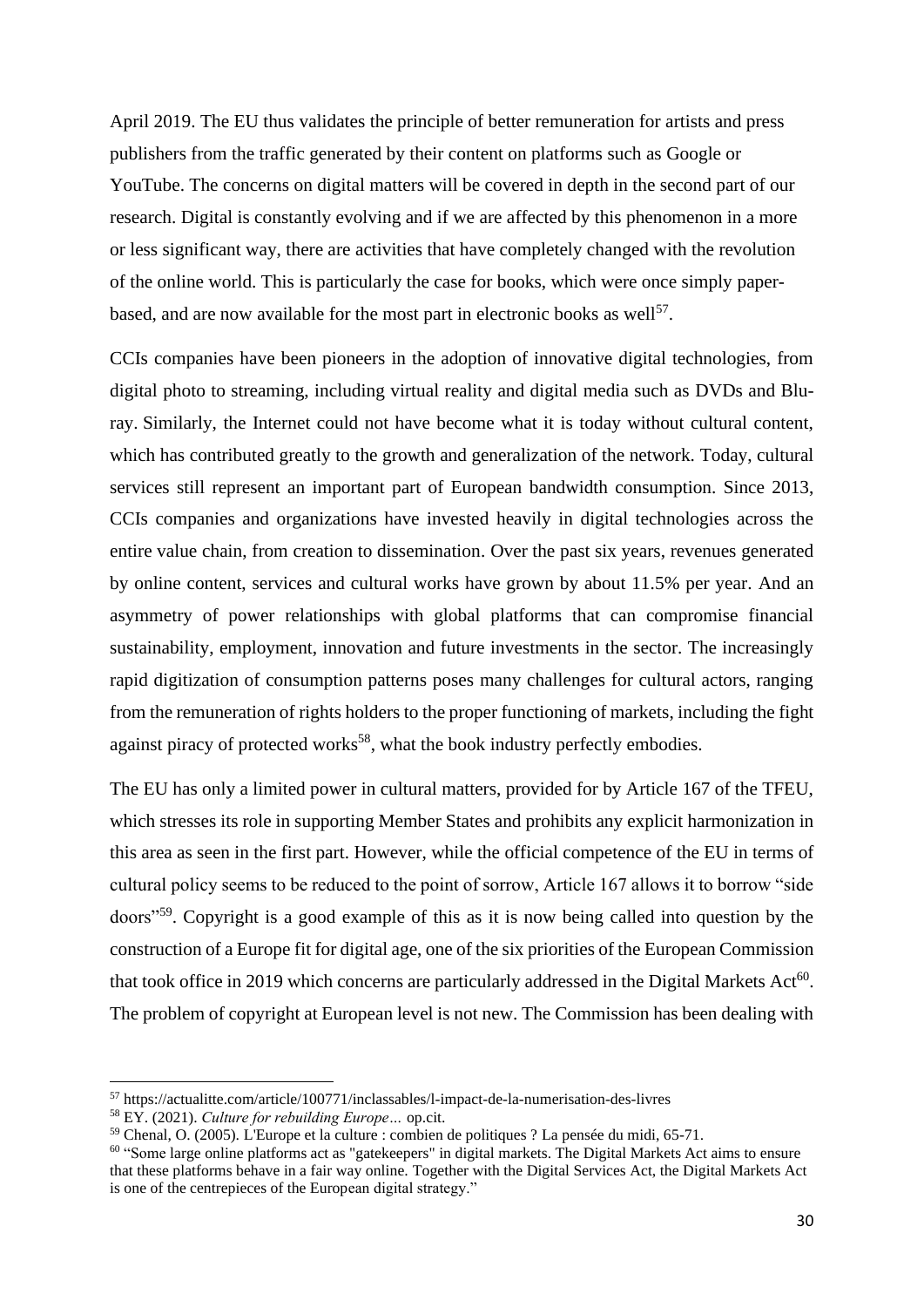it since the 1980s and this was already "in order to take account of new technologies" and to pursue the construction of the single market as an economic policy objective.

Moreover, in the book sector while the so called economic players (publishers, booksellers...) mobilized at community level from the beginning of the 1990s on the single book price<sup>61</sup>, the artistic counterpart of the profession has been more discreet on European issues. Today affected by digital issues and part of a broader movement of professional development of writer status<sup>62</sup>, taking an example, the representatives of French writers are clearly seeking to make their voice heard within this protest movement encompassing the entire national cultural sector. The mobilization of the Permanent Council of Writers (PCW) and the Society of Men Letters (SML) shows a relatively new phenomenon. The representation of writers is usually done in a framework focused on political compromises historically built on the long term and on the national level<sup>63</sup>, with an interlocutor usually the Ministry of Culture, in charge of copyright issues defending the preservation of the cultural sector from market mechanisms<sup>64</sup>. That the European Commission proposes this reform within an economic package is therefore doubly moving away from their habits. We can therefore wonder about what this indirect way of doing cultural policy, an economic and European policy, does to its main addressees, their schemes of thought, their strategies of action. The rising question now being how agents accustomed to interacting with state institutions and on a clearly defined political competence (French cultural policy) manage the redefinition of their issues at a different level of decision-making (the EU) and in a policy area (economy) relatively new to them.

**Assessment 4:** Lobbying at EU level can be extended to the cultural field. This type of interaction between national association and EU governance demonstrate the potential for EU Competency to be upgraded in the cultural field. It shows an interest at EU level to protect competition and ensure an even market for cultural productions. In this regard associations from any CCIs sector must be encourage by such a process and boost their interactions with EU level governance in order to protect their competitiveness. In this case we can consider that the EU subsidiary principle applies perfectly.

In addition, the way we read has also changed with the digitalization. Books are now downloadable in just a few clicks, supports such as Audible or Kindle, tablets or smartphones

<sup>61</sup> Denuit, R. (2016). Politique culturelle européenne. Brussels: Bruylant.

<sup>62</sup> Rabot, C., & Sapiro, G. (2017). Profession ? Ecrivain. Paris: CNRS éditions.

<sup>63</sup> Dubois, V. (2012). La politique culturelle. Genèse d'une catégorie d'intervention publique. Paris: Belin.

<sup>64</sup>Littoz-Monnet, A. (2012). Agenda-Setting Dynamics at the EU Level : The Case of the EU Cultural Policy. Journal of European Integration, pp. 505-522.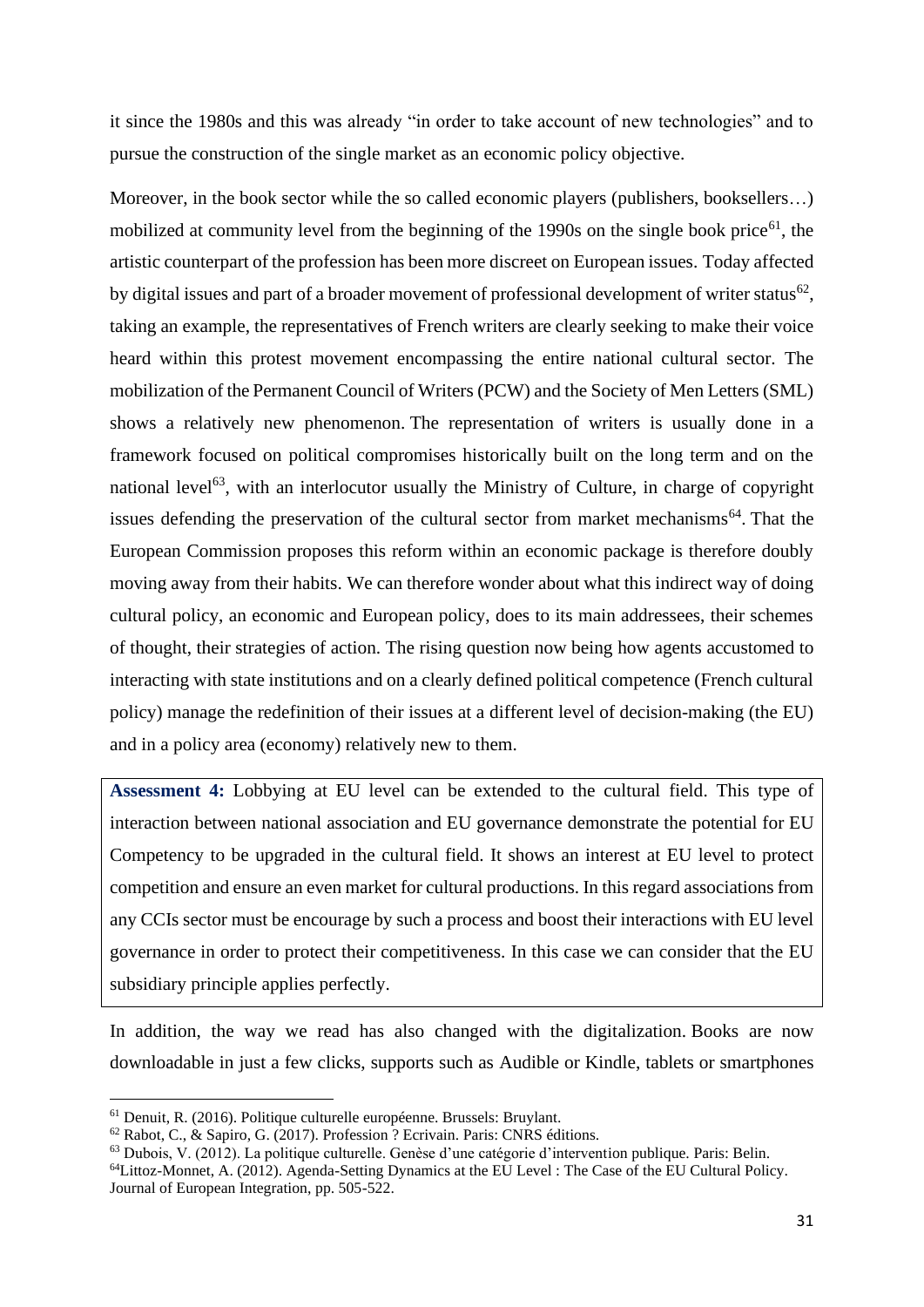have become great tools for reading books without cluttering up and having within reach a wider choice than any library in the world can offer. It was mainly Google that initiated this movement launched in late 2004 under the name of Google Print, which aimed to digitalize 15 million books in 6 years. Digitalization has always been a major step in preserving our heritage, to have a digital record of it. Books have existed for millennia, and they contain extremely valuable and varied contents encompassing both our History and the imaginary adventures narrated by great authors. It is therefore only natural that the books have been digitalized in order to have them in digital format, on the one hand, but also in order to benefit the greatest number, making the books accessible to everyone more people in the world. The Google project motivated a European project with a similar aim with the name Europeana launched in 2008.

If before it was unthinkable to buy books on the Internet and it was necessary to go to a bookstore or library to borrow one, this landscape has literally changed in a little more than a decade. Physical books still remain the most popular and account for over 75% of revenue generated for just under 8% for eBooks in 2019<sup>65</sup>. Despite this, this trend continues to grow, with digital book revenues growing every year. Besides, beyond the digital format of a book, other formats have been democratized, such as the audio book that allows you to listen to a book while driving or running for example. A way of learning by listening that is popular in recent years mainly through Audible.

While the world of e-books has changed the way readers access and read books, this is also the case for publishers, authors and blog writers. In fact, before it was absolutely necessary to have a publishing house accepting your work in order to be published and possibly become a successful writer, but today with the world of internet and digital books, it is quite possible to publish your work by yourself at a low cost and to achieve success. Despite the fact that it should not be forgotten that the physical medium remains the most sold still at the moment, on the other hand starting via the digital medium is a good idea to make themselves known and possibly temporarily free of publishing houses for writers. It is indeed complex to find a publishing house and to have you published when you are an unknown writer in the industry, your only judge will be the publisher who will have in his hands your destiny and its decision will have dramatic repercussions on your potential future career as a successful author. Thanks to e-books, things have changed. For example, it is quite possible to publish and sell their digital work for authors on online platforms which proves how much digitalization has changed the

<sup>65</sup> EY. (2021)*. Culture for rebuilding Europe… op.cit.*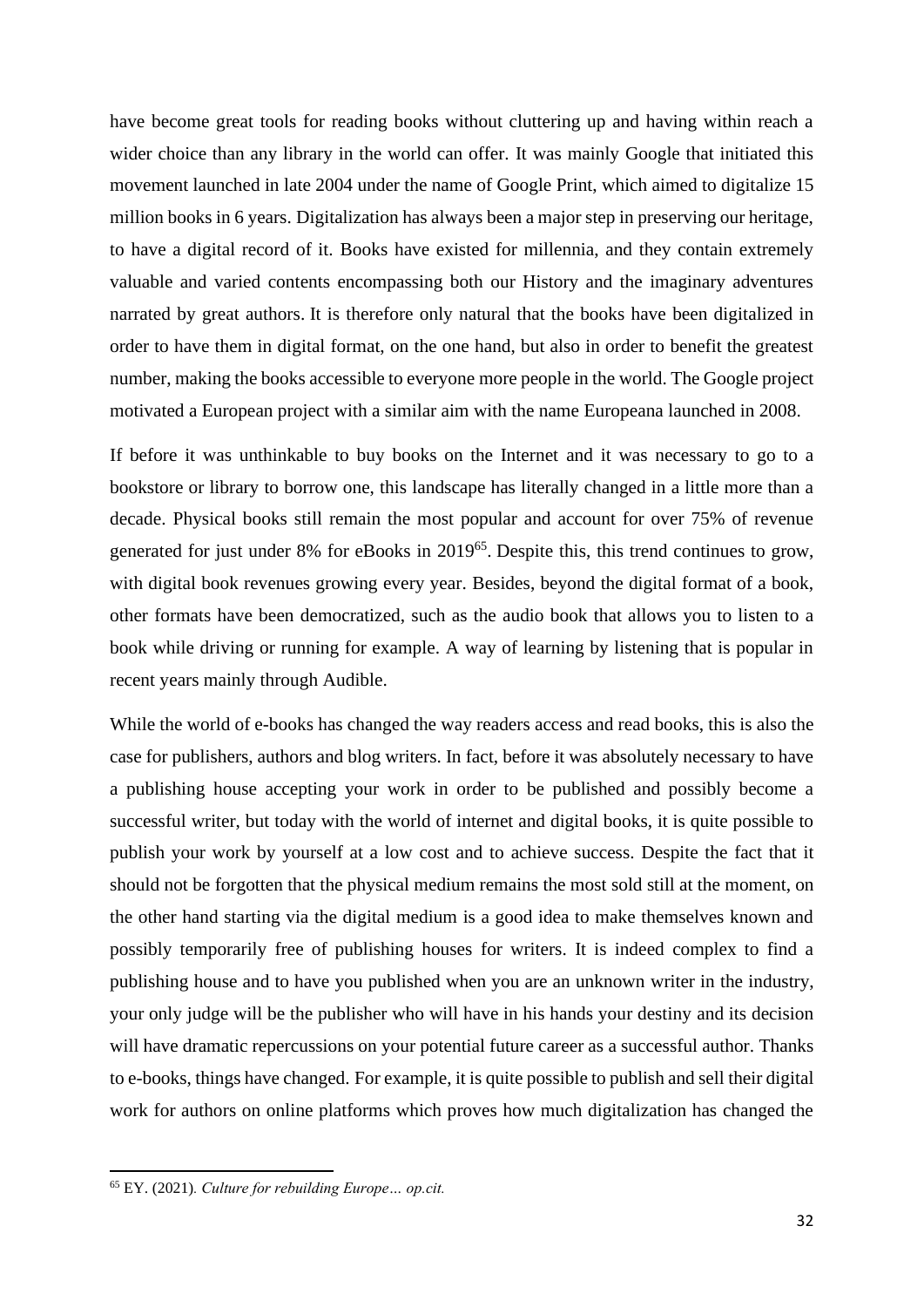landscape of the book industry. It is up to you then to make it known and if it is conclusive, if you are certain of the quality of your book, there is a good chance that it will sell. Some authors have managed to make themselves known in this way via the online world, through word-ofmouth by starting via Amazon and then managed to find a publishing house and even turn their book into a film. There are a few successful authors in recent years who did not start with paper publication, but with digital publication. Like any product, a book can be promoted online whether through a platform like a blog, via social networks or even a YouTube channel. So you have many weapons to use to make your book known and possibly convince your future readers to buy it contrary to the world of publishing where your first door to cross will be your publisher having in his hands your future.

**Assessment 5:** This section puts in evidence the fact that the EU needs to keep working on a digital framework that ensure to bring down barriers and ease access to cultural content as digitalization is very heterogenic between Member States. Besides, EU has to make sure that digitalization does not create a cultural breach and generate inequalities of access to culture due to the fact that most is going to be monitored digitally (see health sector and questions over the sanitary pass in France) what could exclude part of the population. Indeed, the EU doesn't want to foster fragmentation between its citizens.

## **B- Culture as a fostering asset of EU internal policies**

Culture can participate in reinforcing the main goal of EU internal policies, thus being, ensuring the good functioning of the internal market. Culture fits with the ambitions of the current EC as it can encourage the work towards achieving the multiple EU Green deal<sup>66</sup> ambitions such as sustainable development, digitalization or transforming cities.

## **a) Culture and how to enhance sustainable development**

CCIs can foster new behaviors and practices towards a more economically, socially and environmentally sustainable future for society. Parallelly, CCIs mobility practices and use of materials can also have negative implications for the environment. Looking at the EU digital agenda as an evident example, the environmental impact of the current data consumption is consequent. The EU Green Deal intends to provide solutions that would benefit CCIs by

<sup>66</sup> Framework shaping the goal of the EU to become the first climate-neutral continent. See https://ec.europa.eu/info/strategy/priorities-2019-2024/european-green-deal\_en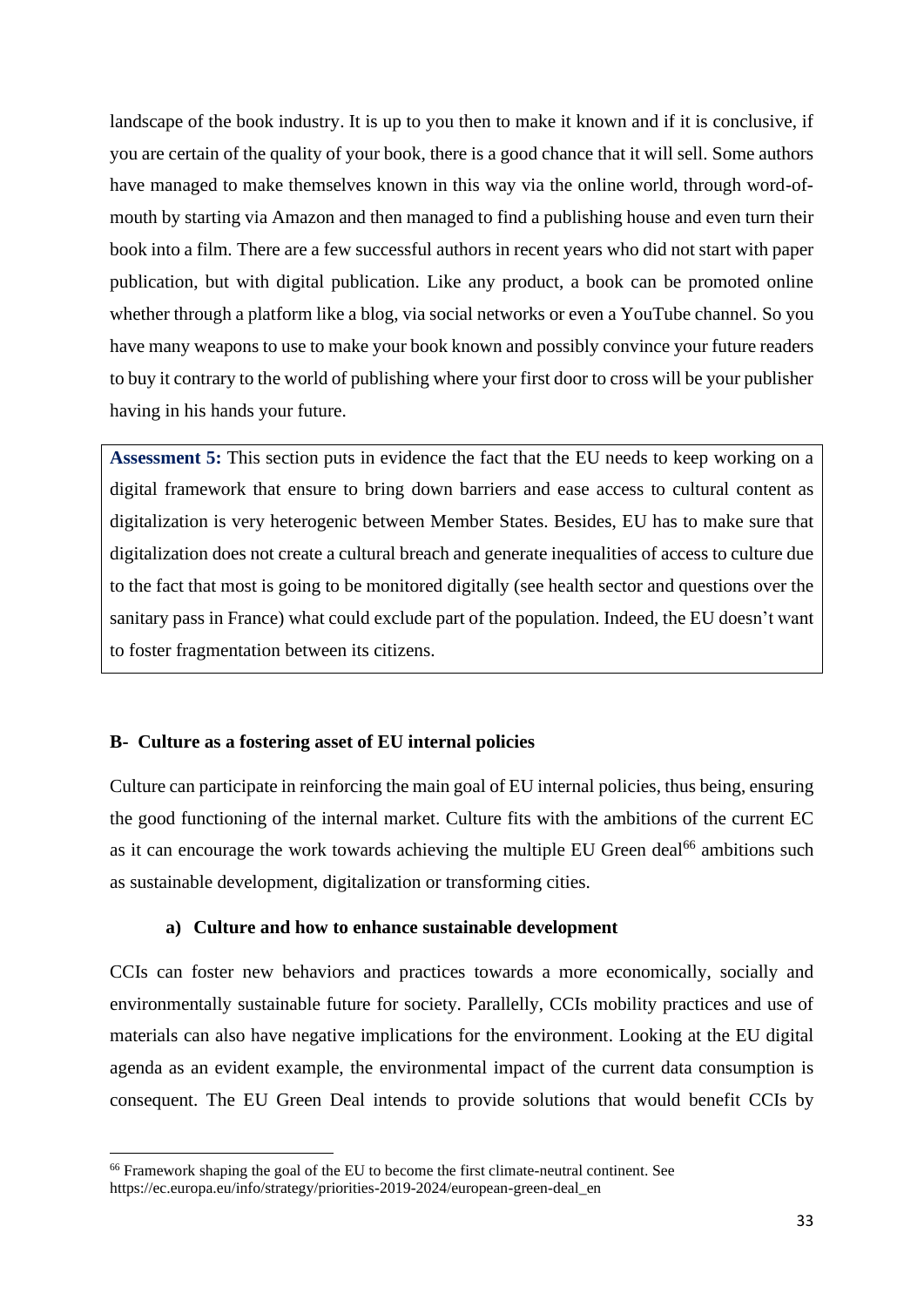operating in a greener and more sustainable way. However, CCIs' ecosystem has to be taken into consideration due to their fragile current financial state which already struggles to cover the great variety of projects proposed by its actors. As a result it is key that all sustainability and greening measures mainstreamed through the cultural strand of Creative Europe won't negatively impact an already oversubscribed and underfunded program<sup>67</sup>.

The EU Green Deal is the core strategy of the current EC, proposing a transformation in multiple fields such as energy, transport or communications infrastructures with the goal to tackle climate change. For four decades, there has been a surge in the field of international sustainability. On the one hand, we witnessed the rise of a current of economic and sociological thinking idea that underlines the role of culture in development processes. In 1987, the "Brundtland Report"<sup>68</sup> set on the table the notion of sustainable development, which was later defined at the 1992 Earth Summit through three fundamental dimensions. The social, environmental and economic pillars. Thanks, to the promotions' efforts of the UNESCO, cultural factors gradually gained importance in the debates on sustainable development in the last three decades. Thus, culture is nowadays considered as the fourth pillar of sustainable development. Despite this increased recognition of the cultural dimension of sustainable development, the United Nations 2030 Development Agenda, developed in 2015 and defining 17 Sustainable Development Goals (SDGs) which guidesthe development action of all Member States is still far from considering culture as one of its fundamental pillars.

Certainly, like the concept of development, the concept of sustainable development is not unanimous among experts. However, the definition in the Brundtland Report argues that development must meet "today's needs without questioning the ability of future generations to meet their own needs"<sup>69</sup>, will remain a sort of consensus definition at the international level. This program involves first of all taking into account a double integration: development must not only act at the "horizontal" level, by integrating various dimensions of societies and by tackling problems that have become global, but it must also act in a "vertical" way, by implementing the notion of intergenerational equity. This vision, increasingly shared on the international scene led to the establishment of the three fundamental pillars of sustainable

<sup>67</sup> culture ACTION europe. (2020, February 28). *Can culture contribute to the European Green Deal?* Récupéré sur culture ACTION europe: https://cultureactioneurope.org/news/how-can-culture-adapt-and-contribute-to-thegreen-deal/

 $68$  The Brundtland report, "Our Common Future", is the founding text of sustainable development. It dates back to 1987, when the World Commission on Environment and Development was chaired by the Norwegian Gro Harlem Brundtland on behalf of the United Nations.

 $69$  (Strange & Bayley, 2008)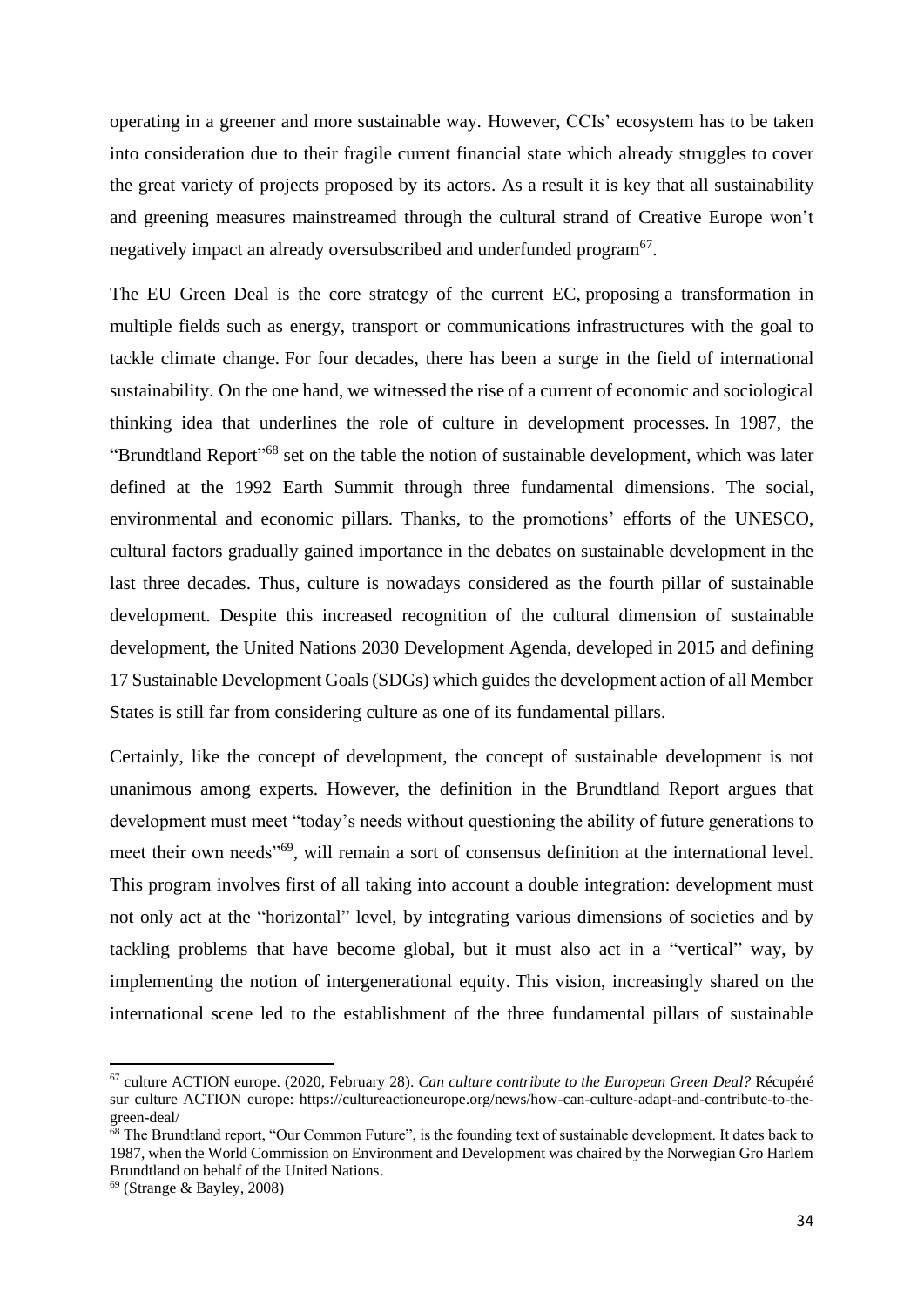development at the Rio Conference in 1992, namely the social, environmental and economic pillars, and the development of a set of principles set out at various international conferences.

To stress the link between culture and sustainable development we have to look at the cultural sector, represented by CCIs, arts, tourism, heritage, etc. The cultural sector is indebted to two distinct branches in economics and political science, namely the economics of culture and the political economics of communication (which emphasizes on CCIs). Although, the material (works of art, buildings, etc.) and immaterial (ideas, practices, beliefs, traditions, etc.) aspects of culture have been recognized as drawn by the notion of cultural capital<sup>70</sup> the emphasis of analysts have been on goods, services and infrastructure belonging to the cultural sector. Thus, providing low focus on the impact of CCIs on economic growth and environmental and social sustainability. According to Throsby, cultural goods and services generate both monetary and non-monetary benefits<sup>71</sup>. Indeed, beyond being a source of support for economic development, safeguarding them for future generations (intergenerational equity) and their accessibility by different groups or social classes (intragenerational equity) they would be a sustainable development goal in itself. Following that line of thought, Keith Nurse<sup>72</sup> has advocated for promotion of CCIs as a sustainable development goal because, on the one hand, they have rich economic potential (especially as an engine of new economic dynamics focused on digital and intellectual property), and on the other hand, they communicate cultural contents that act as catalysts in the formation of identity of societies and their intangible heritage (which would be particularly important in the case of old colonized societies). In the same vein, Hervé Digne<sup>73</sup> has mobilized CCIs and the arts as one of the keys to sustainable development as they function as a lever of economic development in the new economy of the "intangible" while being carriers of cultural and social values.

Moreover, we can emphasize the need for cultural change in order to promote practices, policies and institutions better suited to the objectives of sustainable development in other words, in order to build a culture of sustainability. The concept of culture here is crystallized almost systematically in the form of values, ethics, attitudes, institutions and worldviews, among others. Thus, it focuses solely on a social interpretation of culture, the cultural sector being massively under addressed. As it will be shown further in our research, the emphasis on a social

<sup>70</sup> Throsby, D. (1999). Cultural Capital. *Journal of Cultural Economics*, pp. 3-12.

<sup>71</sup> Throsby, D. (2001). *Economics and culture.* Cambridge: Cambridge University Press.

<sup>72</sup> Nurse, K. (2006a). *Culture as the fourth pillar of sustainable development.*

<sup>73</sup> Digne, H. (2010, May). La culture, une des clés du développement durable. *RÉALITÉS INDUSTRIELLES*, pp. 105-108.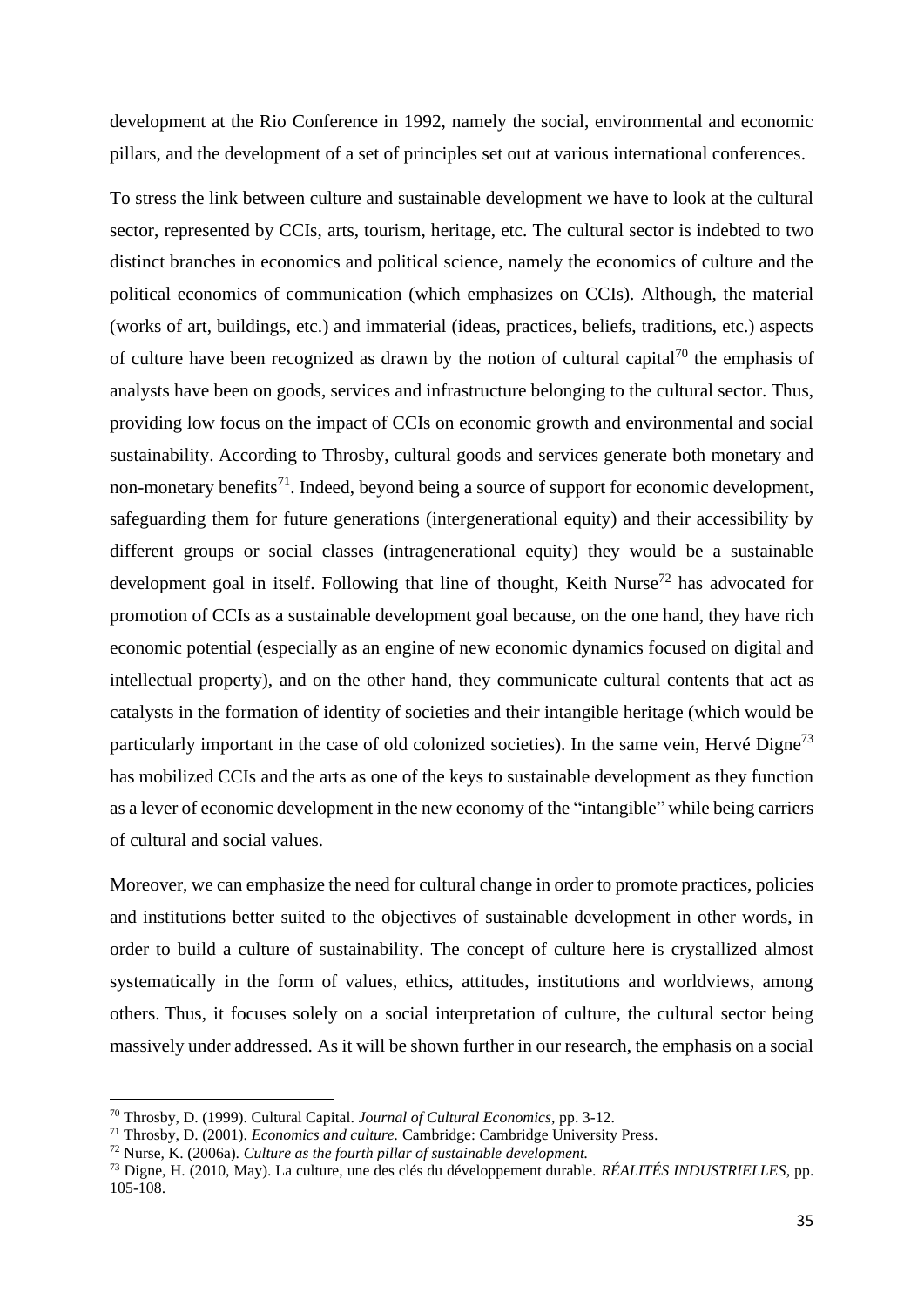interpretation of culture makes it possible to establish a relationship between the discussion here and some of the issues dealing with the link between culture and economic development.

The explicit focus of interdependence between the different dimensions of sustainable development points to an ethical perspective centered on human needs where environmental protection is less of an end in itself than a mean used to foster modes of development that are both prosperous and sustainable. The sustainable nature of development does not therefore deprive the concept of development of a meaning associating it with the social and mental structural changes that make it possible to grow cumulatively and sustainably, the total actual product. In other words, sustainable development, like the concept of development, is a concept that focuses on the configurations of material and intangible needs and interests as much as on the different ways of satisfying them. The sustainable nature of development therefore refers above all to a change of normative order, what culture can encourage, associated with the types of social and mental structures favored, on the one and with the means of production, industrialization and governance that flow from these structures, on the other hand.

**Assessment 6:** The EU Green Deal fully aligns with what is stated in the latest paragraph. Whether it is by intending to foster circular economy in goods' productions or enhancing the development of sustainable and smart cities to reduce urban life pollution the EU Green Deal implementation must take advantage of the channel transmission that culture represents in order to achieve its goals and comply with the SDGs on a global scale. Through collaborating with CCIs to diffuse its objective the EC via the Green Deal would be able to relate with all concerns that SDGs imply. According to the text of the SDGs, beyond its three dimensions, sustainable development consists of five fundamental areas: i) humanity, ii) the planet, iii) prosperity, iv) peace and v) partnerships. The first three areas can be more or less directly linked to the social, environmental and economic dimensions, respectively. First, in conjunction with the social dimension, the field of humanity involves the fight against poverty and hunger, the promotion of health, mental and social well-being, education, access to safe drinking water and quality food, and respect for human rights and the principles of dignity, equality of opportunity and gender, cultural diversity, tolerance and openness. Second, embodying the environmental dimension, the domain of the planet encompasses the preservation of aquatic and terrestrial systems and efforts both to fight against and adapt to climate change. Thirdly, closely linked to the economic dimension, the field of prosperity consists, inter alia, of sustained economic growth, decent work for all, sustainable production and consumption patterns and the use of environmentally friendly technologies. As they are not associated with a specific dimension of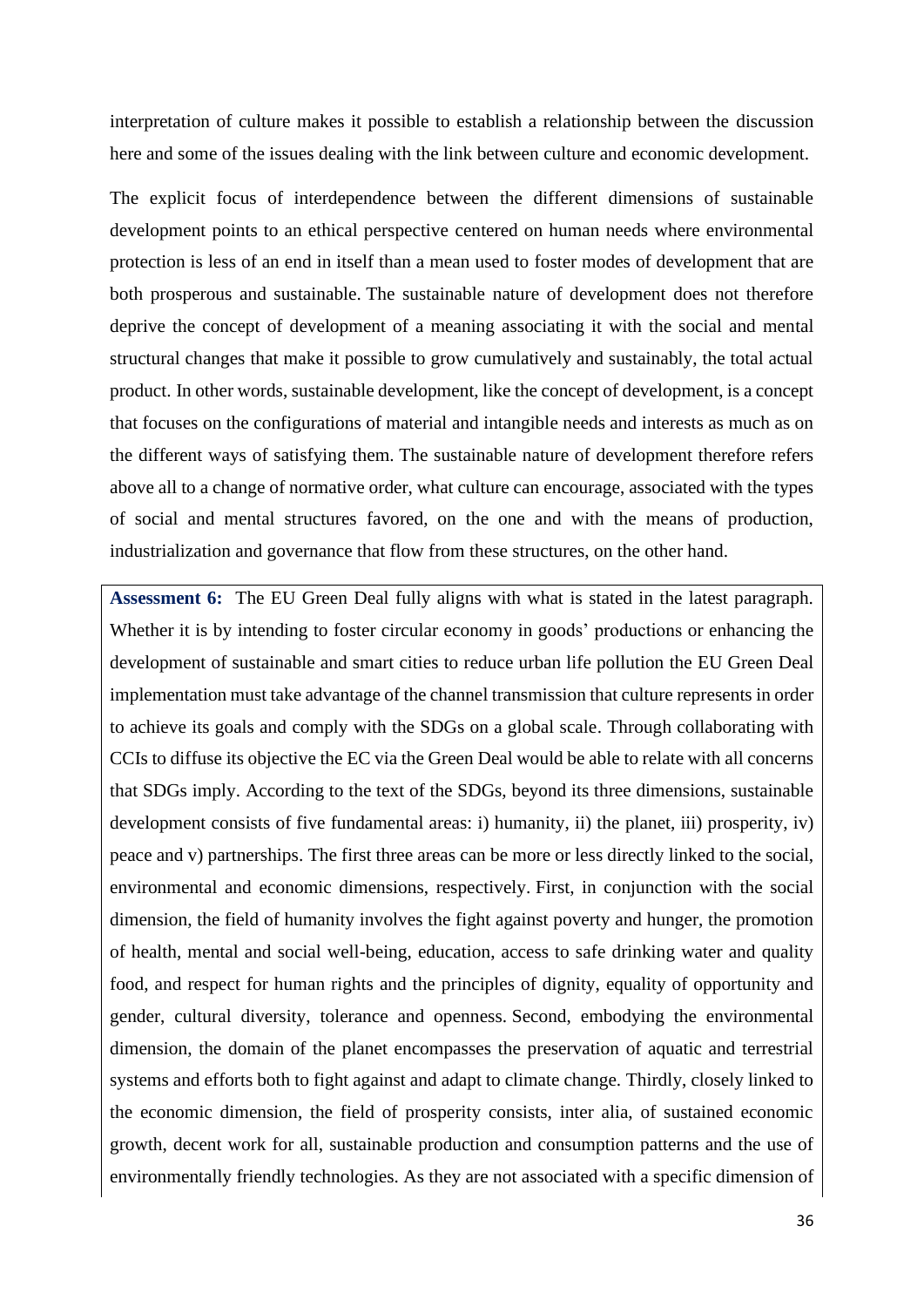sustainable development, the areas of peace and partnerships therefore represent dimensions of a cross-cutting nature just like culture and could benefit from the influence of culture in a wide range of policies to be fostered more effectively.

#### **b) The promotion of culture through audiovisual**

Audiovisual is a sector whose economic weight and cultural stakes need to be analyzed. Until the 1980s that the  $EU<sup>74</sup>$  intervention in this field remained marginal. Community competence has developed over the years only following a decision of the European Court of Justice (ECJ) applying to the audiovisual sector (broadcasting, television programs, cinema) the concept of freedom to provide services<sup>75</sup>. The EC proposed in May 2016 an update of EU audiovisual media rules, by reviewing the Audiovisual Media Services Directive AVMSD with the objective to make "online platforms and audiovisual and creative sectors powerhouses in the digital economy and to not weigh them down with unnecessary rules"<sup>76</sup>. The update was encourage by the observed convergence between Internet and media and seen as an opportunity to adapt cultural policies and the audiovisual is regulated.

Indeed, audiovisual products and services are located at the junction of multiple departments, and the horizontal nature of the audiovisual and media industries should trigger a conflict of regulations<sup>77</sup>. As Katerina Sarikakis emphasized, "not only have media and cultural industries become more and more important in the economies of European countries, they have also become areas of debate and consensus on autonomy and cultural identity<sup>"78</sup>. In recent years, by prioritizing the formulation of the European digital agenda and the establishment of a Digital Single Market (DSM), the audiovisual industry has approached the center of EU policy concerns. The purpose is to modernize some of the EU's policy tools to pay close attention to the rapid transformation of the digital economy and take into account the new economic and industrial environment brought about by the arrival of digital technology.

<sup>74</sup> European Community at that time

<sup>75</sup> Sénat. (n.d.). *L'Europe et la culture*. Récupéré sur Sénat: https://www.senat.fr/rap/r00-213/r00-2131.html

<sup>76</sup> European Commission. (2016a). *Commission updates EU audiovisual rules and presents targeted approach to online platforms.* Brussels.

<sup>77</sup> Vlassis, A. (2015). *Gouvernance mondiale et culture: de l'exception à la diversité.* Liège: Presses universitaires de Liège.

<sup>78</sup> Sarikakis, K. (2007). Introduction: The place of Media and Cultural Policy in the EU. Dans K. Sarikakis, *Media and Cultural Policy in the European Union: European Studies* (pp. 13-21). Amsterdam: Rodopi.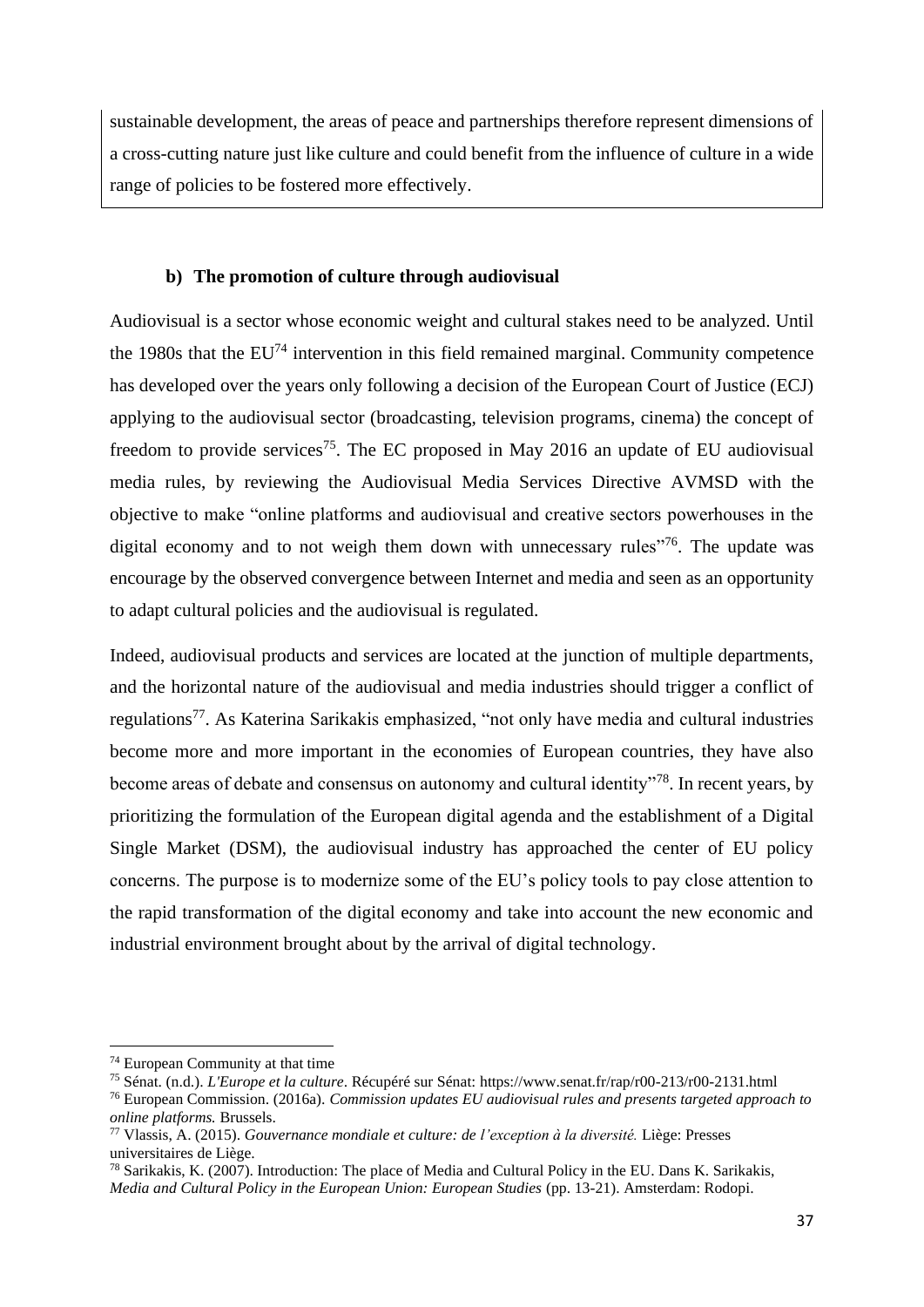As a result, digital and communications companies, associations, and organizations of cultural professionals have to handle the evolution in the governance of the audiovisual media sector in the digital environment and build the appropriate mechanisms for overseeing the sector. They have either been the driving forces of the digital transformation or have been deeply affected by the economic, social and cultural effects of this transformation. Creators and CCIs are increasingly relying on digital technology and the EU's audiovisual culture has undergone radical changes due to the emergence of global operators in the digital field.

However, although the digital transformation has blurred the boundaries between multiple sectors (IT, e-commerce, audiovisual, and telecommunications), the establishment of a common integrated approach is a complicated process due to differences in regulation and longestablished paths. Overall, one of the main issues is related to the similarities and differences between the physical world and the online cultural world and the appropriate regulatory framework for audiovisual goods and services in the context of digital transformation. The question is whether the new AVMSD involves Internet services hosting user-generated content (e.g. YouTube, Vimeo) and on-demand services (e.g. Netflix), whether to treat them as all other cultural services or whether to use the e-commerce directive<sup>79</sup> if it is still the relevant framework for such services. It is worth mentioning that in 2014, the Council (Education and Culture) adopted a conclusion on European audiovisual policy in the digital age inviting the Commission to "assess whether the current regulatory distinction between non-linear and linear audiovisual media services is still appropriate in the context of digital era<sup>"80</sup>.

For public broadcasters, filmmakers, actors, and screenwriters associations, the purpose of this update is to define a new regulatory baseline for all important audiovisual media services including online services. They acknowledged that the economic development of online platforms and services has created conditions for unfair competition. Having said that, in the converged digital media environment, the audiovisual value chain is changing, and major online providers are emerging. More and more audiovisual content is accessed and consumed through online platforms. However, the integration and digitalization of cultural content aims to increase competition between broadcasters and online players, as well as competition between new and old audiovisual content providers. The question that arises is whether AVMSD is applicable to

<sup>79</sup> Directive 2000/31/EC of the European Parliament and of the Council of 8 June 2000 on certain legal aspects of information society services, and in particular electronic commerce, in the internal market ("Directive on electronic commerce")

<sup>80</sup> Council of the European Union. (2014). *Councils conclusions on European audiovisual policy in the digital era.* Brussels: Council of the European Union.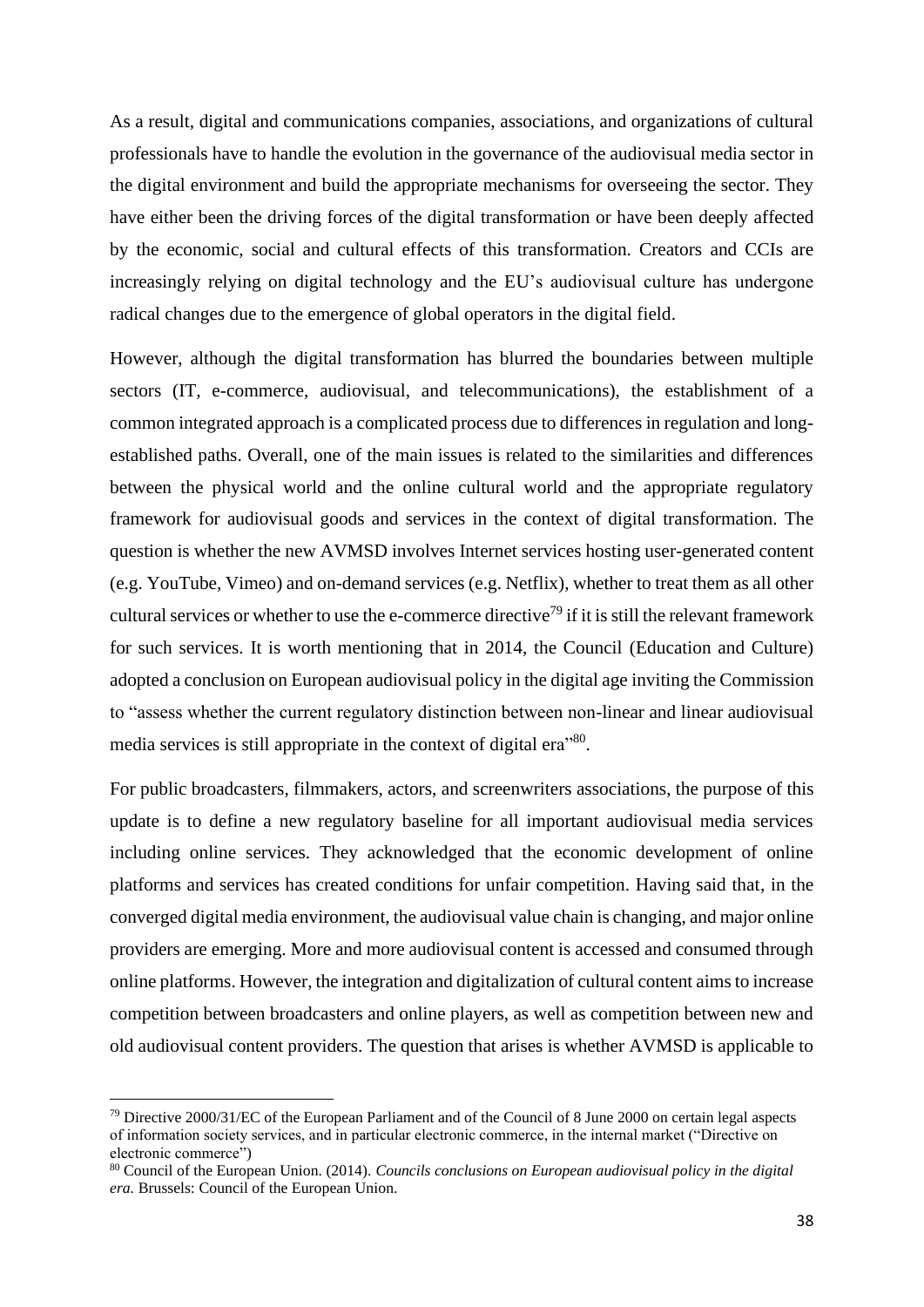operators established outside the EU, but its audiovisual media services are aimed at EU audiences. From all that we can consider that for the associations of the digital and communication sectors, online services have created a more open field.

Firstly, creators and CCIs can reach a global audience, on multiple devices, in a much easier way that it was possible with limited analogue channels. Secondly, consumers and content producers are the beneficiaries of these developments. "The market provides users a wealth of choice"<sup>81</sup> and any legislative change is likely to be confronted with the nature of the open Internet. Here, it is worth adding that "historically dominated by the minimalist governance origins of its global policy-making environment, EU Internet policy had developed in a largely uncoordinated fashion, underpinned by the fear of untimely or inappropriate intervention"<sup>82</sup>. In this respect, the associations of the digital and communication sectors state that an extension of the geographical scope of the AVMSD is deemed to endanger not only the economic model of the digital economy, but also major sociocultural aims. "Changing the geographical scope could have a negative impact upon the availability of content in the EU, media pluralism, innovation and the development of new products<sup>"83</sup>. To this it should be added that extra-territorial EU rules are difficult to enforce and therefore this could undermine the overall effectiveness of the new AVMSD. However, there are also opposing voices. According to several stakeholders, audiovisual media services distributed through online platforms can easily get rid of EU and Member States regulations, because online services can be established outside the EU. Most notably, the Public Broadcasting Corporation and the Association of Cultural Professionals referred to a report elaborated by the European Audiovisual Observatory, which pointed out that more than 200 video-on-demand services provided by the EU came from providers outside the EU. In doing so, these services should bypass EU and national rules, weaken their effectiveness and benefit from a competitive advantage. In fact, for these associations, the geographic scope of AVMSD combines economic perspectives and socio-cultural goals. Obviously, public broadcasters and cultural professional associations view online players as a threat to established relationships and undermine the core principles of the national audiovisual media policy. In this sense, public intervention is needed to face market failures and ensure

<sup>81</sup> DIGITALEUROPE. (2015). *Consultation on Directive 2010/13/EU on audiovisual media services: A media framework for the 21th century.* Brussels.

 $82$  Puppis, M., Simpson, S., & Van den Bulck, H. (2016). Contextualising European Media Policy in the Twenty-First Century. Dans M. Puppis, S. Simpson, & H. Van den Bulck, European Media Policy for the Twenty-first Century: Assessing the Past, Setting Agendas for the Future (pp. 1-19). London: Routledge.

<sup>83</sup> European Digital Media Association. (2015). *Consultation on Directive 2010/13/ EU on audiovisual media services: A media framework for the 21th century.* Brussels.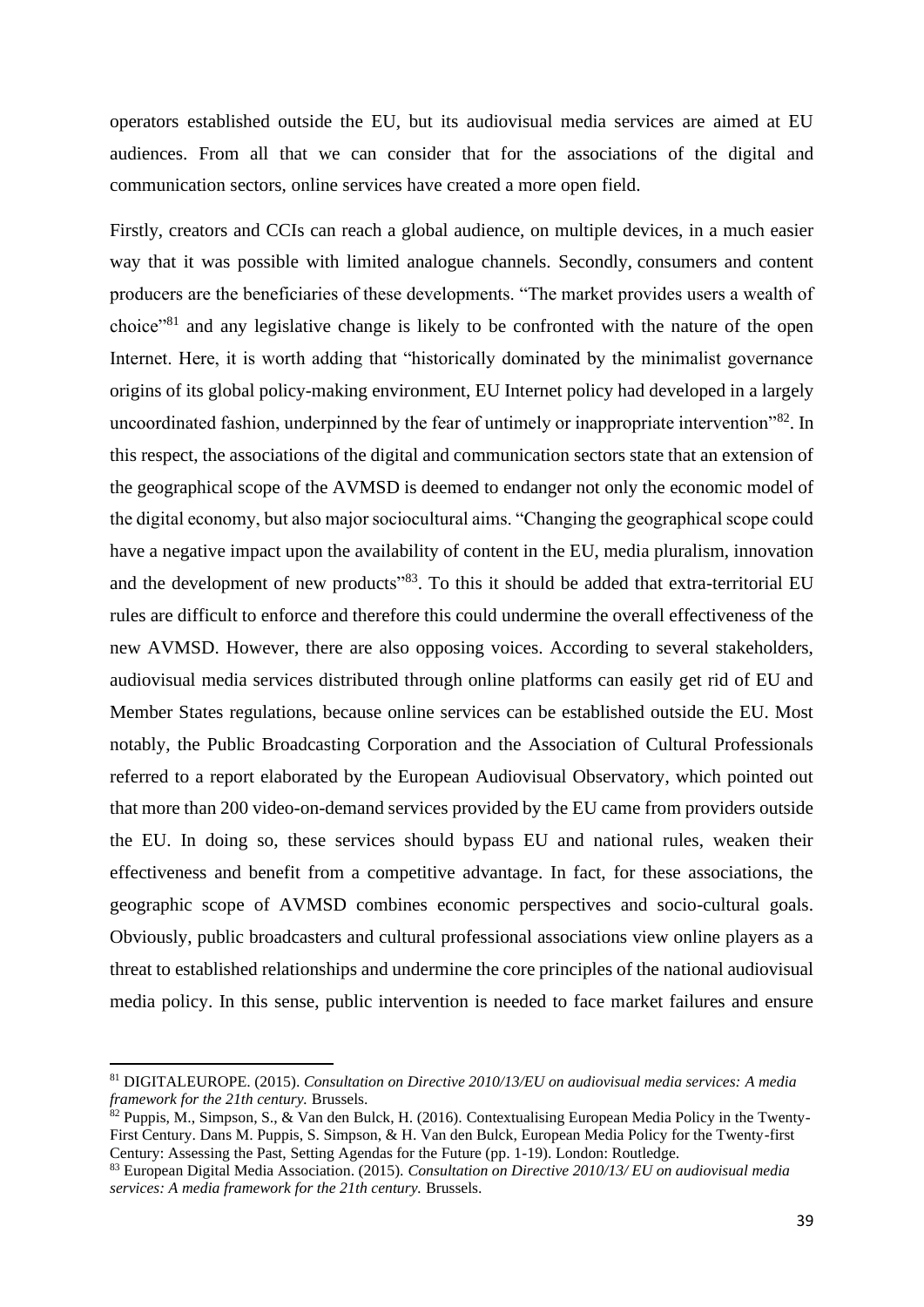rights and responsibilities related to the cultural diversity and values of EU democracies because online participants create further externalities for the entire society.

Audiovisual interests are also about the promotion of European content which continues to arouse heated discussions because on the one hand it means the potential expansion of the quota mechanism imposed on online services and on the other hand, the potential financial contribution of online providers to the production of European works and the acquisition of rights. Undoubtedly, the digital transformation has brought increasing scrutiny and pressure on public policy arguments for promoting local cultural content. The application of quotas to the new services and the obligation for financial contribution to local content are strongly opposed by Internet service providers and associations of the digital and communication sectors which advance a twofold argument. First the rationality of consumers and second the digital technologies as valuable tool for promoting cultural diversity.

First, the mixture of foreign and local cultural content is driven by competition to deliver the best service possible, rather than by public regulation. In a world of increasing choice, the services best positioned to respond to consumer demand will continue to distribute a certain amount of local cultural content. Put differently, unlike the State sovereignty in cultural affairs, these associations argue in favor of the sovereignty of consumers. Digital services mean more choice for consumers who have multiple platforms for consumption of audiovisual content and more control for viewers who can decide when specific content is transmitted. As stressed by the Association of Commercial Television in Europe (2015, 17-19), "if our consumers feel we are offering the wrong mix of content, they will migrate to another platform or service with a different content offer. If there were such evidence, it would be for the market, not the regulator, to correct the market failure"<sup>84</sup>. In this respect, quotas for national cultural content are inadmissible and the EU has neither the legal competence nor the administrative capacity to seek to harmonize the daily operational practices of broadcasters to this extent. In addition, quotas are detrimental to the personalization of digital services. When watching content via an online service, subscribers already control their own viewing experience and the titles surfaced to them are highly personalized. "There is no need of any regulatory measure that would interfere with a Video on Demand (VoD) company's personalized approach to providing their services"<sup>85</sup>.

<sup>84</sup> Association of Commercial Television in Europe. (2015). *Consultation on Directive 2010/13/EU on* 

*audiovisual media services: A media framework for the 21th century.* Brussels.

<sup>85</sup> European Digital Media Association. (2015). *Consultation on Directive…* op.cit.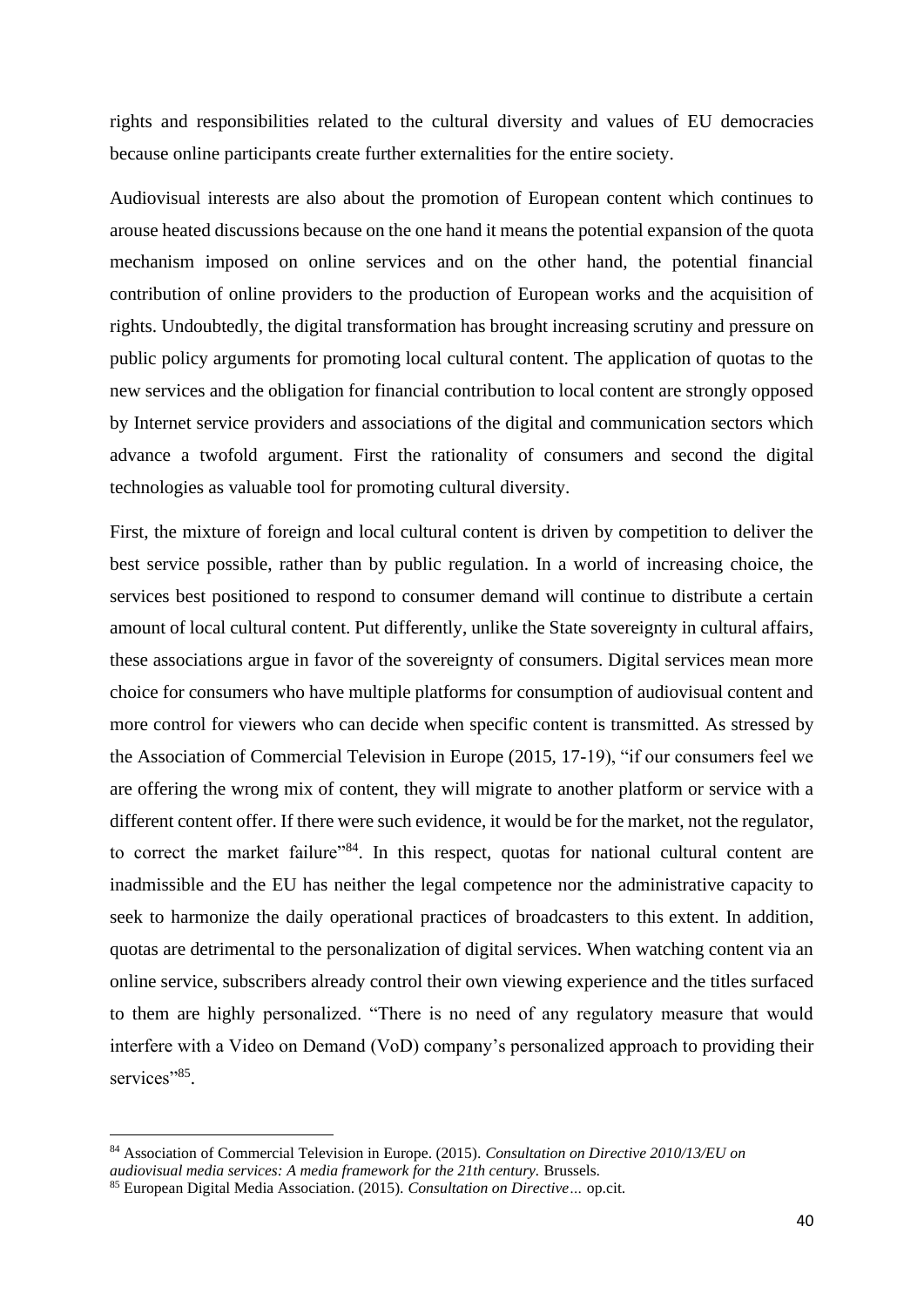Second, digital technology is profoundly changing the way content is produced, distributed, made available and marketed. Accordingly, rules and regulations that have suited the analogue era may not be suitable today, insofar as "digital services and devices have contributed to drive cultural diversity by making European content widely available and discoverable"<sup>86</sup>. Besides, for associations of digital sector and VoD companies, such as Netflix, the current digital landscape has strongly supported the creation of European works. European culture is exported and viewed outside Europe thanks to new ways digital content can be disseminated and monetized. As a result, regulation would have the opposite effect. The introduction of prescriptive quotas would endanger a sustaining business model, which achieves major goals of the EU audiovisual policy, "allowing European consumers to access a wide variety of European and international content<sup>37</sup>. Consequently, the consumer personalization approach taken by several VoD services allows more European works to be available in Europe and helps consumers find European works. Interestingly, the online players have moved at the forefront of economic growth and even of the promotion of cultural diversity and European cultural content.

**Assessment 7:** The latest review of the AVSMD in 2018 by the EU highlighted the need to adapt to the information and communications technologies evolution in order to regulate digital audiovisual content. However the EU still needs to improve the implementation of them and the effectiveness of these policies in order to foster European culture. In other terms, digital globalization has put the national and regional cultural regulation under significant pressure. To succeed in this policy field, the EU must improve coordination and reduce fragmentation between Member States in terms of digital (access or content) and advance its work on the uniformization of digital policies (what would for example allow to get rid of the principle of country of origin which takes advantage of the absence of exact scope of territorial application of the AVSMD).

<sup>86</sup> DIGITALEUROPE. (2015). *Consultation on Directive …* op.cit

<sup>87</sup> Netflix International. (2015). *Consultation on Directive 2010/13/EU on audiovisual media services: A media framework for the 21th century.* Amsterdam.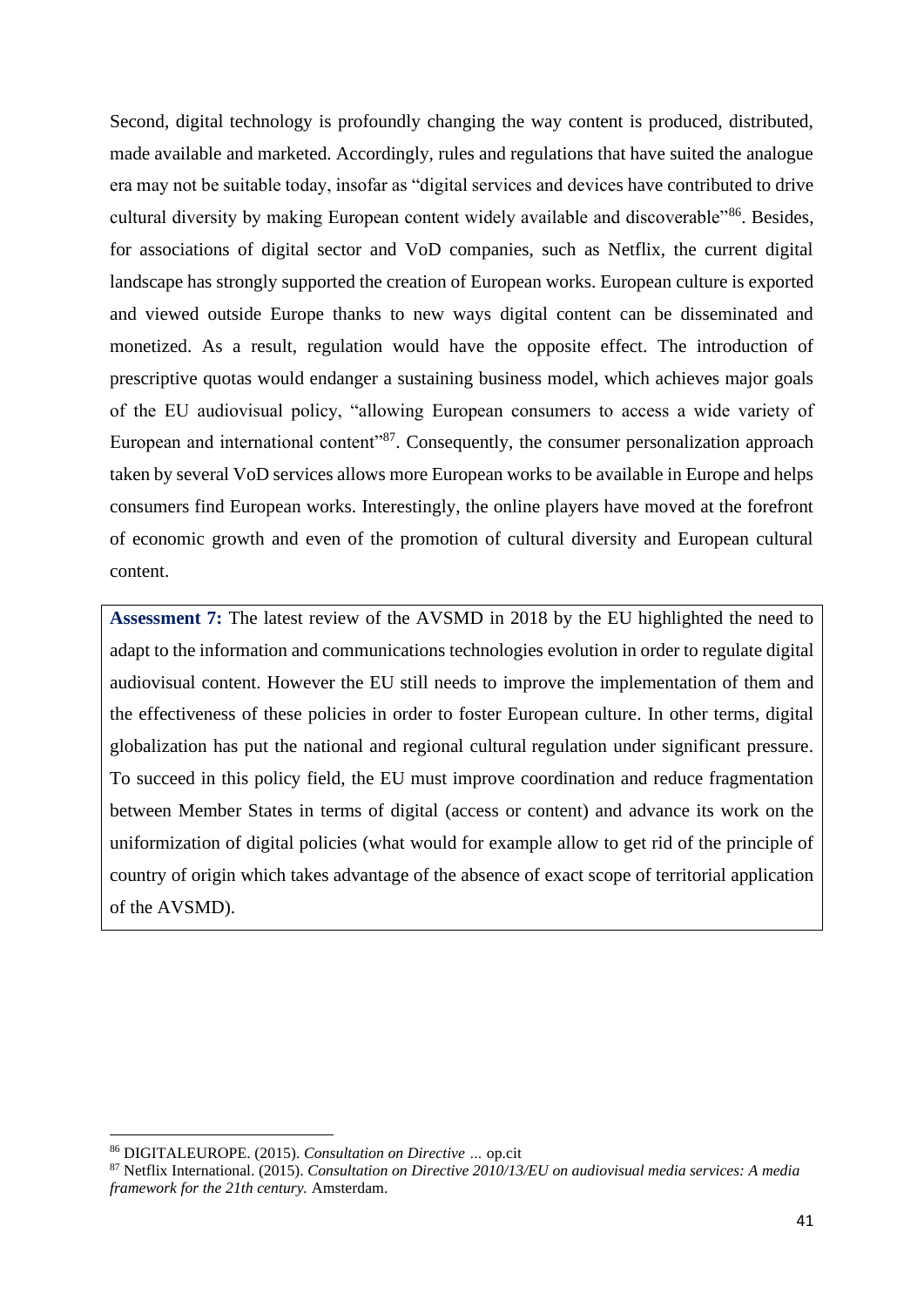#### **c) Culture in cities: a way to foster EU local development**

Conceptually, regarding local development, culture is defined as a factor of development rather than as a product of development and creativity. In the first case, it is considered an investment, while in the second case, it falls under the category of program spending. In the eyes of the public and many elected officials, the perception of a public administration decision is very different depending on whether it is an "investment" or an "expenditure". For a municipal official who is rather indifferent to culture, investing in a cultural project that could generate revenue in the medium or long term will not have the same meaning as a program expenditure. Several authors who have conducted research on the subject say that cultural action plays a catalytic and mobilizing role for the inhabitants of the city. Culture appears to them as a privileged mean to foster the rapprochement or the conviviality of the residents and stimulate their creative capacity. These authors note that cultural action acts as a lever for other activities of urban life.

Looking ahead, cities should consider CCIs and cultural participation as drivers of social influence for themselves and the economy as a whole. The industry has become an economic engine and a motor for innovation as seen previously. In many cities the specialization of the CCIs is constantly growing and is being used to face competition and social challenges from a new perspective, which is conducive to adaptability, skill creation, and changes in social behavior. They can also use culture to raise awareness over complex challenges such climate change or transportations means. Cultural contributions are also important in other areas of local development, from rebuilding public trust to contributing to post-pandemic urban design that adapts to the rules of social distancing. Researchers Xavier Greffe, Sylvie Pflieger and Antonella Noya established a link between cultural action and the city: "Culture enhances the image of the land, strengthens social cohesion, increases people's attention to their land and encourages them to undertake projects"<sup>88</sup>. In short, territorial development policies should be able to support interaction between individuals, encourage creativity, boldness and cultural diversity.

**Assessment 8:** Cities are at the forefront of supporting cultural development. At the same time CCIs can facilitate the development of cultural cities and participate in the transition of cities towards becoming smart and sustainable. In this regard, EU governance should increase its funding of cultural projects (by complementing or raising up the Europe Creative Program) in

<sup>88</sup> Greffe, X., Pflieger, S., & Noya, A. (2005). *La culture et le développement local.* Paris: OECD.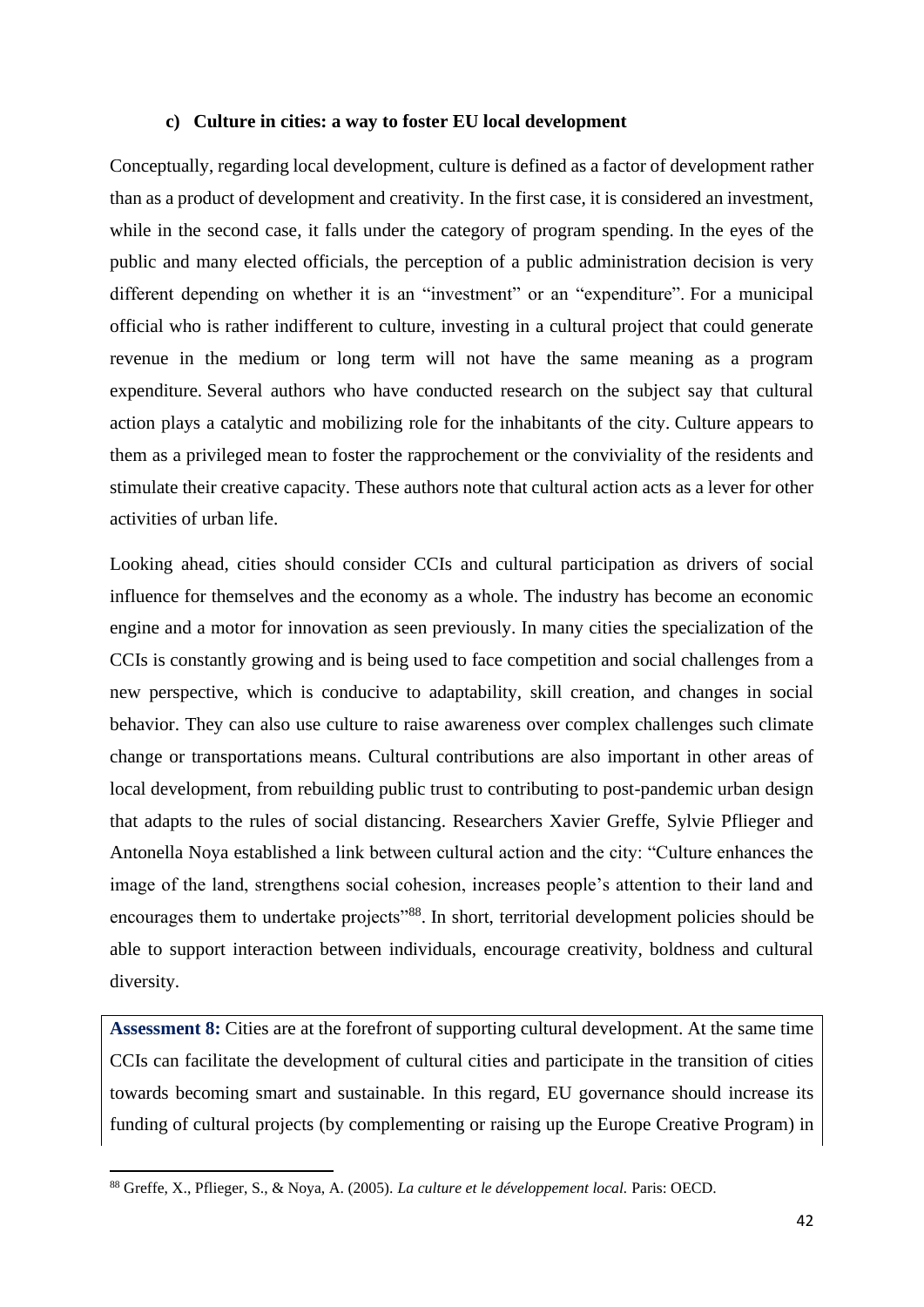order to improve bottom-up initiatives. Moreover the EU should keep fostering inter-cities cooperation as it favors exchange of information, transfer of technologies and on a bigger landscape can help EU's work gain in visibility and deliver the goal to be involved in EU citizens daily lives.

Considering each level of governance, cities best understand the importance of managing local cultural resources to make them relevant and attractive. Observations from EU-funded cultural projects in cities and regions show that culture is becoming more and more mainstream in various EU policy fields such as innovation or economic development. This kind of influence is usually not paid attention to, because such measures are usually not labeled as cultural. They are mainly piloted by development or economic institutions as part of innovation plans, mainly in the social sphere or as part of urban transformation. They are also the result of individual or collective actions in the collaborative ecosystem activated at the city level.

As a result, cities are at the base of a cultural policy transformation. We owe this trend to the cumulated evidence of the positive effect of cultural investment on urban regeneration. The new cultural policies are looking for enabling local development by focusing on multiple  $tasks<sup>89</sup>$ :

- developing long term cultural visions and programming at local level
- occupying former industrial sites with new economic or social activities
- making use of heritage buildings that are difficult and costly to maintain
- attracting creative talents, artists and maximizing the potential for local crafts by making workspaces available at lower costs
- changing citizens' perceptions of an urban space through artistic interventions to encourage ownership, civic pride, and urban regeneration
- generating fun and entertainment (wellbeing and social cohesion) through festivals and cultural events
- supporting cultural and creative entrepreneurship (incubators, living labs, creative hubs, maker spaces) to support jobs

<sup>89</sup> The following tasks are non-exhaustive and are provided by the research KEA. Le Gall, A. (2017, July 13). *KEA*… op.cit.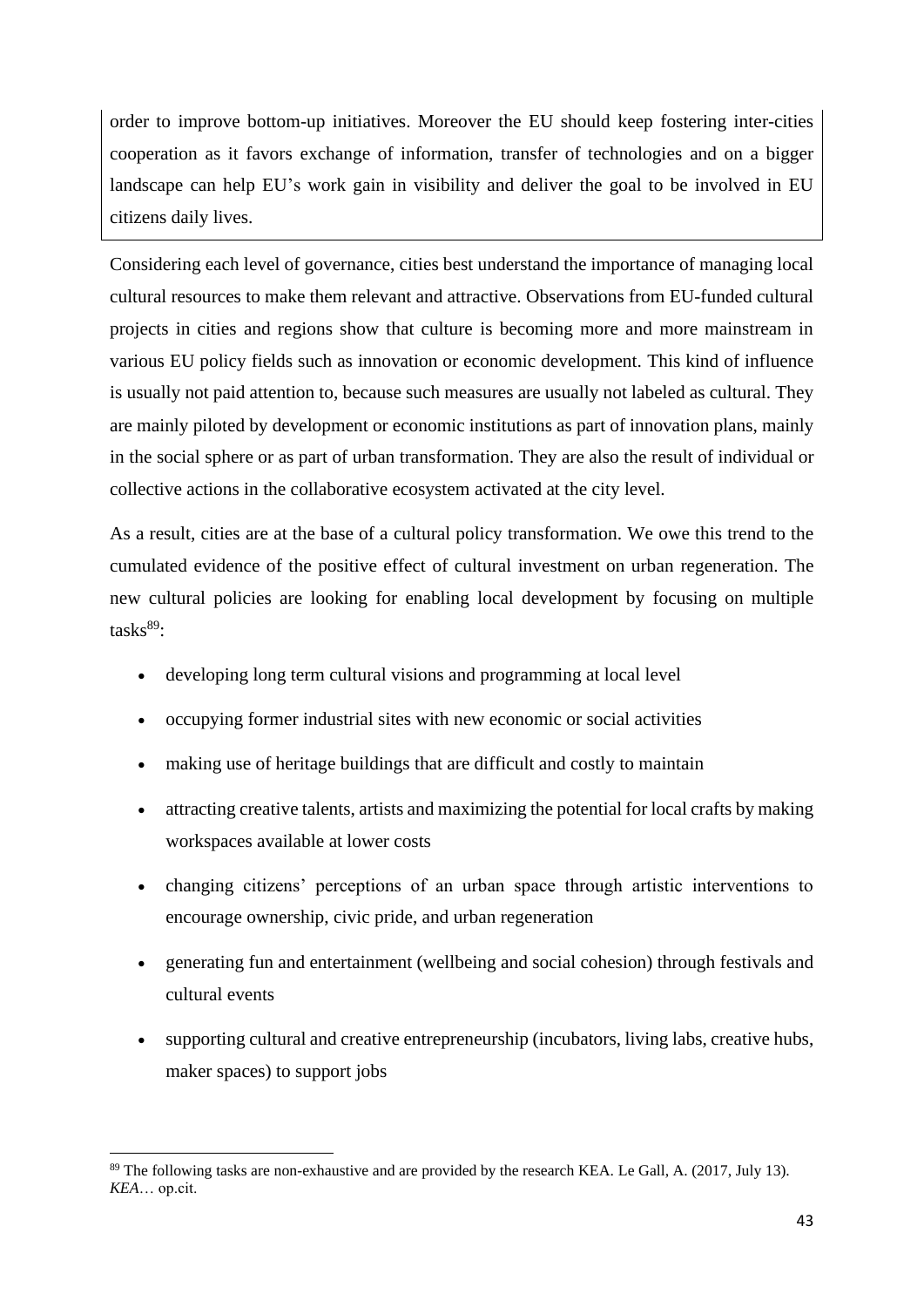- attracting tourism or international investors (cultural events and an attractive suite of cultural infrastructure and reputation as a destination city / region);
- addressing social problems (artistic intervention with focus on enjoyment, selfexpression, inter-community and inter-generational dialogue and skills development / training to prevent social exclusion, isolation and marginalization);
- helping the city to internationalize.

In addition, cities largely mainstream culture into several EU policies as seen already and as we will continue. Therefore they promote<sup>90</sup>:

- links between innovation and cultural policy artists and creatives to encourage innovation across the city, and to encourage this by linking digital and tech hubs with cultural and creative hubs;
- usage of heritage and memory to build self-awareness, self-worth, and social cohesion. This will build strong social values and help combat xenophobia, racism, anti-Semitism, gender discrimination and extreme nationalism
- empowerment of people through artist and design-led education, living labs, and cocreation methodologies
- capacity building to enable quality local cultural expression, audience development, and participation
- intercultural dialogue and positive, proactive approaches to managing cultural integration,
- fight against social inequality in urban and rural contexts, by stimulating cultural entrepreneurship and better management of local cultural resources to maximize participation and ownership from citizens.

At the same time, the way culture is consumed is evolving and putting the accent on common activities. "Events and festivals based around music, street art, theatre, film, spoken word or food create opportunities for people to get together"<sup>91</sup>. Cultural consumption has become a reason for citizens to celebrate together. Sports being an embodiment of that, we will go into detail regarding it later in our research.

 $90$  The following tasks are non-exhaustive and are provided by the research KEA. Le Gall, A. (2017, July 13). *KEA*… op.cit.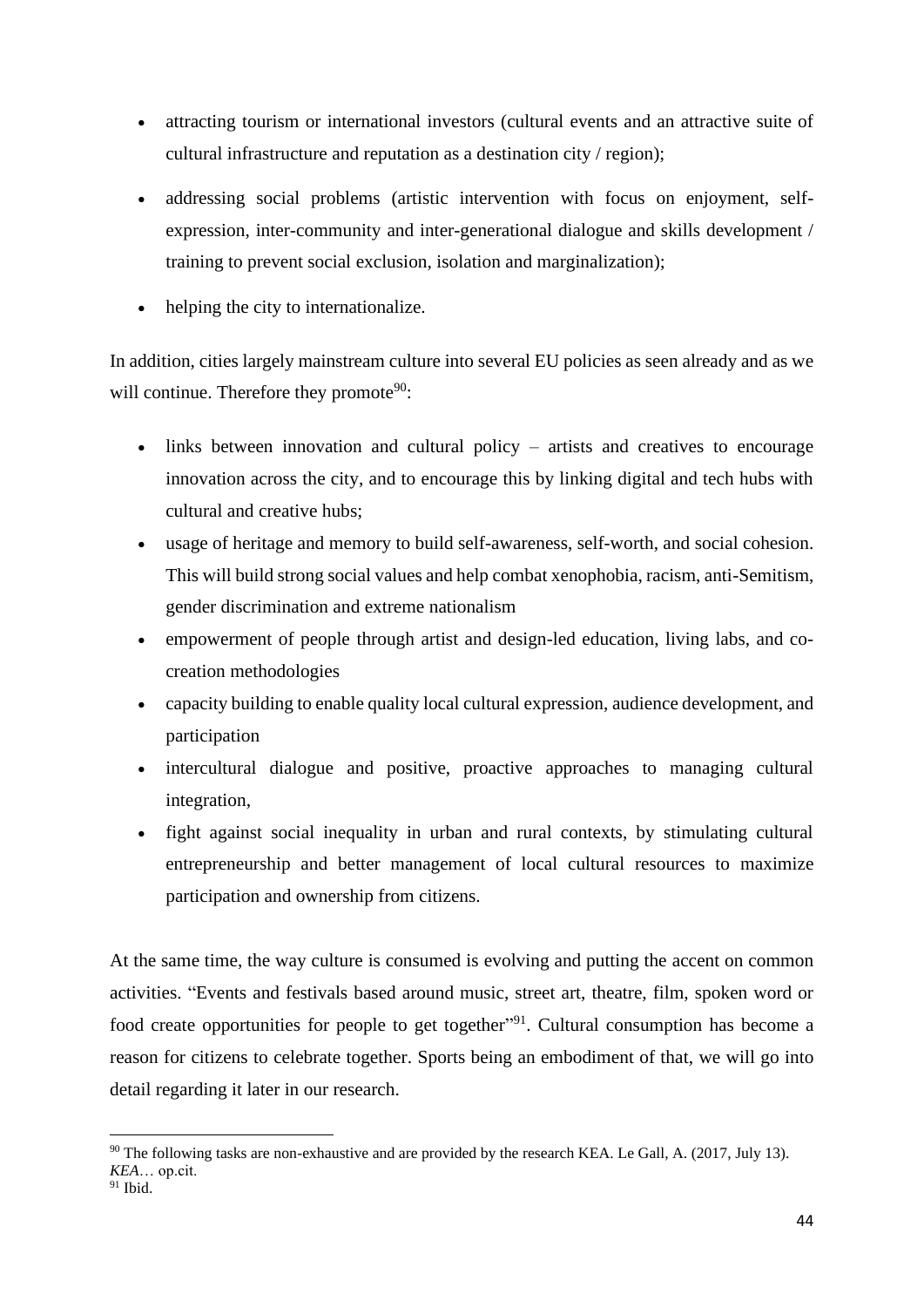This new way of experiencing culture is conducive to cooperation rather than competition, through fostering solidarity and partnership as well as new forms of entrepreneurship driven by social rather than economic goals. It provides a vision of society and its structure, in which the nation-state will become an integrated unit with which the city can coexist in it. A social vision, driven by knowledge, and foreseen that cultural stakeholders will play a key role in the development of a new social ideology based on creativity and innovation. This society could set new values, ones driven by technologists and scientists data, the others driven by cultural workers. Creative hubs usually combine these two skills to generate interdisciplinary innovation and creativity. Cities can play a role in encouraging the integration and cooperation of the two worlds, allowing us to imagine the world of tomorrow.

**Assessment 9**: Throughout this second part we figure out how much and in how many ways culture plays a role inside the EU and is part of internal policies. Whether it is behind material functions (CCIs products...), or immaterial functions (city attractiveness...) Culture is a key element for future EU achievements. In this regard, the EU must ensure it keeps fostering the EU internal market and being involved in the economic, digital and societal transition the has engaged itself in recent years.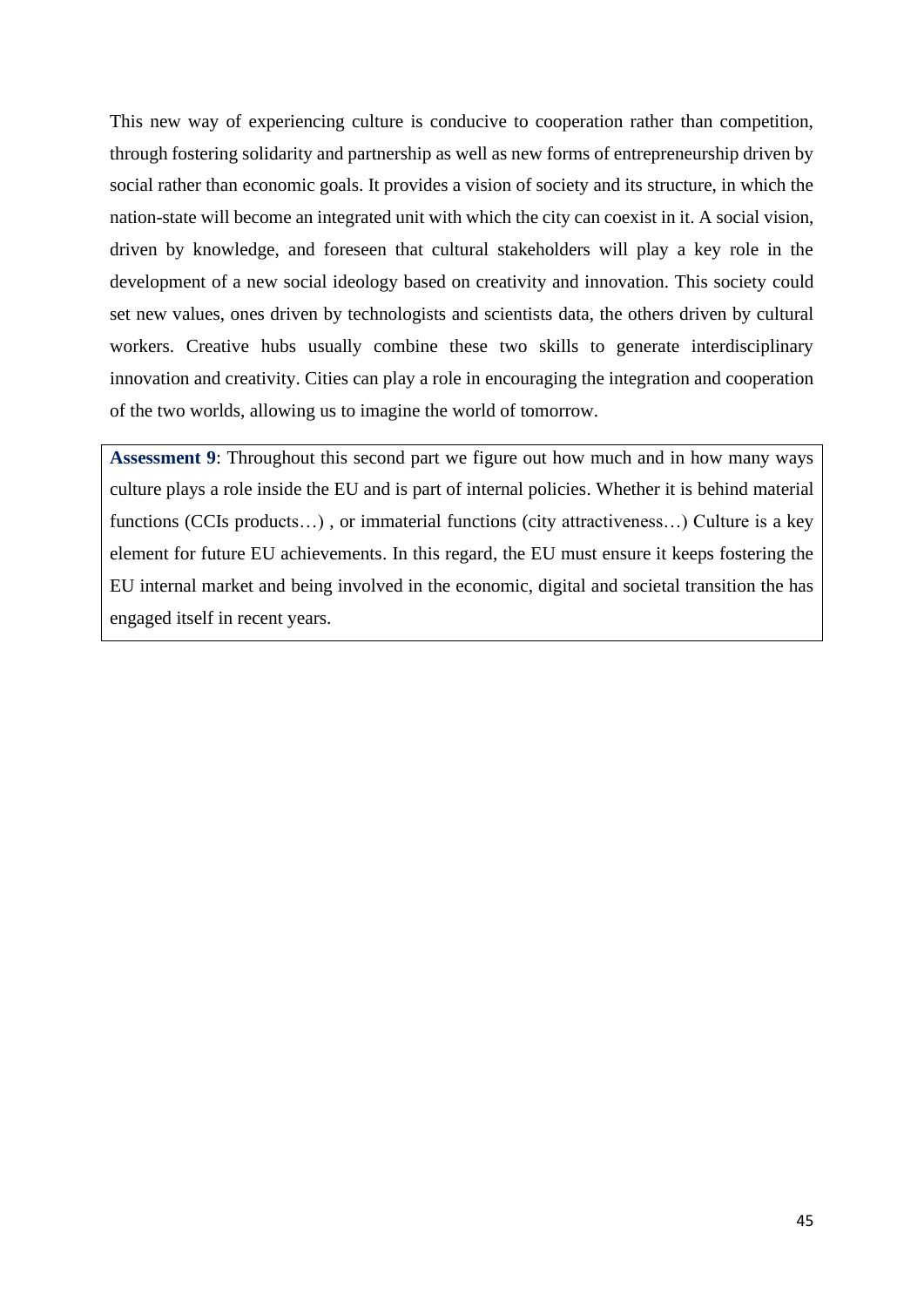#### **III- The impact of culture outside EU borders**

#### **A- Culture as a fostering asset of EU external policies**

Culture is also mainstreamed in EU external policies. As a foreign policy tool, it has for main purpose to ensure the specificity of cultural goods and services in the digital age and to enable development in developing countries.

#### **a) Culture and trade policy: The case of audiovisual**

The foreign trade policy of the EU plays an important role in its cultural affairs actions at the international level. In the EC's international Free Trade Agreements (FTAs) negotiations, the EU seeks to maintain its cultural policy leeway in the audiovisual sector by establishing specific legal treatment for the sector. In fact, the EU has been in a "trade vs. culture" debate, opposing trade liberalization promoted by international trade agreements and the possibility of countries adopting and maintaining their cultural policies. A specific legal treatment for a sector such as the audiovisual establishes a "cultural exception" principle allowing the non-discrimination obligations of trade agreements not to apply to that sector. Policies benefiting exclusively national productions (such as quotas or subsidies) or the productions of certain partners (the case of audiovisual co-productions) remain authorized under these agreements. The "trade vs. culture" debate intensified in the 1990s and early 2000s as a result of the negotiation of multiple regional and bilateral multilateral FTAs which resulted in a more or less marked reduction in the States' room for maneuver in cultural policy.

The EU's emphasis on the audiovisual sector can be explained by the strong interest in the sector, from both economic and socio-cultural stand-points but also by differences within the EU itself on the importance of state intervention through cultural policies. A country like Netherlands has repeatedly shown reluctance to the very logic of cultural exception. However, the audiovisual sector has looked like, in the context of "trade vs. culture" debate as the common denominator between EU Member States, thanks to the efforts of countries such as France, Belgium or Spain. The traditional position of the EU in the negotiation of its international FTAs was thus to preserve the audiovisual services sector from commercial liberalization, through various legal techniques, such as the exemption, reserves and the "cultural exception" principle itself.

This positioning was not without challenges, however. Countries with strong commercial interests in this sector such as the United States, have tried to strengthen their pro-liberalization arguments since the 1990s by using the advent of new technologies. According to them, cultural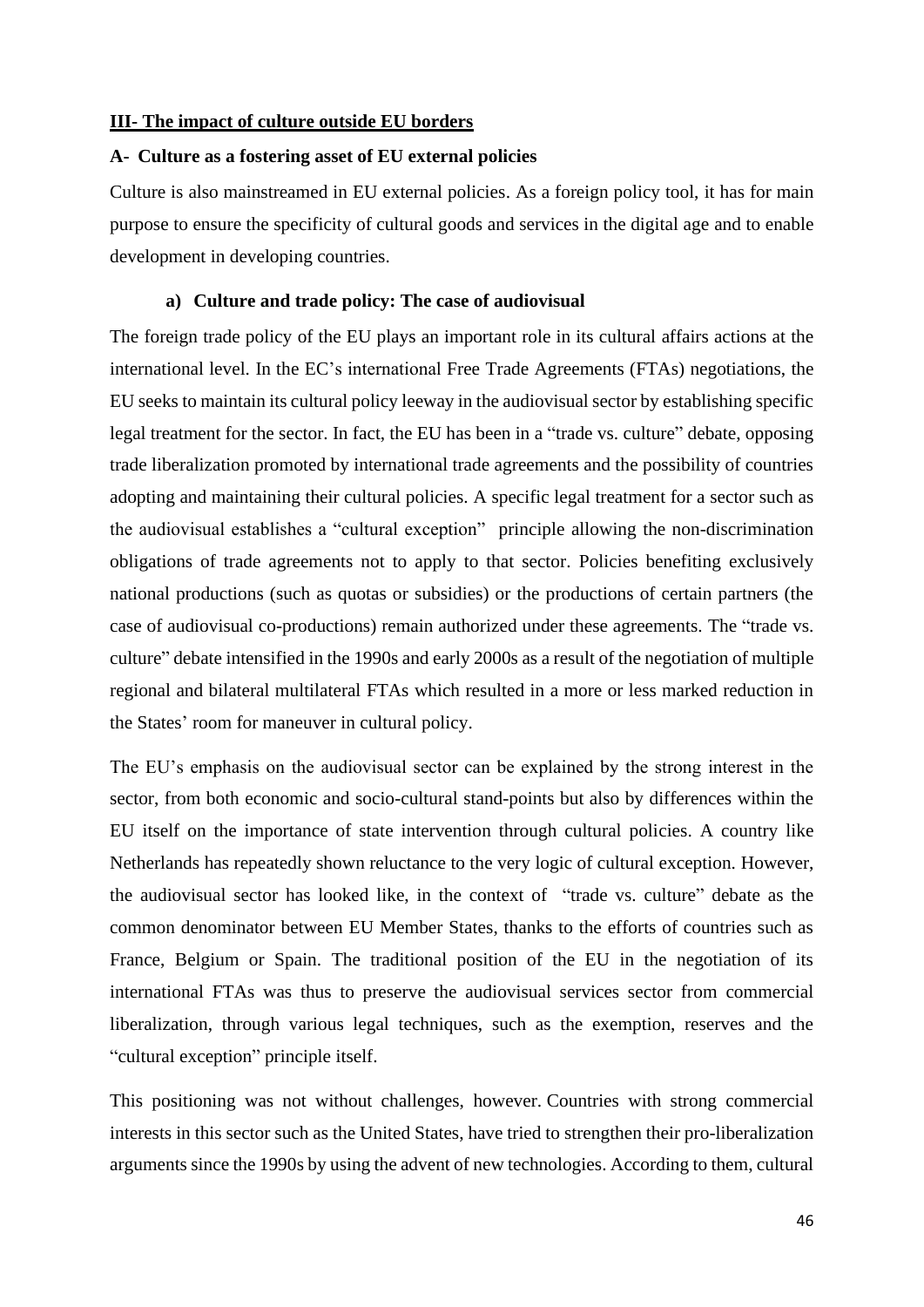diversity would naturally result from the development of the digital market and traditional cultural policies would gradually lose their usefulness as they were unsuited to this new market. It was found however, that the unlimited storage space offered by the Internet did not necessarily lead to more diversity, particularly because of the lack of visibility and discoverability of the cultural content. Moreover, cultural policies have been gradually evolving in order to better act on the digital content market. In the end, the objective of cultural diversity appears as urgent as before, although the means to achieve it can be transformed. With regard to the United States, the EU highlighted this objective, by including a reference to cultural diversity in the EU – US Trade Principles for Information and Communication Technology Services of  $2011<sup>92</sup>$  and when Member States decided in June 2013 that the Commission's mandate to negotiate a trade agreement with the United States should exclude audiovisual services.

In defining its external trade policy, the EU has to therefore seek a balance between complex interests. The need to strengthen its presence and influence on the digital economy and ecommerce has to be reconciled with fundamental cultural objectives so that the EU can not only establish its own legitimacy<sup>93</sup> (Barnett, 2001, 416) but also other objectives pursued through cultural policies and measures, ranging from development and social inclusion to the promotion of employment and investment<sup>94</sup> (Barnett, 2001, 412). Therefore, ensuring the cultural flexibility of the EU and its Member States when the European Commission negotiates FTAs ultimately protects the broadest possible capacity to act for such objectives as varied as they may be and without the risk of violating international trade commitments.

The specificity of audiovisual goods and services in relation to other products and services defended by the EU in its FTAs was reinforced by the adoption of the 2005 UNESCO Convention on the Protection and Promotion of the Diversity of Expressions cultural (CDEC<sup>95</sup>) of which the EU was a major promoter and one of the first Parties. The EU deposited its instrument of accession to the CDEC on  $18$  December  $2006<sup>96</sup>$  (UNESCO, 2017) and the CDEC subsequently entered into force in March 2007. This convention, which recognizes the

<sup>92</sup> Transatlantic Economic Council. (2011). *European Union-United States Trade Principles for Information and Communication Technology Services.*

<sup>&</sup>lt;sup>93</sup> Barnett, C. (2001). Culture, policy, and subsidiarity in the European Union : from symbolic identity to the governmentalisation of culture. *Political Geography*, 405-426.  $94$  Ibid.

<sup>95</sup> UNESCO. (2005). *Convention sur la protection et la promotion de la diversité des expressions culturelles.* Paris.

<sup>96</sup> UNESCO. (2017). *Liste des Parties à la Convention sur la protection et la promotion de la diversité des expressions culturelles.* Paris.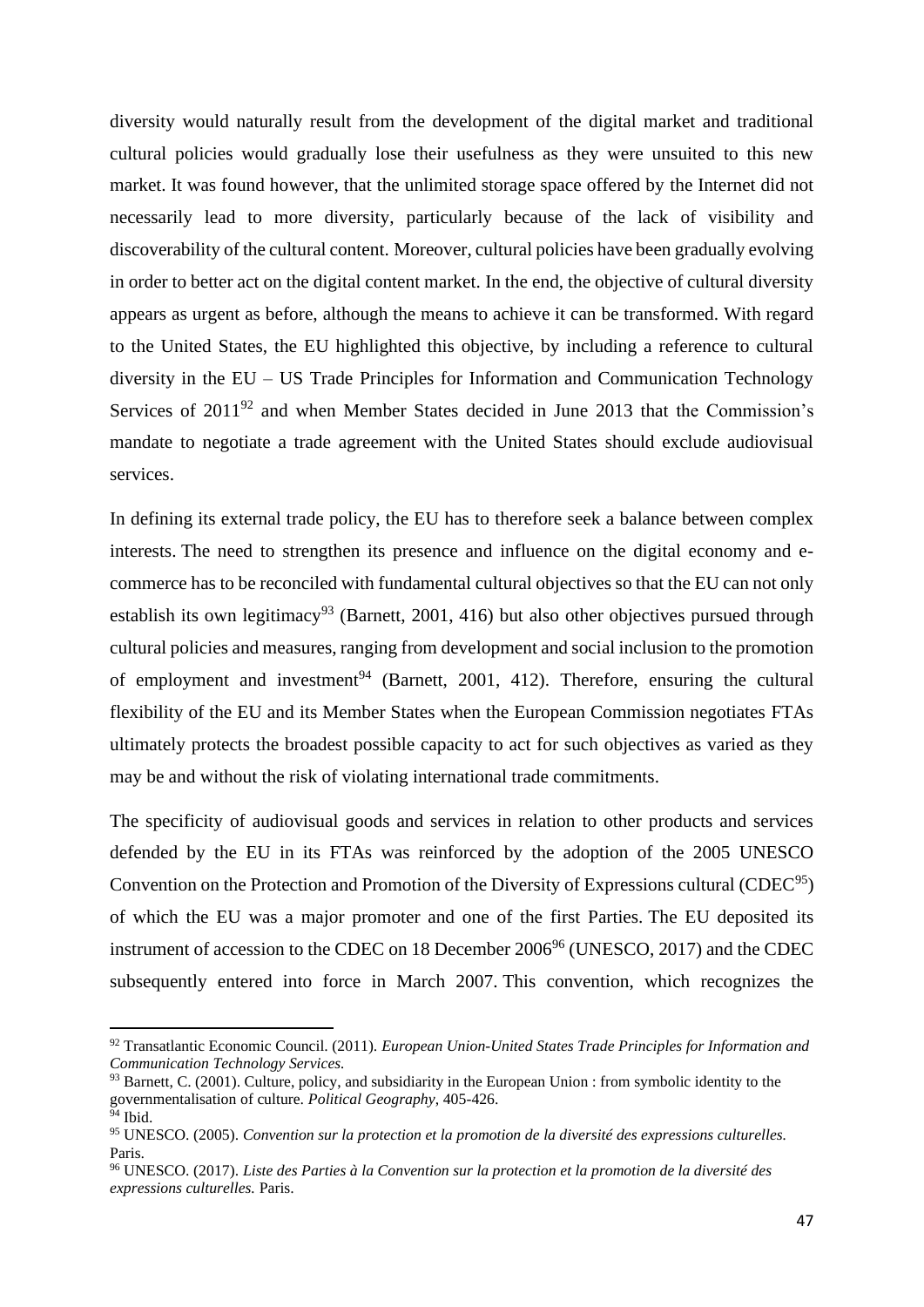specificity of cultural goods and services including audiovisual, is a direct result of "trade vs. culture" debate and adopted a vision that reconciled cultural and economic interests, previously considered contradictory<sup>97</sup>. While adopting a rather economic perspective of cultural diversity (it refers to the presence on the market of cultural goods and services from a multitude of origins), it incorporated development and international cooperation concerns and calls for more balanced exchanges of cultural goods and services as well as cultural dialogue and interculturality. The legitimacy of state intervention through cultural policies is explicitly recognized by the CDEC<sup>98</sup> in its articles 1 (h), 2.2, 5 and 6, thus offering when negotiating international FTAs political support for special legal treatment of cultural goods and services.

According to the particularity of cultural products and services recognized by CDEC and in order to maintain the widest political leeway in the cultural field, the parties to this Convention may use different legal methods. One way to exclude specific sectors and/or measures from international FTAs is to make reservations to agreed commitments through a "negative list," also known as top-down. In this case, the principle of liberalization is generally applicable but not included for the exceptions that are clearly stated in the list of reservations or restrictions of each country. For example, this is the technique used in bilateral FTAs negotiated by the United States. If the trade liberalization commitment is established through a "positive list", also known as bottom-up liberalization, which is limited to what is explicitly listed in each trading partner's commitment lists, it is sufficient for each party participating in the agreement to avoid specifying the sectors to be excluded in its list. For example, this method is adopted within the World Trade Organization (WTO) where some members, including the EU have not included the audiovisual services sector in their commitment schedule to the General Agreement on Trade in Services (GATS).

From a legal point of view, a cultural exception as such refers to the introduction of general exceptions in FTAs to exclude cultural sectors in which a State may wish to adopt cultural policies. This is the approach taken by the EU in the bilateral and regional FTAs<sup>99</sup> (*Find in the Annex the links to concerned FTAs*) with regard to the audiovisual services sector through a general clause that excludes this sector from the obligations relating to trade in services and establishment. Given the importance of the EU's role in promoting the implementation of the

<sup>97</sup> Richieri Hanania, L. (2014). *Cultural Diversity in International Law : The Effectiveness of the UNESCO Convention on the Protection and Promotion of the Diversity of Cultural Expressions.* London-New York: Routledge.

<sup>98</sup> UNESCO. (2005). *Convention sur…* op.cit.

<sup>99</sup> It is been the case with Canada, Colombia, Peru, Singapore, South-Korea or the CARIFORUM. Find the agreements in the Annex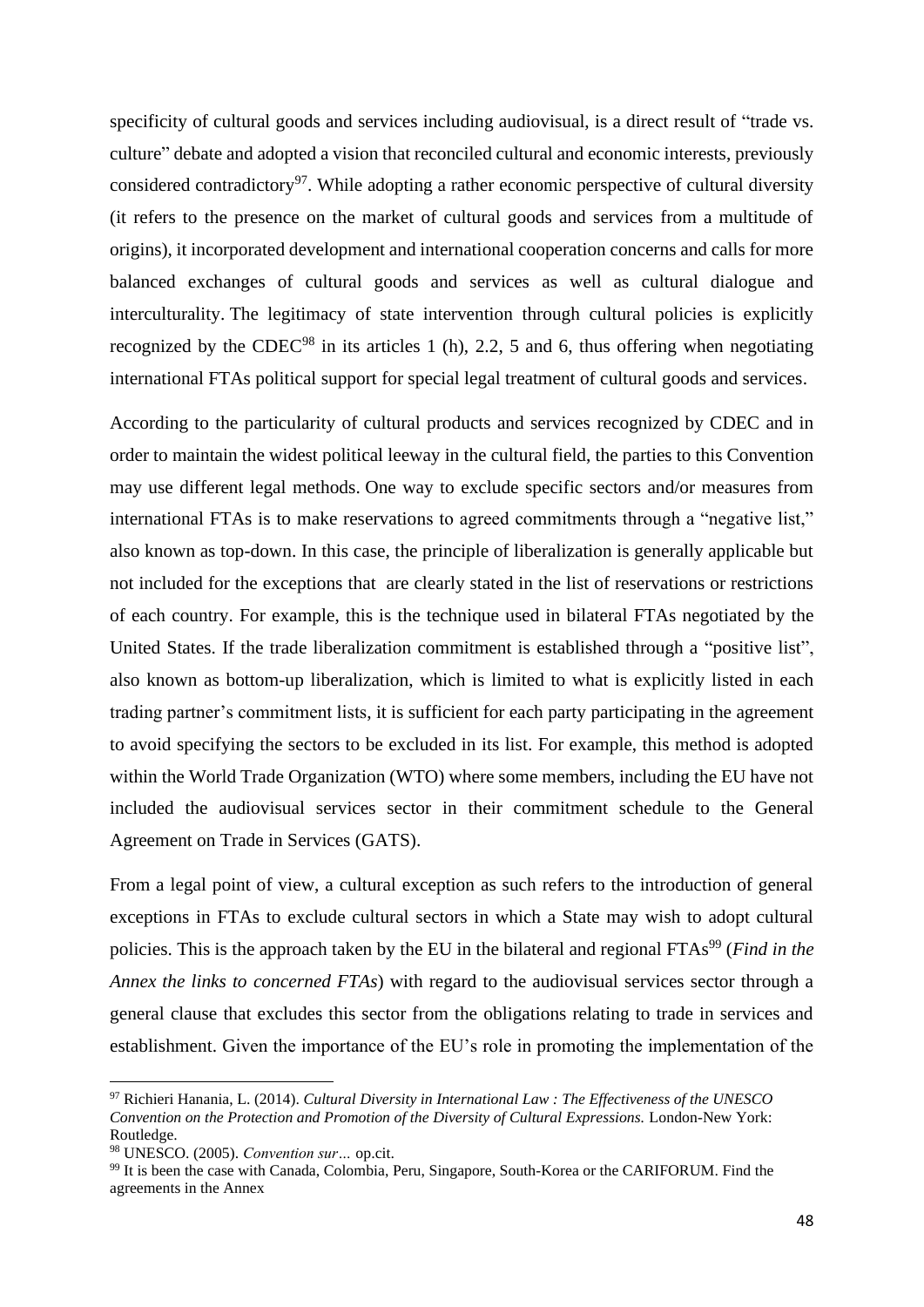CDCE, the advent of digital could provide an opportunity for the EU to promote reflection on the importance of sectors other than the audiovisual services sector in the cultural action it wishes to pursue in the future alongside its Member States, and its position on any wider exceptions requested by its trading partners. Of course, selecting the sectors to be covered by an exception is not easy as there are many sectors with a significant link to culture.

Added to this is the complexity associated with the classification of digital products and services, as well as the development of cultural policies adapted to the reality of new technologies. The precise legal drafting of an exception also requires attention. A cultural exception that details the provision of a type of service may lose its flexibility and ability to cover future market developments. Therefore, the EU's traditional positioning is based on general exclusions without precise descriptions of sectoral components, so it has advantages. In the face of rapid technological progress, it ensures a wide coverage of the audiovisual field while remaining neutral with respect to the technology used.

The European audiovisual exception does not distinguish between traditional audiovisual content and digital audiovisual content. The scope of exceptions in the audio-visual service sector is often explicitly extended to e-commerce regulations. Looking at the Canada-EU Comprehensive Economic and Trade Agreement (CETA), signed in October 2016, the electronic commerce chapter is subordinate to the other chapters of the Agreement (Article 16.7). The cultural exceptions introduced in other chapters for cultural industries (in the case of Canada) or audiovisual services (in the case of the EU) are thus applicable with regard to the provision of these products or services by electronic means<sup>100</sup>. Similarly, Article 8.59 of the EU-Singapore Agreement on the Electronic Provision of Services clarifies that "measures related to the supply of a service using electronic means falls within the scope of the obligations contained in the relevant provisions of this Chapter, establishment and electronic commerce] subject to any exceptions applicable to such obligations."<sup>101</sup> These exceptions include audiovisual services (Articles 8.3 and 8.9).

By acknowledging the particularity of cultural goods and services, incorporating cultural exceptions into trade policies and calling for complementary actions in the field of international cooperation and development within the CDEC, the EU is fostering the rebalancing of cultural exchanges, taking into account the power struggle that comes with it. As demonstrated, each

<sup>100</sup> Richieri Hanania, L. (2015). *Le débat commerce-culture à l'ère numérique : quelle application pour la Convention de l'UNESCO sur la diversité des expressions culturelles au sein de l'économie créative ?* <sup>101</sup> EU-Singapore. (2018, April 18). EU-Singapore trade and investment agreements. Brussels.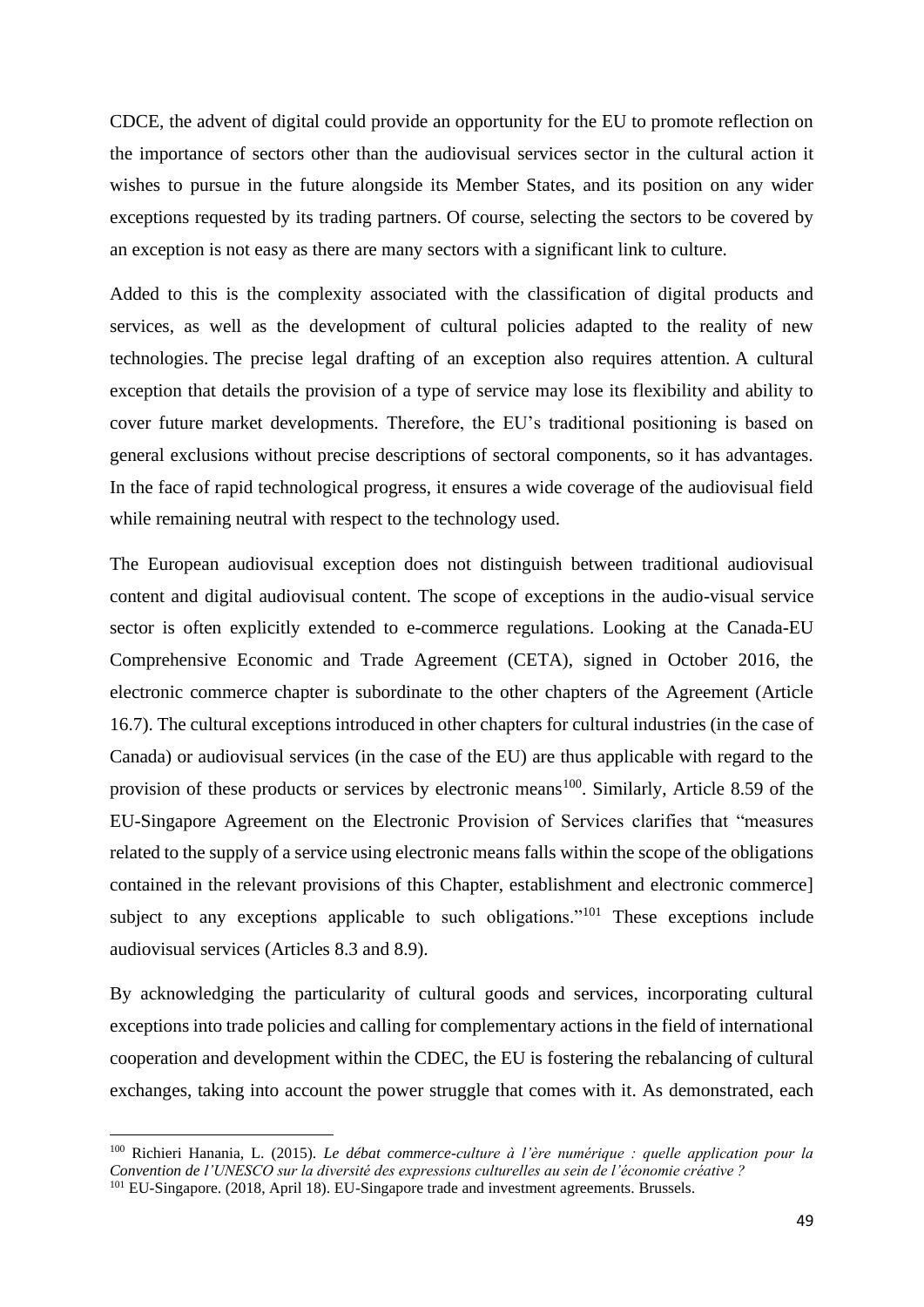trading partner is responsible for defining the scope of these exceptions when negotiating an international trade agreement, although the advent of new sectors and actors from new technologies calls for a broader look at the sectors where cultural action could be justified. When drafting cultural exceptions, any rigidity is inappropriate: the law and policies must remain flexible and open to the future, able to evolve in the face of new circumstances (Neuwirth, 2016). In the context of building a European vision of culture and cultural diversity in the digital age, the use of exceptional cultural techniques has enabled the EU and its Member States to maintain the necessary flexibility to act and adapt to changes in the market for digital audiovisual content, finding the measures and policies best suited to meet their specific circumstances and the varied objectives pursued by cultural action.

Furthermore, the EU's strategy in establishing its FTAs has also enabled it to strengthen its leadership role in the implementation of the CDEC, going beyond the recognition of the specificity of cultural goods and services through exceptional legal techniques. The negotiation of these agreements proved to be an opportunity for the EU to establish mechanisms for cultural cooperation promoting cultural exchanges, interculturality and intercultural dialogue, and to be present in discussions on fundamental topics in the field of electronic commerce and the development of the digital market.

**Assessment 10:** The EU has built an experience and shown will to lead international negotiations through CDEC and defense of the audiovisual sector. Such implication on international affairs must be transferred in the way EU wants to foster sustainable development globally as part of the EU Green Deal. From the cultural/sustainability standpoint the EU should keep favoring cultural relations through cultural heritage as by encouraging the safeguarding of locations can help mitigate climate change.

#### **b) Culture and development aid**

Like the concept of culture, development is a complex and versatile concept that can be studied in economics, sociology, anthropology, political science and psychology, among others fields. Despite some more social or cross-sectional perspectives, development is generally defined by economists in terms of structural change and growth<sup> $102$ </sup>. Structural change already present in economic thought at the beginning of the  $20<sup>th</sup>$  century, refers to the profound qualitative changes in the lifestyles and organizational structures of societies. Structural change refers to "the

<sup>102</sup> Hugon, P. (1991). L'économie du développement, le temps et l'histoire. *Revue économique*, 339-366.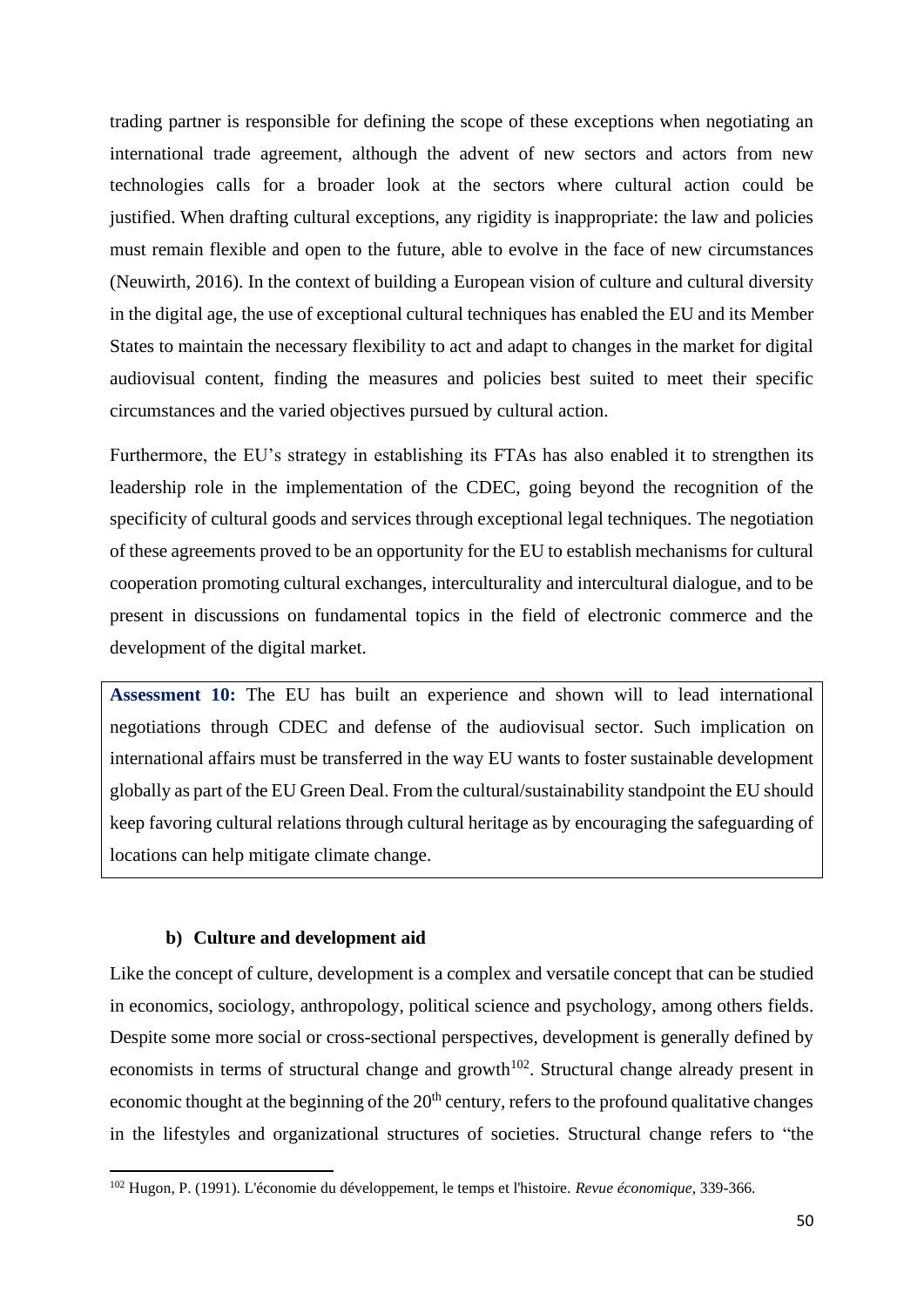combination of mental and social changes in a population that makes it capable of growing, cumulatively and sustainably, its global real product"<sup>103</sup>, while economic growth refers only to a quantitative change and is characterized as much by periods of rise and fall, thus generating growth cycles characterized by extremely variable growth rates. In fact, economists do not have the evidence to explain all of the variations and inequalities in growth over time and between different countries. In other words, the elements used by generalized growth models fail to fully account for changes in growth which explains why some economists and sociologists are interested in the cultural variable $104$ .

The literature dealing with the link between culture and economic development is clearly divided into two distinct lines. One focusing on a social interpretation of culture and the other on the different economic dynamics of the cultural sector. The latter category includes work recognizing the existence of a diversity of values, customs and norms that can facilitate development processes. The work grouped in this category attempts to complement the analytical framework of generalized economic models explaining the unequal nature of economic development in the world through qualitative sociological and historical approaches. While these studies recognize the existence of a multiplicity of cultural factors that can facilitate development processes, culture is only one element that influences development processes. Thus, according to this perspective, cultural factors can be useful in the analysis of development but only if they are included in analytical frameworks integrating other dimensions, including political, geographical, historical, economic and social dimensions. The importance given to cultural factors in this type of analytical framework may vary depending on the perspective of each author.

During the last two decades, the EU has progressively shown interest in involving culture in its external affairs. There has been a growing interest over the last decade in the role that culture can play in the external affairs of the EU. Setting a *Strategy for International Cultural Relations<sup>105</sup>* has been the proof of that. Although there have been explicit references to culture in the EU's international engagements for some time, these have tended to be rather fragmented and without any overarching policy framework. They have also been inhibited by the fact that culture has been and remains largely a competence of Member States. The new Strategy

<sup>103</sup> Maréchal, J.-P. (2005). De la religion de la croissance à l'exigence du dêveloppement durable. Dans J.-P. Maréchal, *Le développment durable : Une perspective pour le XXIe siècle* (pp. 31-50). Rennes: Presses universitaires de Rennes.

<sup>104</sup> Bornschier, V. (2004). *Culture and politics in economic development.* Abingdon: Routledge.

<sup>105</sup> European Commission. (2016b). *Joint Communication to the European Parliament and the Council: Towards an EU strategy for international cultural relations.* Brussels.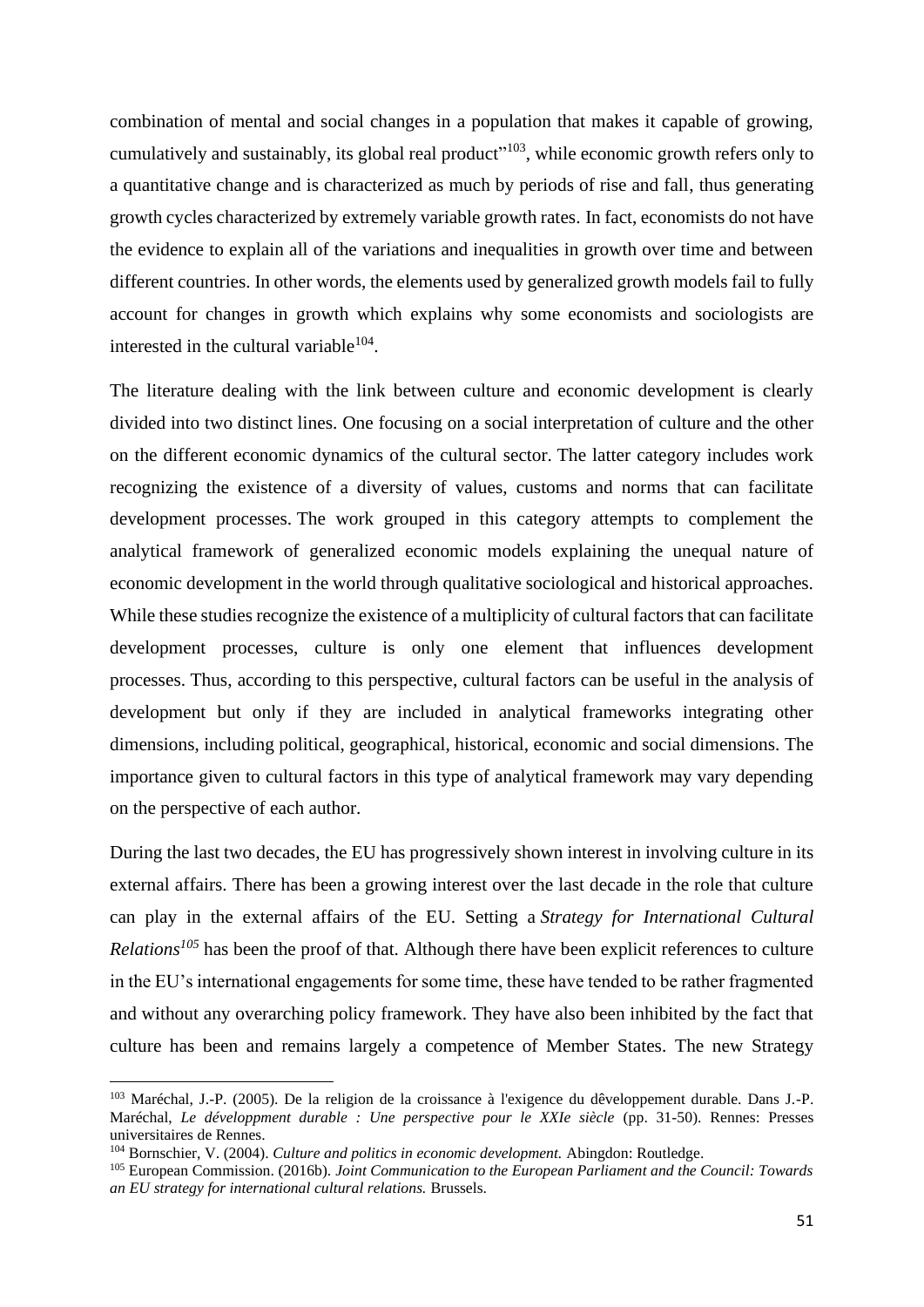attempts to overcome these issues by proposing a set of guiding principles for external cultural relations while signaling a commitment to a more coordinated EU approach on the issue. This highlights the will of the EU to strengthen its clout as a global actor.

The EU's International Cultural Relations Strategy mentions three key areas for foreign cultural participation:

- Culture as an engine for sustainable social and economic development
- Cultural and intercultural dialogue that promotes peaceful relations between communities
- Cooperation in the protection of cultural heritage

The Committee noted that there are important areas of complementarity between these areas and in particular emphasized how to promote intercultural dialogue and exchanges and strengthen the protection of cultural heritage to stimulate trade of cultural goods and services, promote cultural tourism, and improve job creation and competitiveness within and outside the EU in the cultural sector. The emphasis put on these domains is related to guiding principles driving EU cultural action. Notably, the values of cultural diversity, mutual respect and intercultural dialogue as well as the promotion of culture through existing frameworks of cooperation. In the international development context, these existing frameworks include the Development Cooperation Instrument (DCI) and the Cotonou Partnership Agreement along with related financing instruments such as the Intra African, Caribbean and Pacific (ACP) Programme, which set aside €40m under the current European Development Fund (EDF) to support the CCIs across the ACP group of countries between 2014-2020.

The culture and development strategies that have emerged in the EU in the past decade have largely borrowed from CDCE, and therefore have broad similarities with the characteristics of CDCE described as "Janus faced" by J.P. Singh<sup>106</sup>. It evokes the broad concepts of cultural diversity and intercultural dialogue, and its substantive clauses are actually oriented towards the narrow concepts of the cultural industry, because these concepts have been defined as priorities by many countries since the 2000s. One of the limitations of this approach is that it actually tends to limit the diversity of voices that may promote the recognition of cultural differences within or between countries, or are not part of any obvious market calculus at all<sup>107</sup>.

<sup>106</sup> Singh, J. (2011). *United Nations Educational, Scientific and Cultural Organisation: Creating norms for a complex world.* London: Routledge.

<sup>107</sup> Albro, R. (2005). Managing culture at diversity's expense? Thoughts on UNESCO's newest cultural policy instrument. *The Journal of Arts Management, Law and Society*, 247-253.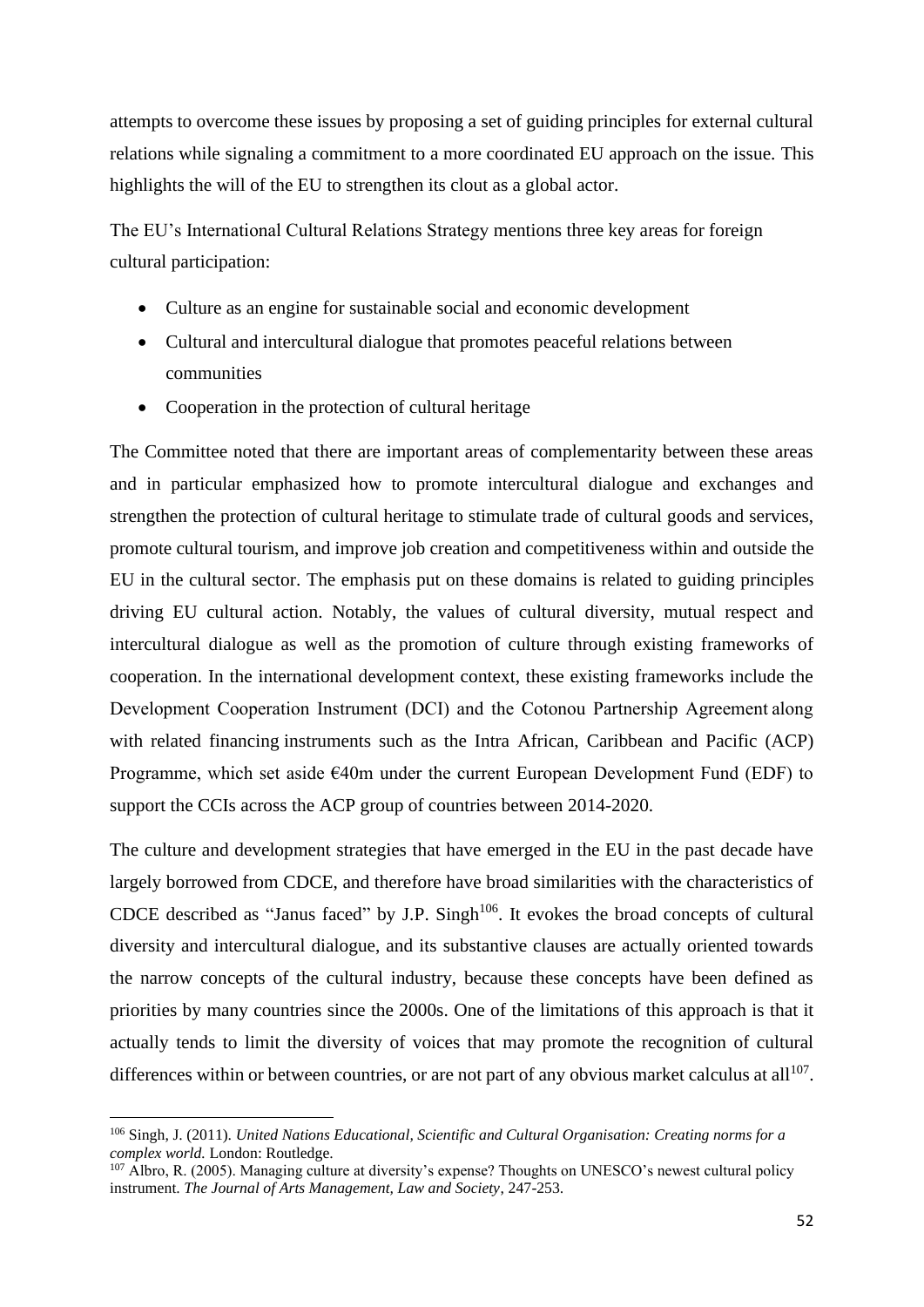A related point is that the cultural sector is often the sector most interested in more developed countries or regions and their industry stakeholders, especially in Europe because it has a series of high-risk trade disputes with the United States. In this vein many European actors have tended to frame the discussion around cultural diversity and development within their own particular concerns and terms of reference, and to lay down international norms and precedents regarding the treatment of the audiovisual sector in particular. This has widened the number of stakeholders sharing the same conception of cultural diversity, while often diluting and opposing alternative conceptions that have been of greater relevance to stakeholders in a number of developing contexts $108$ .

To foster economic development the EU has put in place numerous Economic Partnership Agreements (EPA). Taking as example the one between the EU and the CARIFORUM completed in 2008, this EPA scheduled for 92 % of bilateral CARIFORUM-EU trade to be liberalized over a 25-year period, with the process of adjustment and implementation to be facilitated through European aid and development cooperation. As with the EU's EPA negotiations with other regional groupings across the ACP, the objectives of the EPA were framed by the 2000 Cotonou Partnership Agreement, namely to deepen the integration of the region into the global economy by harmonizing regional regulation, committing signatories to the widening and deepening of trade liberalization, and bringing trade relations into conformity with WTO rules by removing the preferential arrangements granted by Europe to the ACP since 1975 under the "Lomé" agreements<sup>109</sup>. However, since its completion in 2008, implementation of the EPA has remained limited and at a largely provisional level. The EPA attracted international attention as the first international trade agreement to make reference to the provisions of the CDCE, notably through the inclusion of a Protocol on Cultural Cooperation (PCC). UNESCO has referred to the EPA as a key instance of implementation of the  $\text{CDCF}^{110}$  and as including the first formal references to the CDCE's provisions on international development cooperation $111$ . The Protocol was also highlighted in the first official

<sup>108</sup> Souyri-Desrosier, C. (2014). Chapter 14 - EU protocols on cultural cooperation: An attempt to promote and implement the CDCE within the framework of bilateral trade negotiations. Dans L. Richieri Hanania, *Cultural Diversity in International Law: The Effectiveness of the UNESCO Convention on the Protection and Promotion of the Diversity of Cultural Expressions.* Oxon: Routledge.

 $109$  Like ending the preferential market access to agricultural commodities such as in the Caribbean's case, bananas and sugar.

<sup>110</sup> UNESCO. (2014). *Report prepared for the Eighth Ordinary Session of the Intergovernmental Committee for the Convention on the Protection and Promotion of the Diversity of Cultural Expressions, 9-11th December 2014.* Paris

<sup>111</sup> UNESCO. (2009). *Information Document - Reference Documents concerning Article 16 of the Convention.* Paris.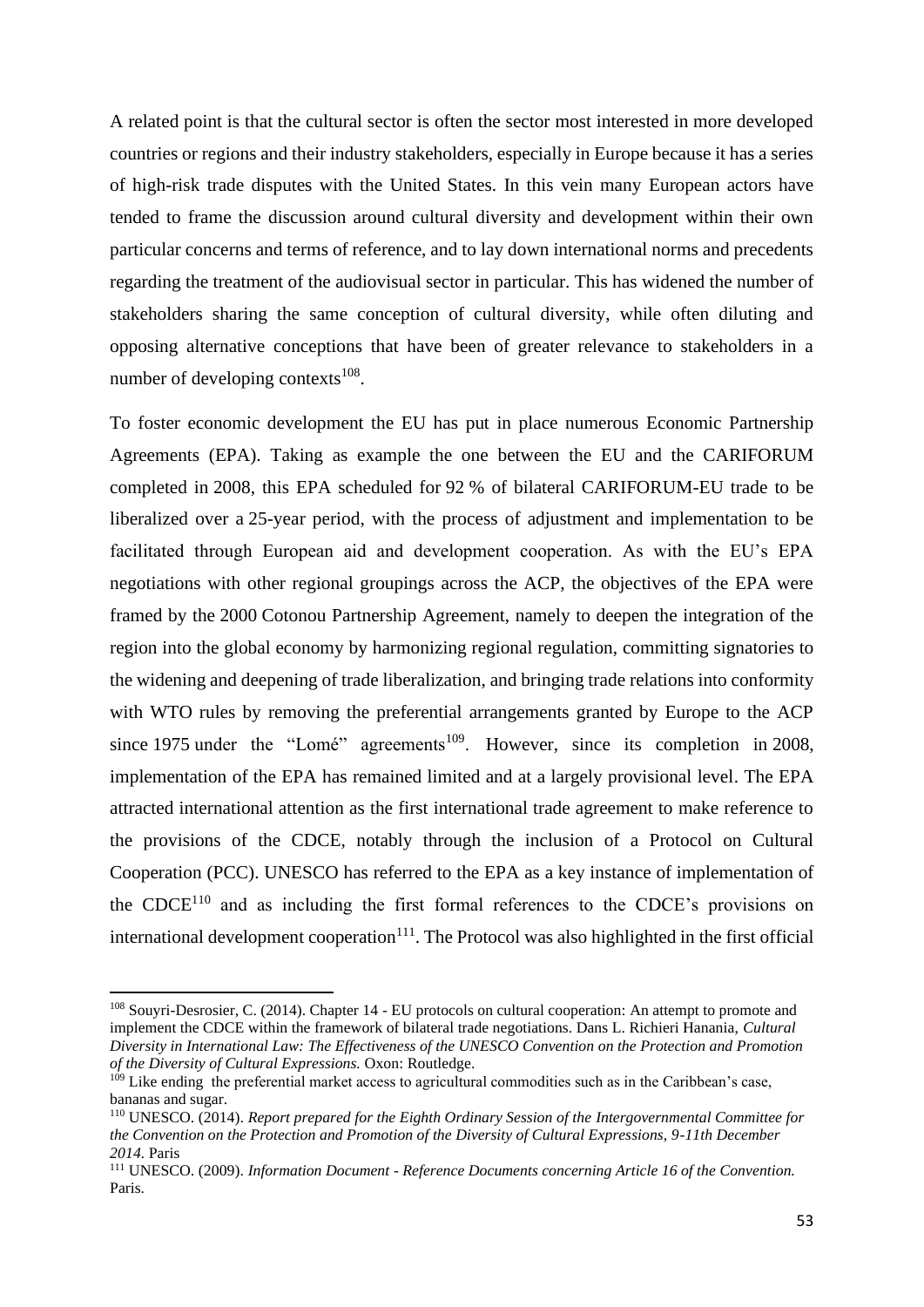five year report on the implementation of the EPA as a "major innovation in North-South FTA practice"<sup>112</sup>.

EPAs appeared to the European Commission as useful tool to set its print on international affairs over the cultural sector in trade's status with other powers. Indeed, by reporting giving the inclusion of the PCC in the EU-CARIFORUM EPA, the Commission (Through its Directorate-General for Trade) showed that the EU was committed to the CDCE. Furthermore the EU Commission qualified the PCC as a "showcase of implementation" of the CDCE, serving as model for contemplated engagements with other regions across the ACP, Asia or Latin America<sup>113</sup>.

The provisions on culture and development in EU-CARIFORUM EPA are mainly found in the Annex PCC, and other provisions are scattered throughout the text. The PCC has been consistent with the goals of the CDCE and its concepts and definitions from the beginning, with special emphasis on the dual nature of cultural products and services and its special role in promoting greater cultural diversity, exchanges and dialogue between the two regions. An important manifestation of these principles in the PCC is the reference to Article 16 of the CDCE, which requires developed country contracting parties to grant preferential treatment to artists and cultural practitioners from developing countries, as well as cultural products and services. In this spirit, PCC provides an opportunity to enter the European audiovisual market for joint productions between the two regions. A considerable concession, because this is one of the strictest protection agencies in Europe in history, as seen before. Such co-productions are not only envisaged as a form of joint cultural capacity building but, crucially, can qualify as "European" works and therefore satisfy the content and quota requirements of EU Member States, providing that Caribbean and European producers respectively contribute shares of the production cost not less than 20 % and not more than 80 % of the total. Other provisions highlighted by the Caribbean Regional Negotiating Machinery (CRNM) include the possibility for the Caribbean cultural sector to access forms of technical assistance and funding from the EU<sup>114</sup>. Nevertheless questions appeared concerning such a provision due to the existence of a similar one prior to the completion of this EPA (notably the EU-ACP Support Programme for the Cultural Industries and the EU-ACP Film Fund).

<sup>112</sup> Silva, S. (2014). *Monitoring the implementation and results of the CARIFORUM-EU EPA: Final Report.* <sup>113</sup> European Commission. (2008). *Follow-Up Argumentaire: On the Culture Cooperation Protocol in Future Trade Agreements, 13th February 2008.* Brussels.

<sup>114</sup> CRNM. (2008). *EPA Brief: The Cariforum-EC Economic Partnership Agreement (EPA): Provisions on the Cultural Sector in the EPA.*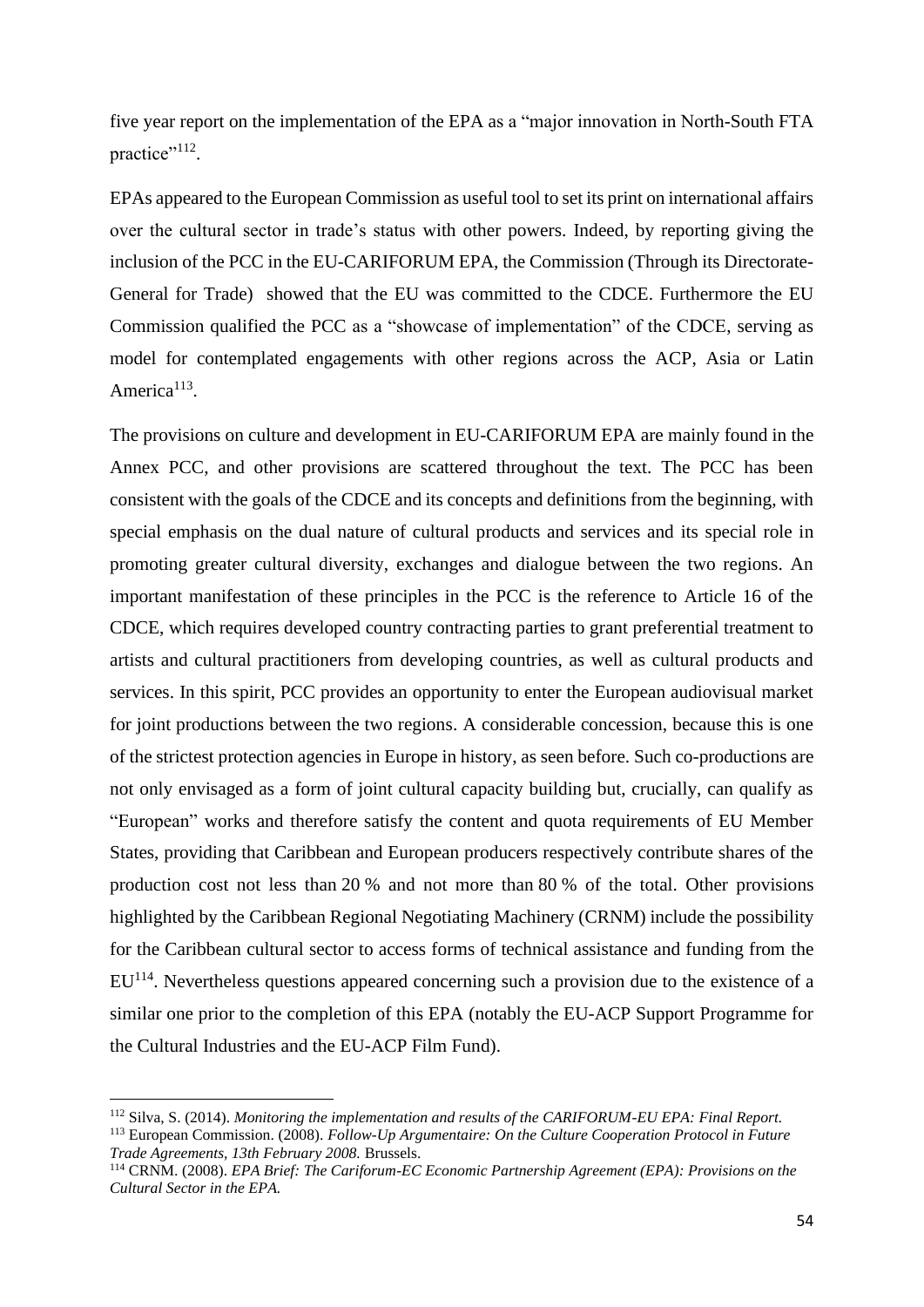Another significant provision focuses on the protection of Caribbean intellectual property throughout the EU along with improved market access for local CCIs actors. Such an extension of legally binding market access to cultural practitioners was highlighted by the CRNM as a particularly significant concession<sup>115</sup> despite the fact that in practice, its benefits appear to be restrained to a small group of the sector professionals. Such provisions which unlike in the PCC are covered in the body of the EPA text and therefore carry more legally binding force mark a significant departure from the kinds of less precise diplomatic agreements to promote "cultural exchanges" that characterized international cultural engagement prior.

Beyond mere cultural cooperation, we can see what was underpinned by regional officials as a form of cultural engagement. Thus being, market access and material support that carries the potential to spur economic diversification and development. The negotiation of the EU-CARIFORUM EPA has coincided with a growing recognition in the region of the potential of the cultural sector and the need for provisions that could be used to develop a new development strategy, particularly in light of the expiration of preferential access to the European market in agricultural commodities and the ongoing competition from East Asia in low-cost manufacturing<sup>116</sup>. In this context, the EU's provision of market access coincides with the ambitions of Caribbean policymakers and negotiators, by making this the most important element in the framework of cultural cooperation while accelerating the transformation of culture into a "resource" for economic development. . This is the main point raised in a major report commissioned by CRNM in the 2006, which aims to explore the development potential of the region's culture: "The conclusion is that the cultural industry should be regarded as an important strategic resource for the region. Moving forward in the direction of sustainable development"<sup>117</sup>. Unfortunately, due to lack of implementation, EPA has hardly reported on the actual benefits of the cultural sector in the region. In fact, implementation has been limited by a lack of relevant programs of data collection in the region. Jamaica is the only Caribbean country to date to have undertaken a full assessment of the contribution of the copyright and creative industries to GDP and employment, while a few others (Barbados, Trinidad & Tobago) have only recently begun to develop some partial estimates. Adding to that, despite the creation of a Regional Task Force on the Cultural Industries (RTFCI) recommendations across the region have been very slow to get applied in order to see the benefits of the EPA.

<sup>115</sup> CRNM. (2008). *EPA Brief: The Cariforum-EC…* op.cit.

<sup>116</sup> Nurse, K. (2006b). *The Cultural Industries in CARICOM: Trade and Development Challenges.* CRNM.

<sup>117</sup> Nurse, K. (2006b). *The Cultural Industries…* op.cit.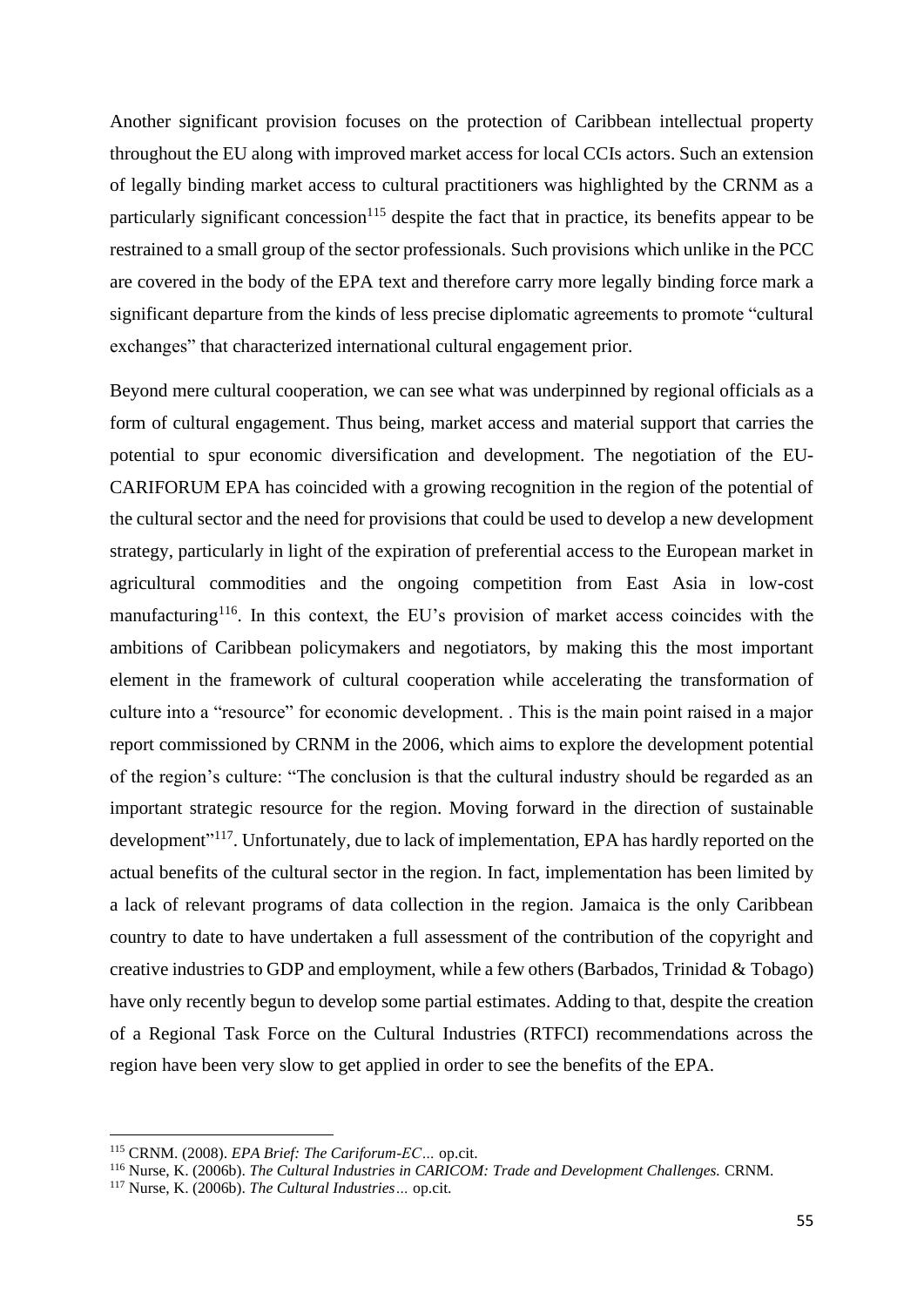As the EU has consolidated the approach to culture and development over the last decades, it could draw observations from what has been put in place in term of cultural strategy by other global actors.

**Assessment 11:** The EU has followed an intense international political and economic strategy over recent years. The use of culture in international negotiations became possible in part because it is now recognized as a resource to be managed and deployed for social and economic development. Consequently, turning into an asset that European negotiators can put on the table in a trade and development context. However, in order to provide results in the aid EU provides abroad, there must be put in place commissions chaired with collaborating parties of EPAs to monitor and review their implementation. Indeed, the case of the EU-CARIFORUM shows a glaring lack of commitment towards the realization of the set provisions. To correct that and ensure the success of EPAs globally, the EU and collaborating parties could provide a set target of projects to be realized annually in the different CCIs. Also the EU should encourage the setting of programs that would form local experts in order to help developing countries build qualitative due diligence structures to manage and coordinate of such the co-implementation of the EPA. Moreover, such a progress for culture implementation would mainstream experts due diligence processes in other policy fields in developing countries.

## **B- Cultural competition at a global stage: Looking at culture in China**

Culture, like the economy, is an instrument of Chinese power. Whether by creating its own CCIs in the audiovisual field, by developing its art market or through the elaboration of a nationalist discourse, China is strengthening all guarantors of cohesion between mainland China and its diasporas particularly, while also implementing a global strategy. To this end, the Chinese Communist Party (CCP) has designed its own soft power<sup>118</sup>. China knows that it cannot remain outside international forums if it wants to continue both to resist the liberal West and to propose an alternative thinking, especially to developing countries.

#### **a) Background and tools of the Chinese cultural influence**

In the early 2000s the PCC launched cultural initiatives outside their borders. In May 2004, the Confucian concept of harmony (*tianxia*) and the American concept of soft power were

<sup>&</sup>lt;sup>118</sup> Joseph Nye defines soft power as the way to "get others to want the outcomes that you want – co-opts people rather than coerces them" Nye, J. (2004). *Soft Power: The Means to Success in World Politics.* Public Affairs.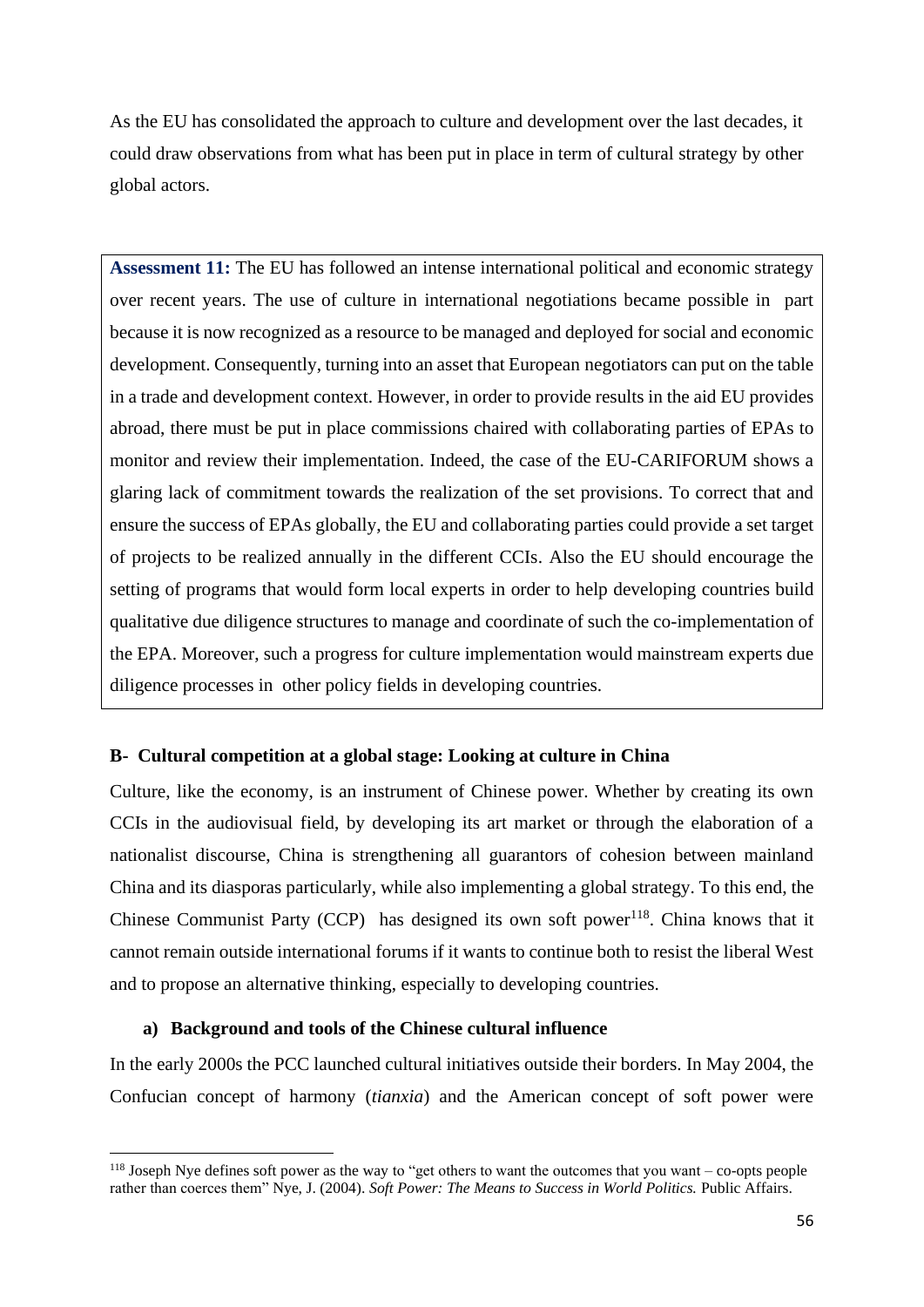crowned. The strategy wished to advocate and participate in world general interest while defending particular interest, at the same time. It is therefore a policy of pacification and development that has been implemented. But this policy is obviously accompanied by a subtle power strategy of conquering foreign civil societies via its soft power. During the 17<sup>th</sup> Congress of the CCP in 2007 it was decided to promote the learning of Chinese abroad through Confucius institutes as well as pushing young Chinese to go study overseas. The growing flow of Chinese students and tourists abroad reflects the good conduct of this policy linked to the increase in living standards in China. It is also proof of China's successful integration into globalization. Since 2012, Chinese tourism has been booming. It counted for around 169<sup>119</sup> million visitors in 2019. Due to its geographical proximity but also financial motives, the majority travel to other Asian countries. However, organized trips to the US and Europe have increased in recent years and are expected to keep growing strongly in the future.

The Chinese government has always used its diaspora to increase its influence<sup>120</sup>. Indeed, the CCP has actively been working to develop relations with the Chinese living abroad to influence, the policies of foreign governments and promote their own interests. All over the world China encourages its diaspora to create associations. These allow expatriates and people of Chinese origin to meet and develop communities. The proliferation of associations and Non-Governmental Organizations (NGOs) allows China to gain power and influence. Especially as China develops its power and influence on international organizations such as UNESCO. However, the concept of NGOs is difficult to define in the Chinese political context. There is a distinction between two types of organizations: Government-organized nongovernmental organization (GONGOs) with links to the Chinese government, and grassroots organizations with no links to the Chinese government. Each of these organizations now faces major challenges, both in terms of legitimacy, positioning vis-à-vis public authorities and resources to finance their activities. Due to their proximity to the government, GONGOs have privileged access to public funding. However, this rapprochement can also be a hindrance. Because of these relationships, GONGOs have great difficulty in finding other sources of funding and have more difficulty in having their own credibility and legitimacy.

China has also shown a profound strategic interest in getting closer to the EU, that lies in the fact that both actors have experienced uninterrupted cultural continuity and benefited from the

<sup>119</sup> Statista. (2020, December 20). *Number of outbound journeys of Chinese tourists from 2008 to 2019*. Récupéré sur Statista: https://www.statista.com/statistics/277250/number-of-outbound-journeys-of-chinese-tourists/ <sup>120</sup> EGE. (2018). *La stratégie d'influence extérieure de la Chine.* Paris.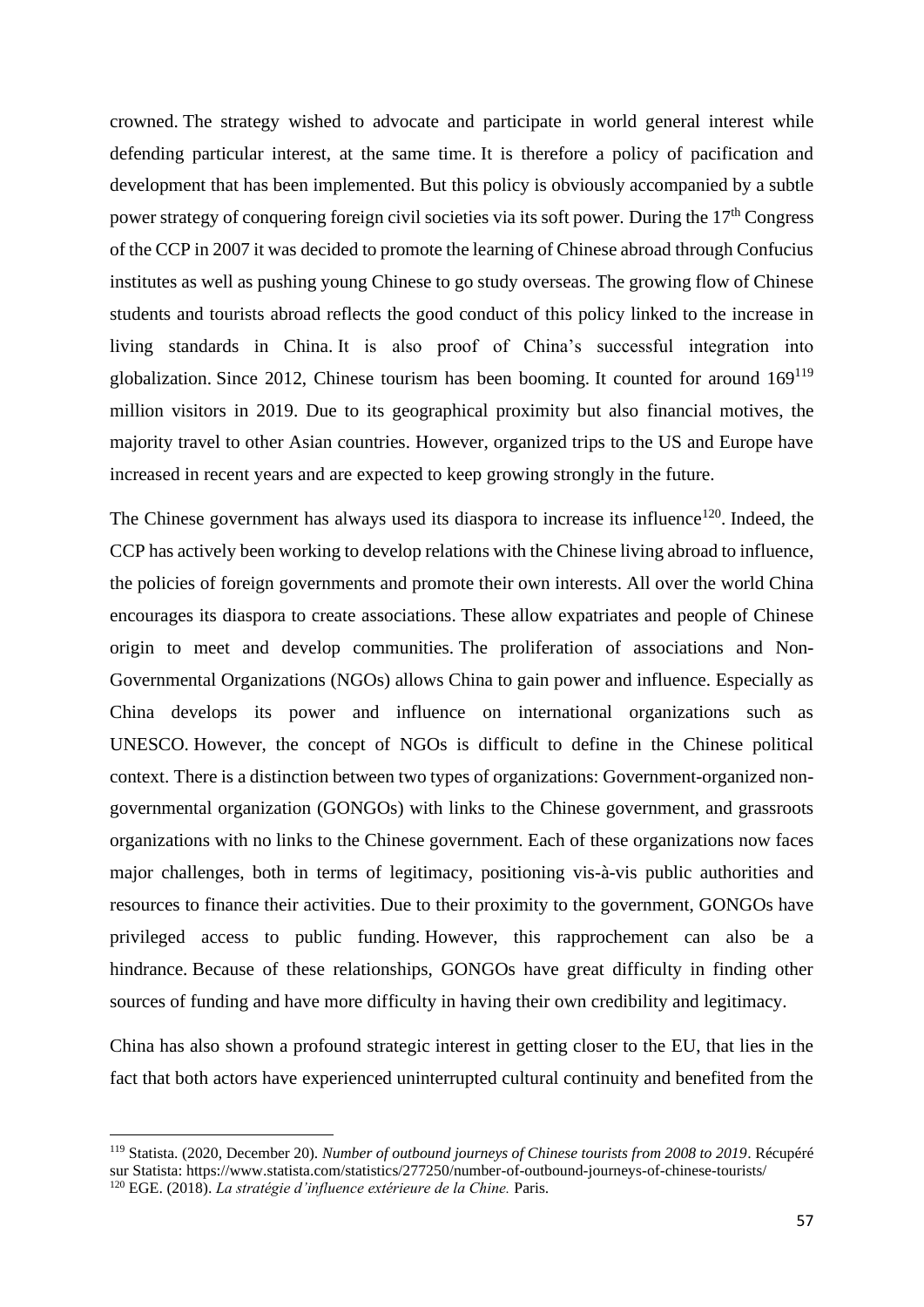huge accumulation of cultural heritage. This move of going beyond economic and conventional diplomacy to "a meeting of minds and souls"<sup>121</sup> comes at a time when China itself has entered a new stage of internal growth.

Regarding cultural heritage, in December 2013, in line with the latest national strategy of new urbanization development, the central conference on urbanization put special emphasis on cultural inheritance as one of the Four Fundamental Principles of new urbanization. It was stressed that the country needed to "improve the level of historical relics protection, develop beautiful towns of historical value, protect and carry forward our excellent traditional culture, extend the urban historical context, pay attention to retaining the original style of villages, allow residents to be able to see mountains and rivers and remember symbols of their hometowns"<sup>122</sup> in the process of urban construction. Guided by principles of "giving priority to protection", "rescue first", "reasonable use", and "strengthening the management", archaeologists were tasked with the dual responsibility of development in protection and protection in development to ensure the special nature, integrity, the authenticity of ancient cities was preserved and the approach to relic protection was people-oriented. These are parts of multiple initiatives revolving around the protection of cultural heritage such as the "Cultural Heritage Day", the creation of a "National archeological park" or the protection of "China's historical and cultural streets".

Zooming on the protection of cultural relics, the cultural system actively communicated with the legislative institutions of the National People's Congress and State Council to revise the Cultural Relics Protection Law into a five-year legislation plan of the National People's Congress and the State Council. A preliminary study on this revision was carried out, with heritage sectors of seven provinces and cities tasked with it. The exercise involved the study of 25 topics, such as compensation for the protection of cultural relics, cultural relics impact assessment, utilization of cultural relics, etc. Great efforts were devoted to the revision of standards for the protection of cultural relics, a plan for revision of standards 2014-2016 was formulated. The first review of three national standards and review of 16 industrial standards were completed. Thus, proving thus commitment towards cultural heritage in the country. This has led to EU and China to exchange and cooperation in cultural heritage around exhibition exchange, international cooperation, personnel exchange and training, and other aspects. To

<sup>121</sup> Lisbonne de Vergeron, K. (2015). *China-EU relations and the future of European soft power: A strategy for a European cultural diplomacy.* London.

<sup>&</sup>lt;sup>122</sup> Ministry of Culture (MoC) of the People's Republic of China and DG Education and Culture (EAC) of the European Commission. (2015). *MAPPING THE EU‐CHINA CULTURAL AND CREATIVE LANDSCAPE.*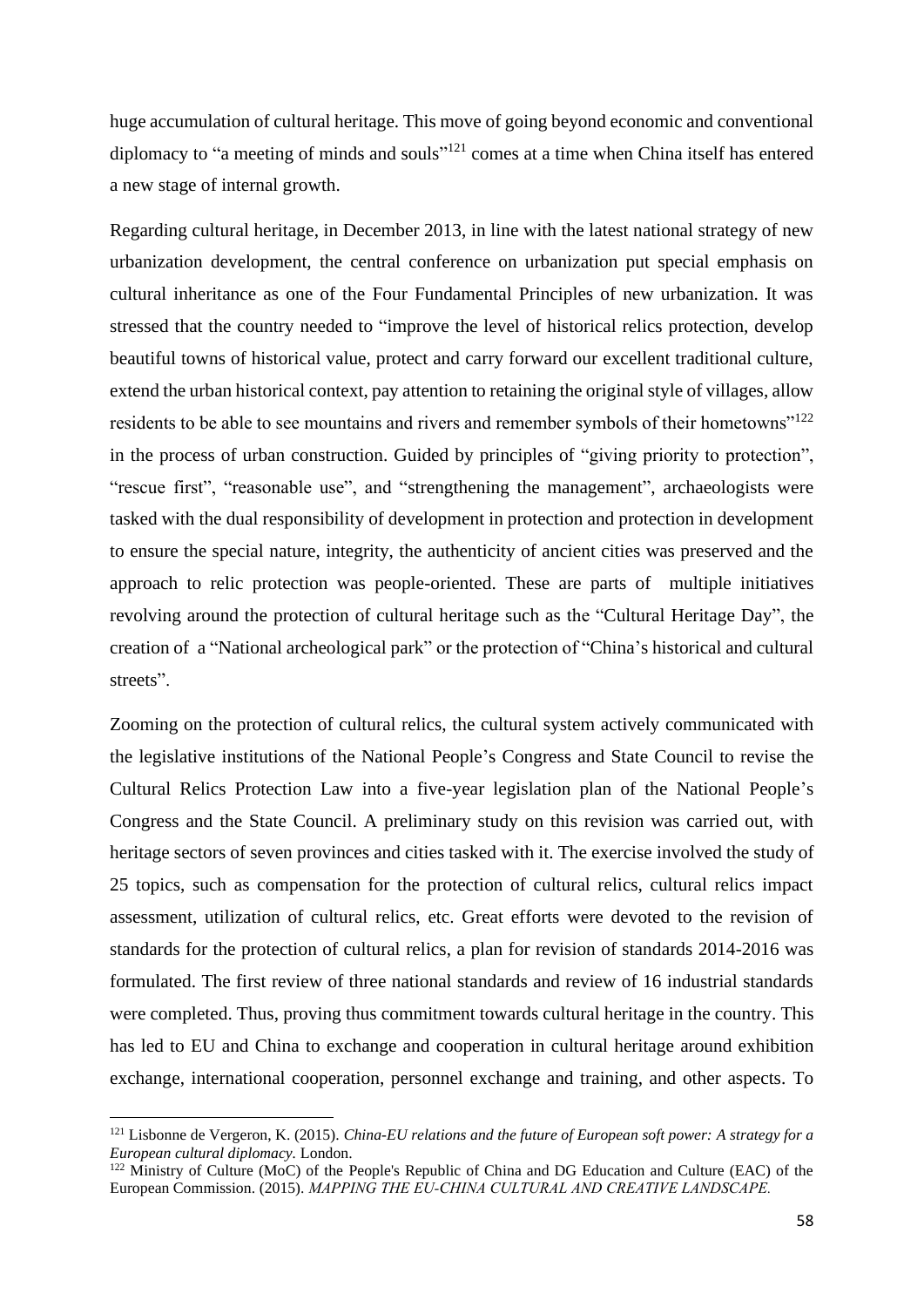foster the globalization of culture strategy, China and European countries have cooperated to hold all kinds of entry-exit exhibitions of cultural relics in the last decade<sup>123</sup>.

In 2005, the Opinions on Deepening the Culture System Reform were put forward to promote institutional reform; in addition, it has deepened reform of state-owned cultural institutions as per the Opinions on Deepening State-owned Artistic Performance Troupes System Reform outlines in 2009. In the same year, the Cultural Industrial Revitalization Planning was put forward to develop cultural creativity and nine other key industries and the "culture and creative industry" concept was put 50 forward for the first time. In 2012, GAPP (General Administration of Press and Publications) issued Implementation Rules for Supporting Private Capital to Participate in Publishing and Operating Activities and the Ministry of Culture also issued Opinions on Encouraging and Guiding Private Capital to Enter Cultural Field. Thus private capital's entry in the culture and creative industry is guaranteed by policy. Besides the policies issued by state ministries and commissions, provinces also have corresponding policies to support the development of the culture and creative industry. For example, Beijing Administrative Bureau for Industry and Commerce has outlined 23 plans to support the development of the culture and creative industry, which has enlarged the capital base for culture institutions.

#### **b) China's cultural expansion strategy**

China's strategy of cultural influence depends on its active participation in intergovernmental institutions. This results in the multiplication of its relations with foreign institutions and the increasingly visible promotion of its soft power. However, China faces its own paradox: on the one hand, the need to accept a higher degree of interdependence with the international community, on the other, to take advantage of it to defend and promote its own national interests.

Since 2016, China has constantly recalled in his United Nations speeches its support, particularly financial, for international operations. This growing involvement is part of the discourse promoting dialogue and harmony between the cultures and peoples of the world. The current disinterest of some countries with a historical hold on international bodies, and the lack of funding, created an air call into which China rushed. Its biggest opportunity at the moment has been the departure in January 2019 of the United States of the UNESCO. In recent years, China has significantly increased its financial assistance to UNESCO and its projects. For

<sup>123</sup> Ministry of Culture (MoC) of the… op.cit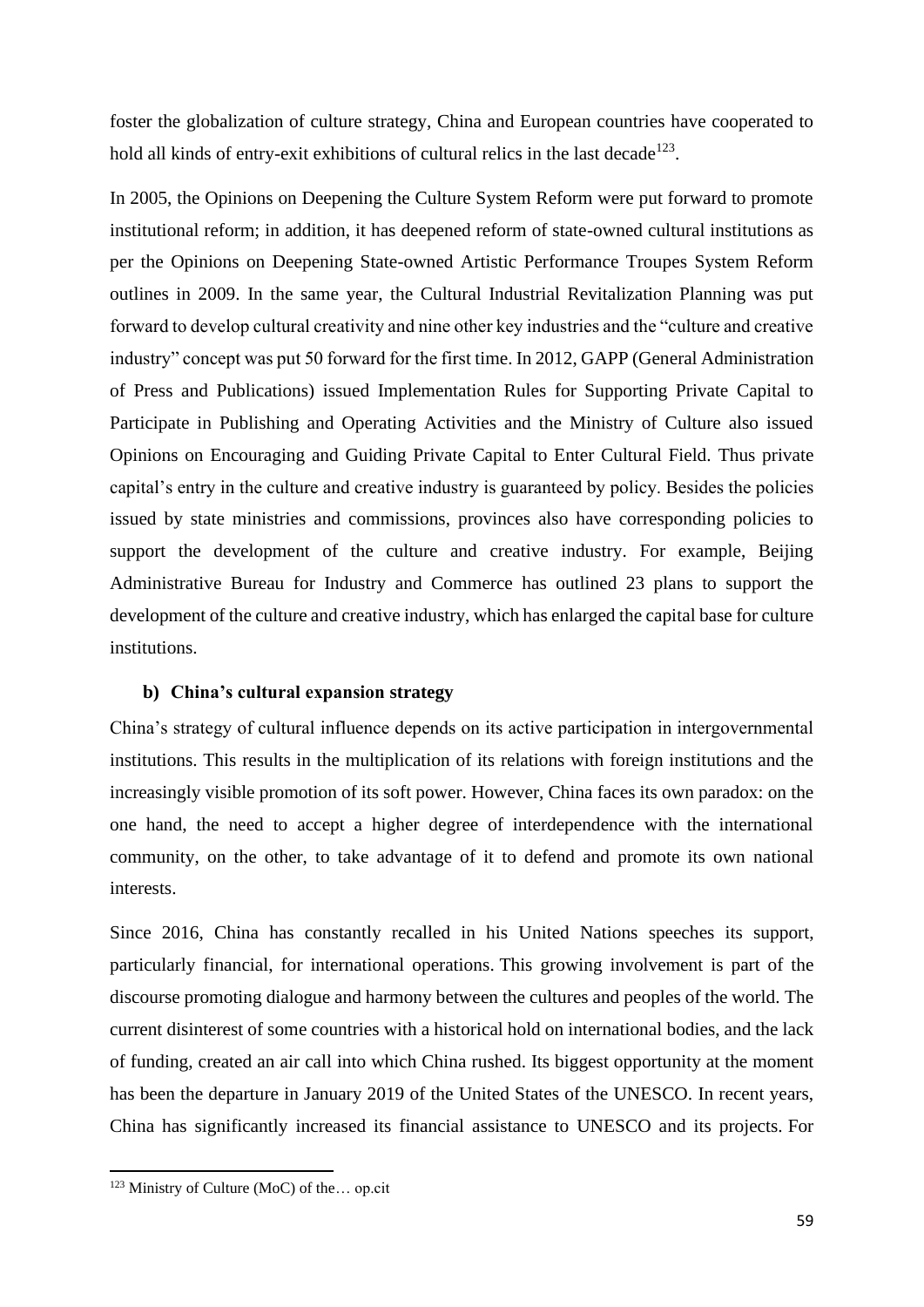example, it will finance the return of the UNESCO Courier by allocating  $$5.6^{124}$  million over five years. Through this act of patronage, it will directly increase its power over the mail and write directly through the UN institution its vision of Chinese and international history and heritage.

As part of the Belt and Road Initiative<sup>125</sup>, China is looking for to improve its influence in international institutions. To some extent, it tries to imitate the introduction of the soft power of the United States by creating a new system of governance. In parallel with the increase in its influence within existing institutions, China wants to create its own institutions in order have more decision-making power. For example, by not having given up on the Asian Infrastructure Investment Bank (AIIB) due to its lack of representation in the IMF, China offers an economic support system alternative to finance developing countries. To curb this phenomenon of the creation of institutions with a dominant Chinese cultural importance, Japan and USA have cooperated on many projects. This cooperation has taken place within the Asian Development Bank or the World Bank, where both countries continue to exert a major influence  $126$ .

Otherwise, similarly as in the EU, CCIs have an important role in cultural diffusion in China. In 2005, the Opinions on Deepening the Culture System Reform were put forward to promote institutional reform. In 2009, the Cultural Industrial Revitalization Planning was put forward to develop cultural creativity and nine other key industries and the "culture and creative industry" concept was put forward for the first time. In 2012, the General Administration of Press and Publication issued the "Implementation Rules for Supporting Private Capital Participation in Publishing Business Activities", and the Ministry of Culture also issued the "Opinions on Encouraging and Guiding Private Capital to Enter the Cultural Field". Therefore, the entry of private capital into the cultural and creative industries is guaranteed by policies. In addition to the policies issued by the national ministries and commissions, the provinces also have corresponding policies to support the development of cultural and creative industries. For example, Beijing Administrative Bureau for Industry and Commerce has outlined plans to support the development of the culture and creative industry, which has enlarged the capital base for culture institutions. In 2013, the Ministry of Culture took steps to promote technological innovation in culture, actively supporting 48 sci-tech projects such as public

<sup>124</sup> EGE. (2018). *La stratégie…* op.cit.

<sup>&</sup>lt;sup>125</sup> Launched in 2013, The Belt and Road Initiative is a major project initiated by China that aims to increase connectivity and cooperation in the Eurasian region mainly through ambitious infrastructure and trade agreements

<sup>126</sup> EGE. (2018). *La stratégie…* op.cit.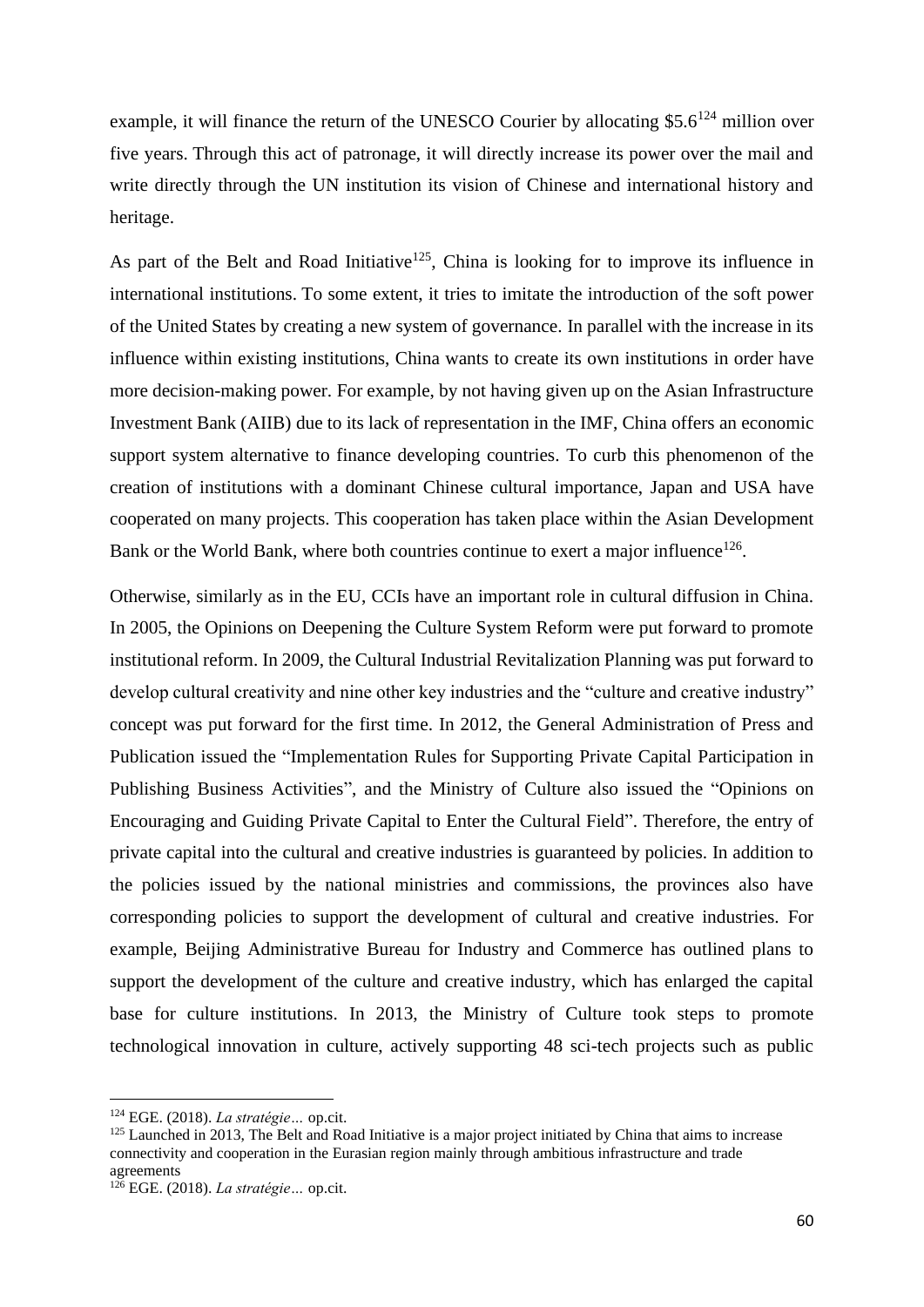cultural services, culture industry development, culture market management and system and mechanism reform, 12 national cultural innovation projects and 14 standardization revision projects. It has approved 201 art review projects that were subsidized. The CCIs' share of GDP has been estimated at 3.48%, and they were employing 2.1599 million employees in  $2013^{127}$ .

The impact of CCIs is also felt in other policies the Mapping on the EU-China on Cultural and Creative landscape informs us, such as:

- Policy support for the industry has increased and the cooperation between culture and science, finance, tourism, trade, consumption demand and smart city is deepening.  $\cdot$
- Major culture projects being implemented, such as the Shenzhen ICCIE, Yiwu Cultural Exchange Fair, and other exhibitions. ·
- The construction of a law-enforcement team for the cultural market has been strengthened and the technical supervision and service platform construction of the cultural market nationwide have made prominent progress. ·
- Upgrade of Internet services in enterprises

Overall, China's strategy with culture is paying off today and allows it to expand its influence on the international scene. A strategy based on a number of levers that have required a new way of interacting within international institutions and with other partners. More importantly, this success shows that culture has become the third pillar of China's strategy behind economy and politics

**Assessment 12:** China and the EU appears to be in two different paradigm in term of culture use in foreign policy. Cultural Diplomacy vs Cultural Relations. In spite of this difference, they are able to work hand on hand on cultural concerns. Therefore, the EU should use its good relations with China on cultural heritage as a leeway to promote its vision on another global matter and common concern like sustainable development by fostering collaboration in that regard too.

<sup>127</sup> Ministry of Culture (MoC) of the… op.cit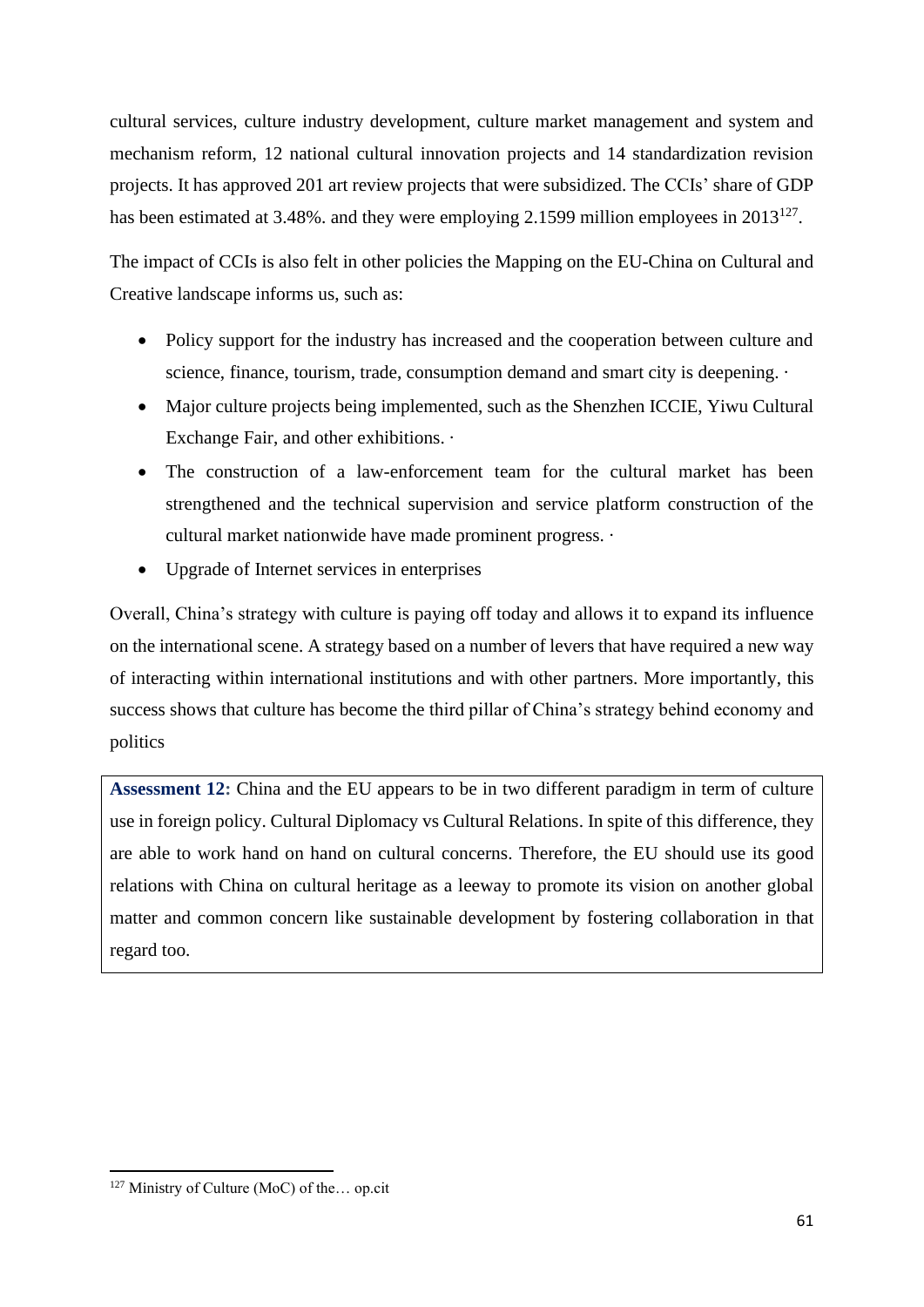#### **Perspectives**

Our research intended to highlight how much culture matters in the EU and that it plays a role in advancing EU goals in multiple facets. After doing so, we can affirm that culture has cemented itself as a valuable asset for the success of the European entity. Now, this does not mean that its influence, expressions, field of action or implementation cannot grow, evolve, expand or be improved.

If we take the case of cultural heritage, the EU should keep engaging in fostering it. It could do so by exploiting underrated cultural expressions such as sports. Indeed, sports gather many of the characteristics culture has according to the definition we gave it in the introduction, in addition of aligning with what EU's tries to make of culture. By favoring social interaction, putting down social barriers, promoting values such as respect or solidarity as well as being a proof of diversity, sports can act as a tool for the EU to mainstream its vision.

Sports events have proven repeatedly through History (Football World Cups, Olympic Games…) that they possess this almost unique ability to unite people "under a same flag or identity" beyond preconceived ideas or conflicts because it reveals a certain passion that exists in every person. However, it is a passion that struggles to show out most of the time in every interaction. It is indeed, difficult to grasp what is that hidden quality that can help people to unite on a same perspective under certain conditions, during some moments. Still, by exploring what is provided by culture through cultural expressions and in the case of our current purpose sports, we consider that the intangible quality lying behind it, which can always be experienced in the present is that passion for sharing a common emotion, for connecting.

As a result, because they can transmit a message and they connect globally, sports have been politicized in the past for more or less glorifying reasons (Human Rights' fist raised at the 1968 Olympic Summer Games, the 1936 Olympic Summer Games in Berlin…). This politization can also be viewed in regard to the value of sports in raising peace building as they can help improve social cohesion and participate in solving conflict processes. Indeed, on a wider scope, defense policy missions are going to include systematically cultural heritage in there tool box, to help secure it on all phase of conflicts $128$ .

<sup>128</sup> Council of the European Union. (2021). *Council Conclusions on EU Approach to Cultural Heritage in conflicts and crises.* Brussels.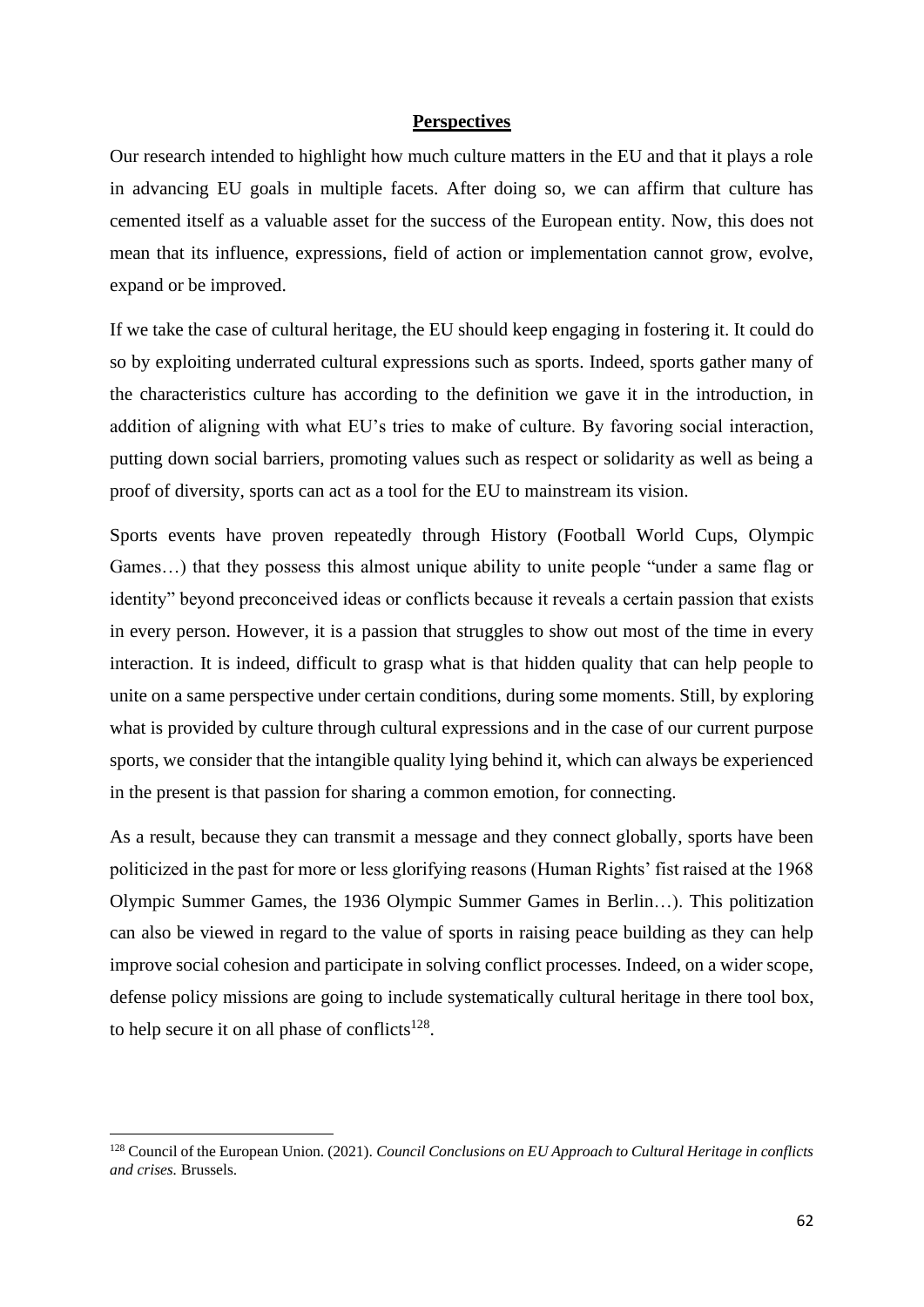Moreover, sports have been part of European cultural History. The Platform Europeana, promoting cultural heritage has engaged in this Olympic month to share "stories of sporting heritage across Europe"<sup>129</sup>. Such recognition of sports as a cultural expression at EU level, must allow to extend their reach. Sports can also serve as a catalyst for fulfilling goals of some EU policies like sustainability. We can mention in this case, the LIFE TACKLE project, which among other goals, aims at developing "eco-friendly sport cities"<sup>130</sup>. Not to mention in a complementary field, the innovative progress that can be made in domains like hydrogen transition through the advanced development in motorsports thanks to the engagement and investment of huge European automobile corporations such as Mercedes that will help develop and test new energy solutions. Something to take advantage of for the EU, on a similar basis as what was done with the hybrid motor technology in motorsports previously. A technology that has had positive implications for climate since its democratization.

Following this perspective, the EU should keep exploring ways to express culture because as we have already stated, culture is fluid and keeps evolving.

On another angle, the EU needs to keep promoting the use of culture in International forums as a policy tool. The fact that during the latest G20 presided by Italy (on July 29, 2021), the Ministers of Culture for the first time ever adopted a declaration identifying five priorities for cultural action is a testimony of the role culture has to play in policies today for the world of tomorrow. Such priorities (protection of cultural heritage, culture and climate change, culture and education, cultural and creative industries, and culture in the face of digital transformation) highlight the cross-cutting value of culture and suggest that the EU must keep its effort in using it in both its internal and external policies. This could be exemplified by pushing for the creation of European digital champions that can compete with the actual world leaders in order to enhance digital transition in the EU as well strengthening the economy of EU's CCIs among other benefits. Less hypothetically, the setting of a group of experts (from Member States and International Organizations) working on identifying and exchanging good practices and innovative measures for safeguarding cultural heritage in relation to climate change in line with the Green Deal's goals, proves that the EU is fully engaged in that direction.

<sup>129</sup> Europeana. (2021). *Explore the heritage of sport across Europe*. Récupéré sur Europeana: https://www.europeana.eu/fr

<sup>130</sup> LIFE TACKLE. (2021). *Fighting for our planet is our best chance of winning*. Récupéré sur LIFE TACKLE: https://lifetackle.eu/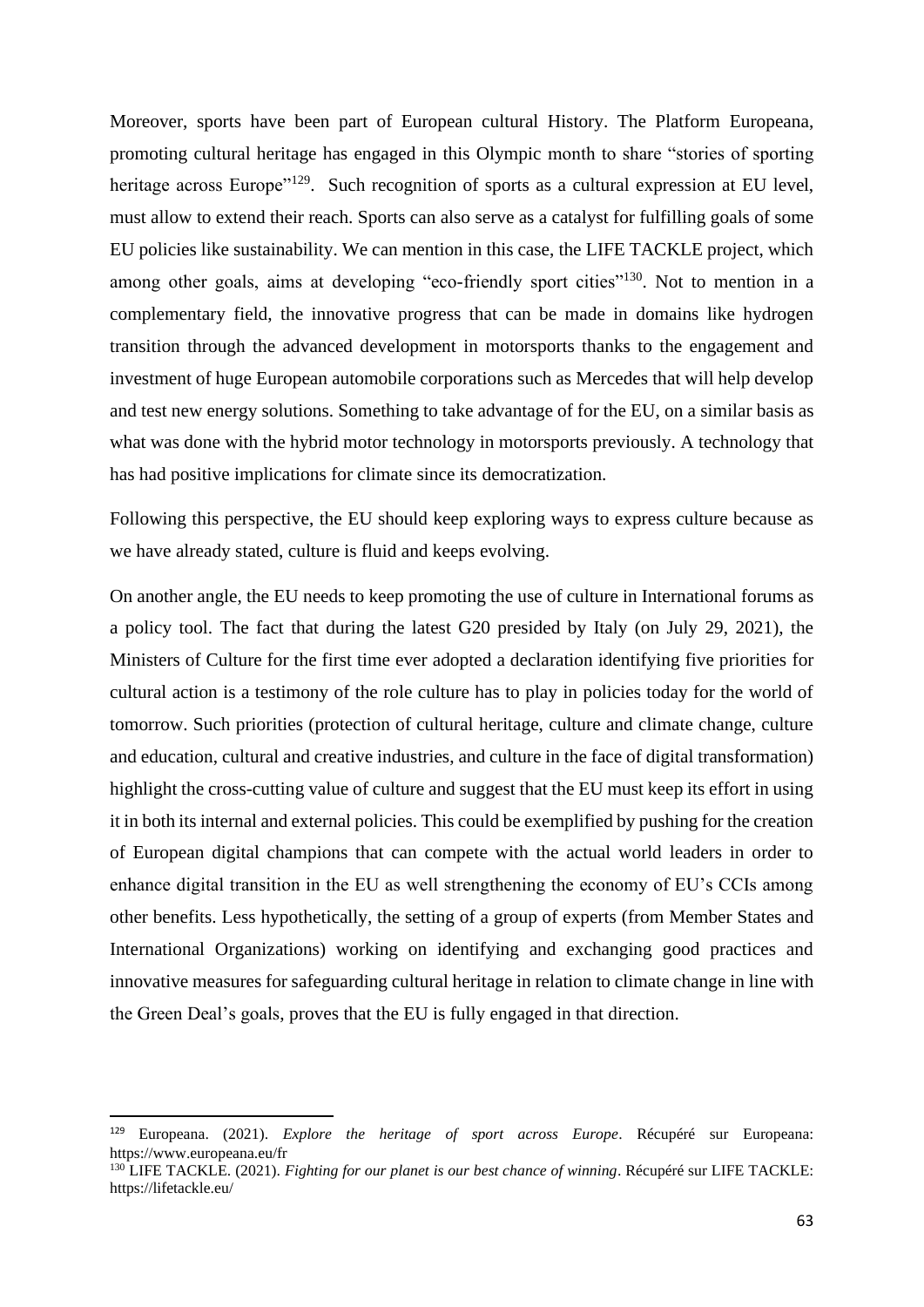It is undeniable that even without a properly strong and dedicated policy, culture in the EU has been able in the shadow, mainstreamed in other policies, to become a pillar of European policy and holds on keys to future achievements. More than ever, culture is ubiquitous.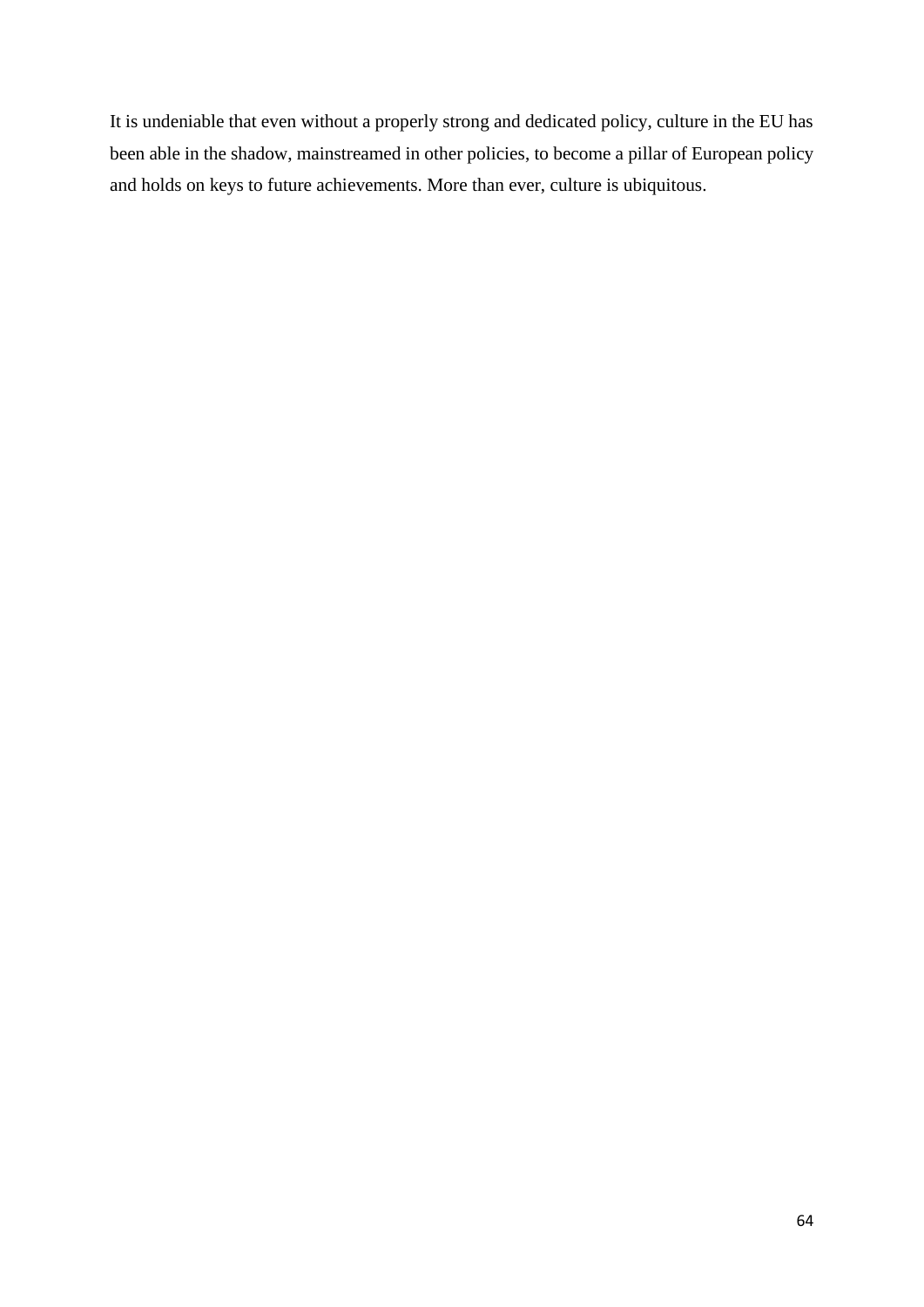### **Bibliography**

**Albro, R. (2005).** Managing culture at diversity's expense? Thoughts on UNESCO's newest cultural policy instrument. The Journal of Arts Management, Law and Society, 247-253.

**Autissier, A.-M. (2016).** Europe et Culture : un couple à réinventer ? Toulouse: Éditions de l'Attribut.

**Barnett, C. (2001).** Culture, policy, and subsidiarity in the European Union : from symbolic identity to the governmentalisation of culture. Political Geography, 405-426.

**Bennett, M. J. (1998).** Intercultural Communication: A Current Perspective.

**Bonet, L., & Négrier, E. (2011).** The End of National Cultures ? Cultural Policy in the Face of Diversity. International Journal of Cultural Policy, pp. 574-589.

**Bornschier, V. (2004).** Culture and politics in economic development. Abingdon : Routledge.

**Catala, M. (2009).** La communauté européenne à la recherche de son identité. De l'Europe des citoyens à la citoyenneté européenne (1957-1992). Relations internationales, pp. 83-101.

**Chenal, O. (2005).** L'Europe et la culture : combien de politiques ? La pensée du midi, 65-71.

**CRNM. (2008).** EPA Brief: The Cariforum-EC Economic Partnership Agreement (EPA): Provisions on the Cultural Sector in the EPA.

**Denuit, R. (2016).** Politique culturelle européenne. Brussels : Bruylant.

**Diez Medrano, J. (2010).** Unpacking European identity . Politique européenne, pp. 45-66.

**Digne, H. (2010, May).** La culture, une des clés du développement durable. RÉALITÉS INDUSTRIELLES, pp. 105-108.

**Dubois, V. (2012).** La politique culturelle. Genèse d'une catégorie d'intervention publique. Paris : Belin.

**EGE. (2018).** La stratégie d'influence extérieure de la Chine. Paris.

**EY. (2021).** Culture for rebuilding Europe The Cultural and Creative Economy Before and After the COVID-19 Crisis. Brussels.

**Fabiani, J.-L. (2003).** Peut-on encore parler de légitimité culturelle ? . Dans O. Donnat, & P. Tolia, Le(s) public(s) de la culture. Politiques publiques et équipements culturels (pp. 305-317). Paris : Presses de Sciences Po.

**Flamand Levy, B. (2004).** Les compétences culturelles de la communauté européenne. Aix : PUAM.

**Greffe, X., Pflieger, S., & Noya, A. (2005).** La culture et le développement local. Paris: OECD.

**Hawkes, J. (2001).** The Fourth Pillar of Sustainability: Culture's essential role in public planning.

Hugon, P. (1991). L'économie du développement, le temps et l'histoire. Revue économique, 339-366.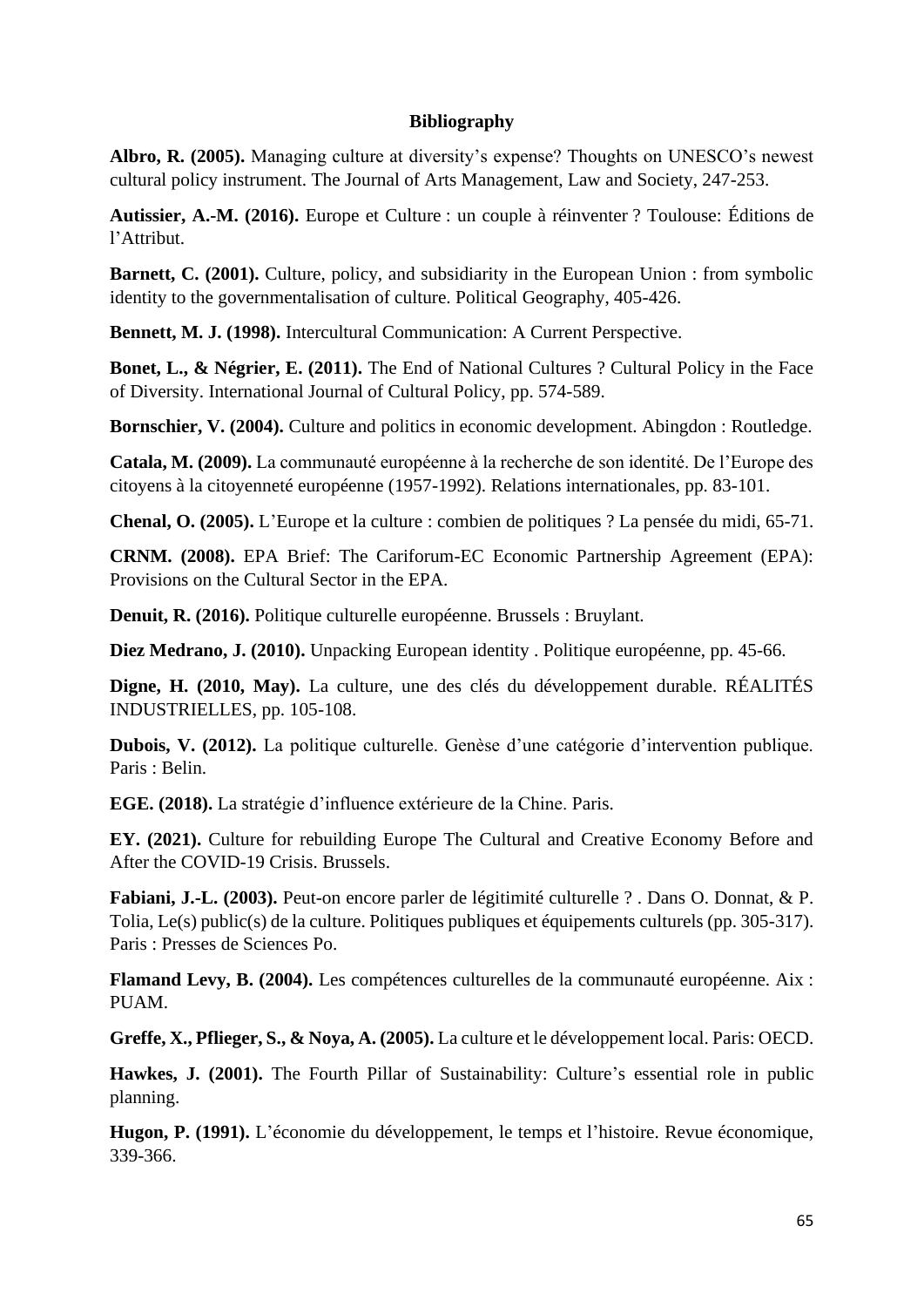**Jouen, M., & Chambon, N. (2006).** L'identité européenne dans les textes communautaires. Brussels.

**Kaina, V. (2013).** How to reduce disorder in European identity research. European Political Science, pp. 184-196.

**Lisbonne de Vergeron, K. (2015).** China-EU relations and the future of European soft power: A strategy for a European cultural diplomacy. London.

**Littoz-Monnet, A. (2012).** Agenda-Setting Dynamics at the EU Level : The Case of the EU Cultural Policy. Journal of European Integration, pp. 505-522.

**Maréchal, J.-P. (2005).** De la religion de la croissance à l'exigence du dêveloppement durable. Dans J.-P. Maréchal, Le 66urope66pement durable : Une perspective pour le XXIe siècle (pp. 31-50). Rennes: Presses universitaires de Rennes.

**Nurse, K. (2006a).** Culture as the fourth pillar of sustainable development.

**Nurse, K. (2006b).** The Cultural Industries in CARICOM: Trade and Development Challenges. CRNM.

**Nye, J. (2004).** Soft Power: The Means to Success in World Politics. Public Affairs.

**Puppis, M., Simpson, S., & Van den Bulck, H. (2016).** Contextualising European Media Policy in the Twenty-First Century. Dans M. Puppis, S. Simpson, & H. Van den Bulck, European Media Policy for the Twenty-first Century: Assessing the Past, Setting Agendas for the Future (pp. 1-19). London: Routledge.

**Rabot, C., & Sapiro, G. (2017).** Profession ? Ecrivain. Paris: CNRS éditions.

**Richieri Hanania, L. (2014).** Cultural Diversity in International Law : The Effectiveness of the UNESCO Convention on the Protection and Promotion of the Diversity of Cultural Expressions. London-New York : Routledge.

**Richieri Hanania, L. (2015).** Le débat commerce-culture à l'ère numérique : quelle application pour la Convention de l'UNESCO sur la diversité des expressions culturelles au sein de l'économie créative ?

**Sarikakis, K. (2007).** Introduction: The place of Media and Cultural Policy in the EU. Dans K. Sarikakis, Media and Cultural Policy in the European Union: European Studies (pp. 13-21). Amsterdam: Rodopi.

**Silva, S. (2014).** Monitoring the implementation and results of the CARIFORUM-EU EPA: Final Report.

**Singh, J. (2011).** United Nations Educational, Scientific and Cultural Organisation: Creating norms for a complex world. London: Routledge.

**Souyri-Desrosier, C. (2014).** Chapter 14 – EU protocols on cultural cooperation: An attempt to promote and implement the CDCE within the framework of bilateral trade negotiations. Dans L. Richieri Hanania, Cultural Diversity in International Law: The Effectiveness of the UNESCO Convention on the Protection and Promotion of the Diversity of Cultural Expressions. Oxon: Routledge.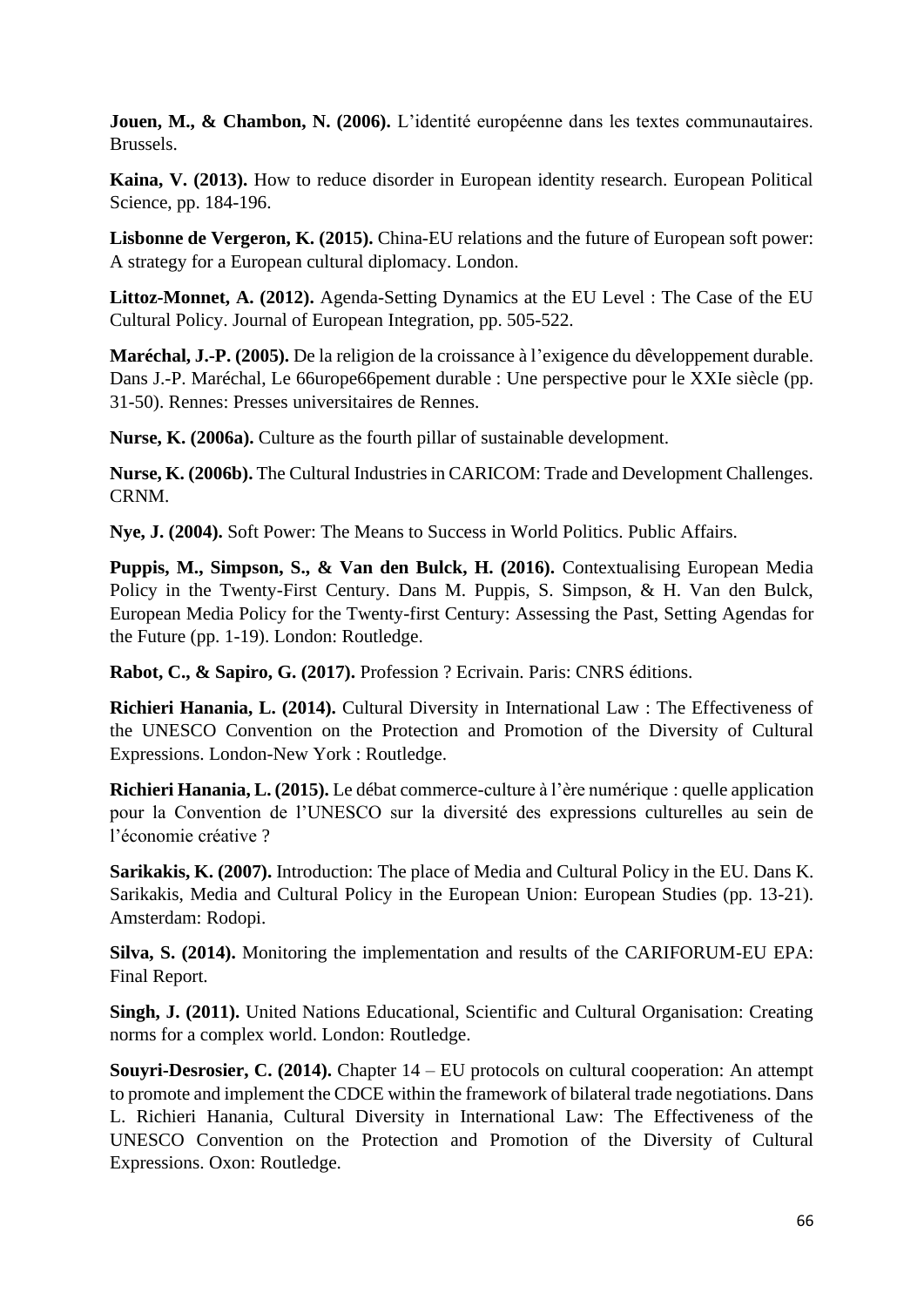**Throsby, D. (1999).** Cultural Capital. Journal of Cultural Economics, pp. 3-12.

**Throsby, D. (2001).** Economics and culture. Cambridge: Cambridge University Press.

**Vlassis, A. (2014).** Le numérique, nouvelle frontière de la gouvernance mondiale des industries culturelles ? Revue de la Faculté de Droit de l'Université de Liège, 284-300.

**Vlassis, A. (2015).** Gouvernance mondiale et culture : de l'exception à la diversité. Liège: Presses universitaires de Liège.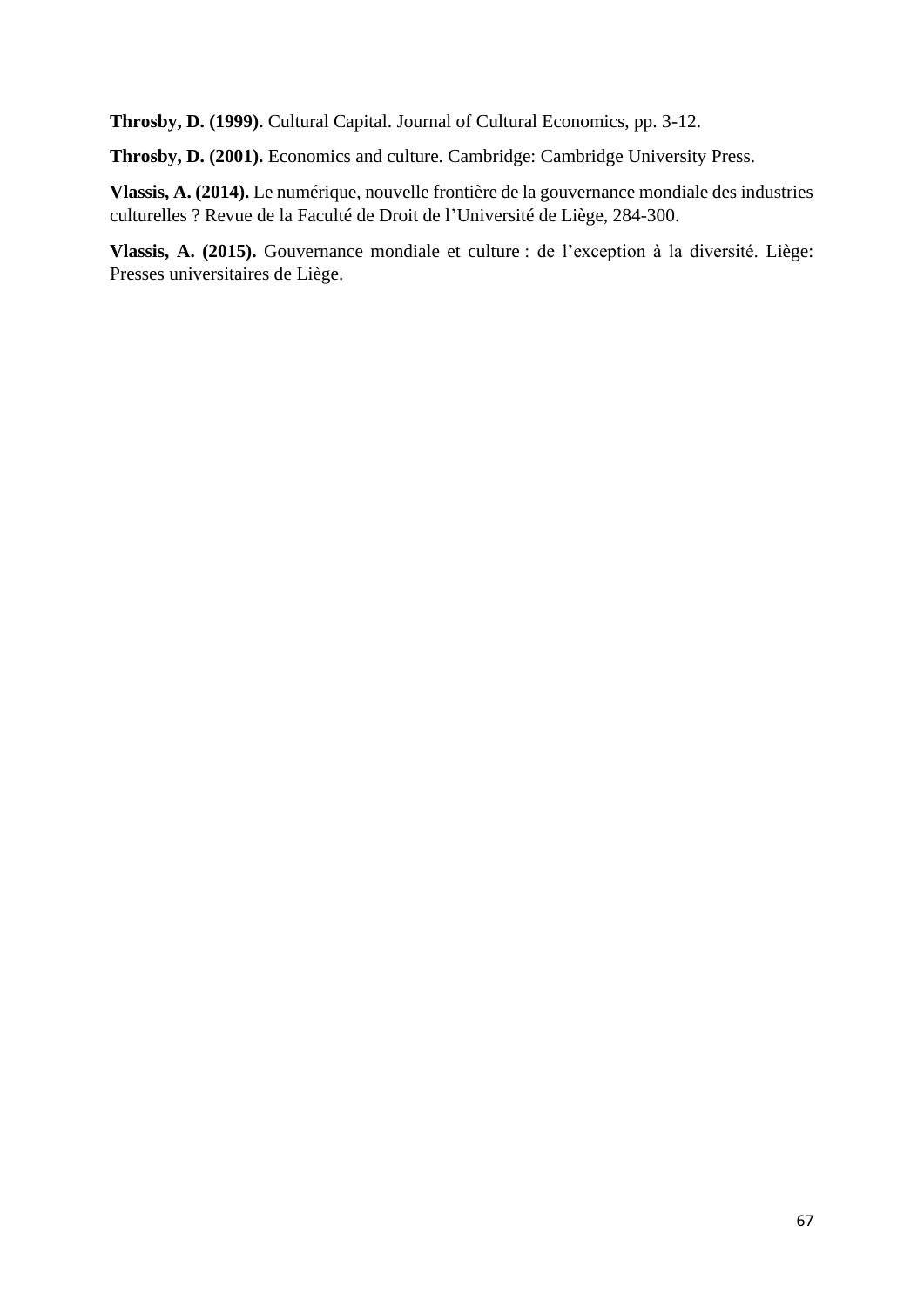## **Sitography**

## **A- Primary sources**

**Eurostat. (2020).** Culture statistics – cultural employment. Récupéré sur Eurostat : [https://ec.](https://ec/)europa.eu/eurostat/statistics-explained/index.php ?title=Culture\_statistics -\_cultural\_employment

**INSEE. (2020).** L'Île-de-France, première région française de l'économie culturelle. Récupéré sur INSEE : [https://www.](https://www/)insee.fr/fr/statistiques/3535510

**Statista. (2020, December 20).** Number of outbound journeys of Chinese tourists from 2008 to 2019. Récupéré sur Statista : [https://www.](https://www/)statista.com/statistics/277250/number-ofoutbound-journeys-of-chinese-tourists/

## **B-Secondary sources**

**Europeana. (2021).** *Explore the heritage of sport across Europe*. Récupéré sur Europeana : [https://www.](https://www/)europeana.eu/fr

**Le Gall, A. (2017, July 13).** KEA. Récupéré sur Cities are driving new cultural policies: [https://keanet.](https://keanet/)eu/opinions/cities-are-driving-new-cultural-policies/

**LIFE TACKLE. (2021).** *Fighting for our planet is our best chance of winning*. Récupéré sur LIFE TACKLE: [https://lifetackle.](https://lifetackle/)eu/

**Sénat. (n.d.).** *L'Europe et la culture*. Récupéré sur Sénat: https://www.senat.fr/rap/r00- 213/r00-2131.html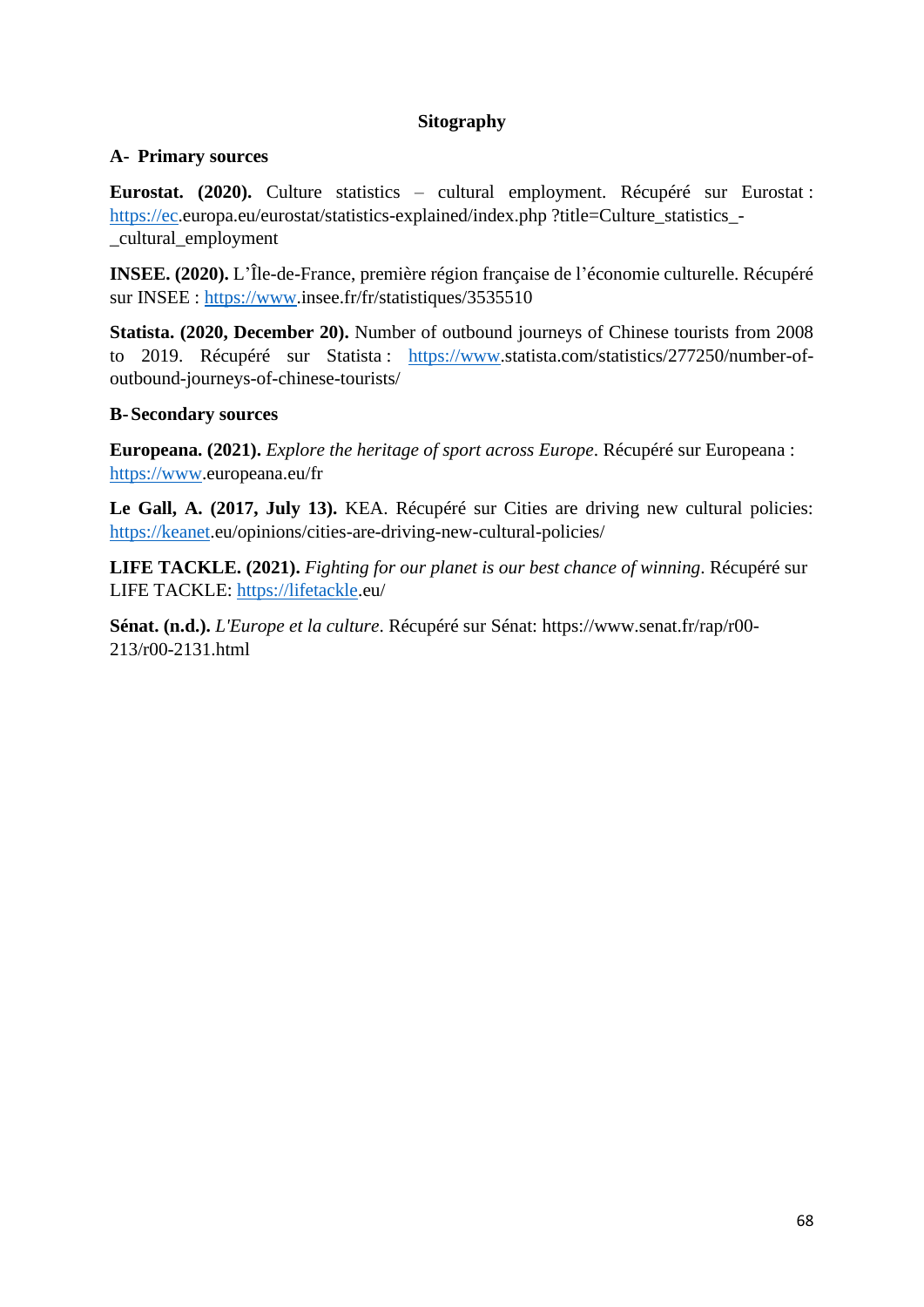## **Corpus**

## **A- Primary sources**

**Association of Commercial Television in Europe. (2015).** Consultation on Directive 2010/13/EU on audiovisual media services: A media framework for the 21th century. Brussels.

**Council of the European Union. (2014).** Councils conclusions on European audiovisual policy in the digital era. Brussels: Council of the European Union.

**Council of the European Union. (2021).** *Council Conclusions on EU Approach to Cultural Heritage in conflicts and crises.* Brussels.

**Culture ACTION 69urope. (2020, February 28).** Can culture contribute to the European Green Deal? Récupéré sur culture ACTION europe : [https://cultureactioneurope.](https://cultureactioneurope/)org/news/how-can-culture-adapt-and-contribute-to-the-green-deal/

**DIGITALEUROPE. (2015).** Consultation on Directive 2010/13/EU on audiovisual media services: A media framework for the 21th century. Brussels.

**EUROPEAN COMISSION. (2017).** Strengthening the European identity through education and culture. Brussels.

**European Commission. (2008).** Follow-Up Argumentaire: On the Culture Cooperation Protocol in Future Trade Agreements, 13<sup>th</sup> February 2008. Brussels.

**European Commission. (2016a).** Commission updates EU audiovisual rules and presents targeted approach to online platforms. Brussels.

**European Commission. (2016b).** Joint Communication to the European Parliament and the Council: Towards an EU strategy for international cultural relations. Brussels.

**EUROPEAN COMMISSION. (2018).** REGULATION OF THE EUROPEAN PARLIAMENT AND OF THE COUNCIL establishing the Creative Europe programme (2021 to 2027) and repealing Regulation (EU) No 1295/2013. Brussels.

**European Digital Media Association. (2015).** Consultation on Directive 2010/13/ EU on audiovisual media services: A media framework for the 21th century. Brussels.

**EU-Singapore. (2018, April 18).** EU-Singapore trade and investment agreements. Brussels.

**Ministry of Culture (MoC) of the People's Republic of China and DG Education and Culture (EAC) of the European Commission. (2015).** MAPPING THE EU‐CHINA CULTURAL AND CREATIVE LANDSCAPE.

**Netflix International. (2015).** Consultation on Directive 2010/13/EU on audiovisual media services: A media framework for the 21th century. Amsterdam.

**OECD. (2020).** Culture shock: COVID-19 and the cultural and creative sectors. Paris

**Strange, T., & Bayley, A. (2008).** Sustainable Development Linking Economy, Society, Environment. . Geneva: OECD Report.

**Transatlantic Economic Council. (2011).** European Union-United States Trade Principles for Information and Communication Technology Services.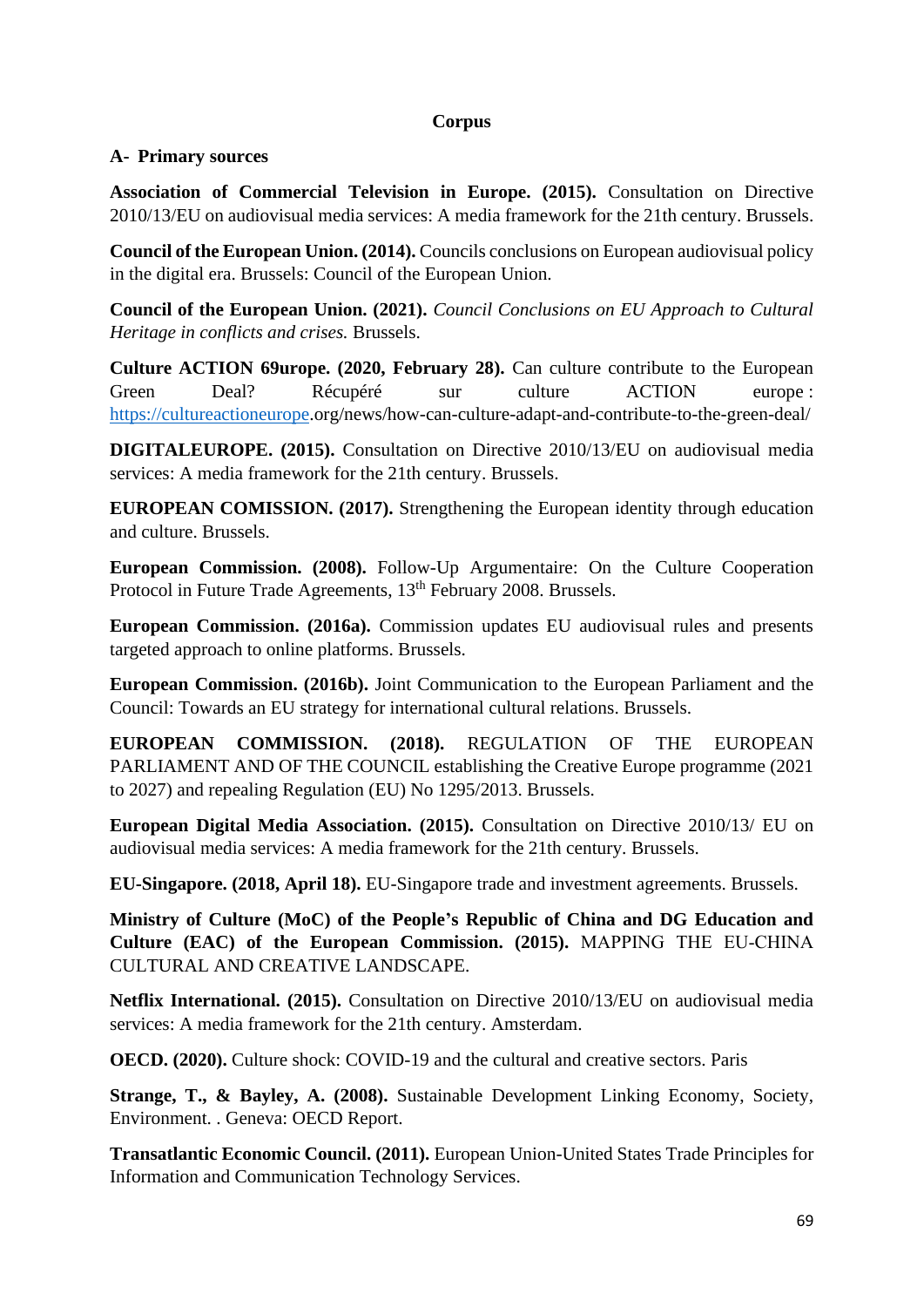**UNESCO. (2005).** Convention sur la protection et la promotion de la diversité des expressions culturelles. Paris.

**UNESCO. (2009).** Information Document – Reference Documents concerning Article 16 of the Convention. Paris.

**UNESCO. (2010).** La Convention de l'Unesco sur la protection et la promotion de la diversité des expressions culturelles. Premier bilan et défis juridiques. Paris : Collection de l'UMR de droit comparé de Paris.

**UNESCO. (2014).** Report prepared for the Eighth Ordinary Session of the Intergovernmental Committee for the Convention on the Protection and Promotion of the Diversity of Cultural Expressions, 9-11<sup>th</sup> December 2014. Paris.

**UNESCO. (2017).** Liste des Parties à la Convention sur la protection et la promotion de la diversité des expressions culturelles. Paris.

### **B- Interviews**

## • **EU Commission Official<sup>131</sup>**

## **Does the EU Cultural strategy takes into account the strategies of other international actors in that field in order to ensure a better influence on the international scene ?**

"The EU is realizing more and more how culture is a true driving force in international relations. It has observed how the image of some countries (e.g. US, Japan) has been influenced by the export of their culture by powerhouses (e.g. Hollywood). In that regard, the EU has a more naive approach based on values.

The EU went from an idea of Cultural Diplomacy which is about projecting your national ego to prove how strong your culture is classic to a Cultural Relations approach. This is more a bottom-up process in which it's not state vs state situation but about civil societies talking to each other. It is a more sincere approach and grants a freer arena to create something together through equal partnerships based on trust. This new process is more credible to project EU values even if it carries them in an more implicit way. That said, it doesn't mean that EU only works for common good and does not vouch for its strategic interests. It's a mix of the two. Cultural Relations have enabled a collaborative work third countries or other DGs (e.g. NEAR, INTPA) . This model of cooperation is gaining ground as it is more flexible and relates culture with different topics (e.g. education, security). International stakeholders can see the difference between Cultural Relations and Cultural Diplomacy. The second being actually what other countries (e.g. US, China) are still mainly doing."

<sup>131</sup> EU Official. (2021, July 28). Culture in the EC. (C. Joseph, Interviewer)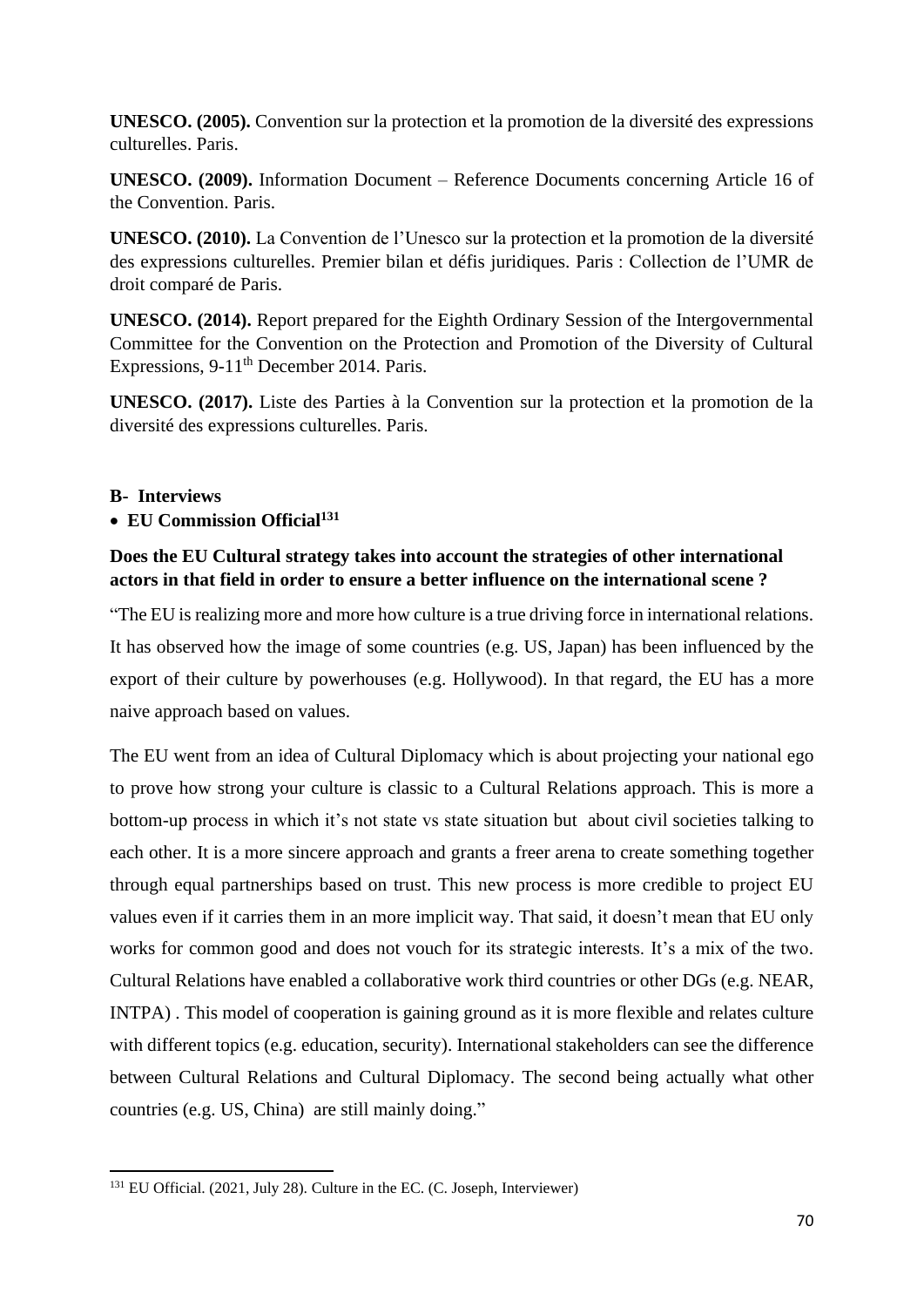# **Does the EU need to put in place new strategies to promote cultural heritage to its citizens ?**

" We already have a lot. The thing is that EU integration procedures are very complex. In fact, the lack of learning on the topic in universities overall, makes it still today, a very elitist topic and makes it difficult to comprehend.

We do work on topic that touch citizens daily life, if you consider access to culture, better architecture, freedom of cultural expressions, creativity in schools… The problem has more to do with the little visibility for what is done by the EU, even at city level. Citizens are too often unaware that the EU is funding certain projects, inspiring dynamics. It's definitely not diffused in the media. There is more a need to criticize the system out there but you also need to say what is going well so you can know what you need to change and what you need to keep. We have seen Euroscepticism rise in recent times in several Member States (e.g. Brexit) in that regard. This is more worrying that the fact that the EU doesn't have other structures or legislations in place. There are so many action levels already set by the Treaties. We can of course do better, but it's a question to manage through the subsidiarity principle. It is about if the Member States want to give up more of their power.

The question is more about how to have more resources, human and financial ones to make sure that the processes in place work as much as needed and achieve all that the cultural sector and Member States want us to do. It is about implement, monitor and learn from these processes."

## • **EU Official <sup>132</sup>**

# **How does the EEAS participates in the mainstreaming of culture in EU external policies ?**

"We interact with the EC, the EP and we try to mainstream culture by attending meetings (e.g. Cultural Affairs Committee, Foreign Affairs Council ). We also cooperate with EC DGs (e.g. EAC, INTPA, NEAR). We expect these type of collaboration to allow to get more funds for culture through new financial mechanisms that make the EU more flexible in reaction to crises like the Neighborhood, Development and International Cooperation Instrument from DG NEAR."

<sup>132</sup> EU Official. (2021, July 29). EEAS Cultural Action. (C. Joseph, Interviewer)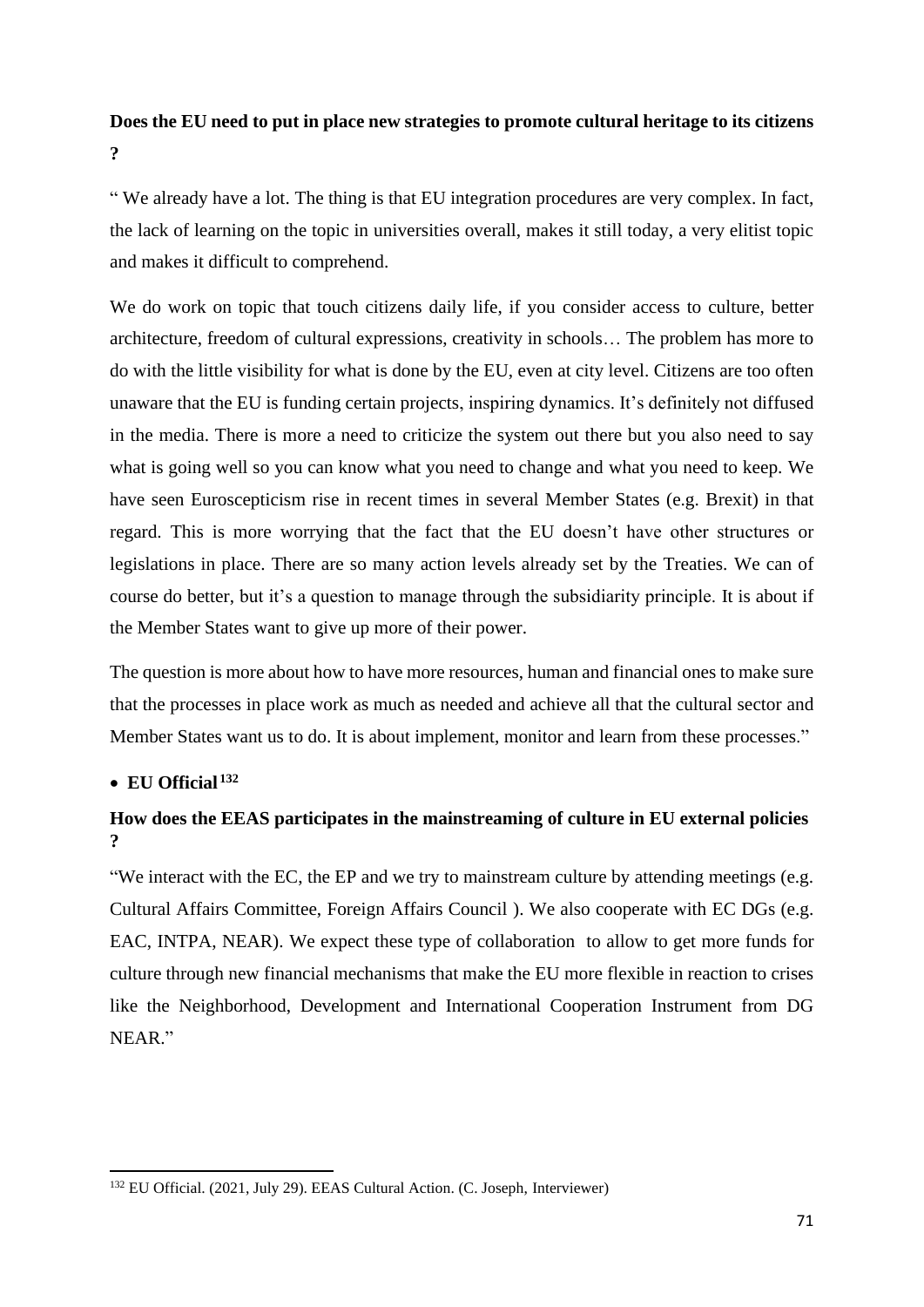# **How can cultural heritage foster EU work in climate change and sustainable development ?**

"Experts can draw lessons on how previous generations made use of materials to make productions (e.g. buildings) resistant to climate change.

Cultural heritage has been identified and accepted internationally (e.g. meeting of Culture Ministers at the G20) as a mean of action by Cultural Diplomacy. Cultural Heritage doesn't belong to a nation but it's an heritage of mankind, which brings with it a joint responsibility and a common goal. It makes working together rewarding and means that you can achieve something.

Cultural Heritage will play a bigger role in the future as we have seen in countries where it has been threatened (e.g. Syria Afghanistan). There are new trends appearing thanks to technological development (e.g. digitalization, satellite images helping to detect if Cultural Heritage is threatened)"

### **How does the EU cultural strategy compare the one of China ?**

"Our approach is a bottom-up approach, a people centered approach. It is not about sending well-known artists to other countries, to show off what we achieve. We want to make creatives meet on an equal footing, engage in exchanges and then at best in co-production and co-creation so that there is a real interchange by words, by emotions, by creativity.

In the long run, we believe this is the more sustainable and rewarding approach. Also because of the background of what China is doing; Partnerships with many countries in the world that are not on a equal footing. (e.g. these countries are only recipients of China's investment).

We aspire to create a level playing field. I'm confident that third countries will see the EU approach as a fairer approach compared to China's one."

# **How difficult is it to implement development strategies fostered by the EU in collaboration with developing countries ?**

"The approach we follow goes through the European Union National Institutes for Culture organizations (e.g. Institut Français, Goethe Institute). They create clusters in third countries, they meet and exchange about possible joint projects. They have very close contact with local creatives and they can directly give grants or organized joint events without going through the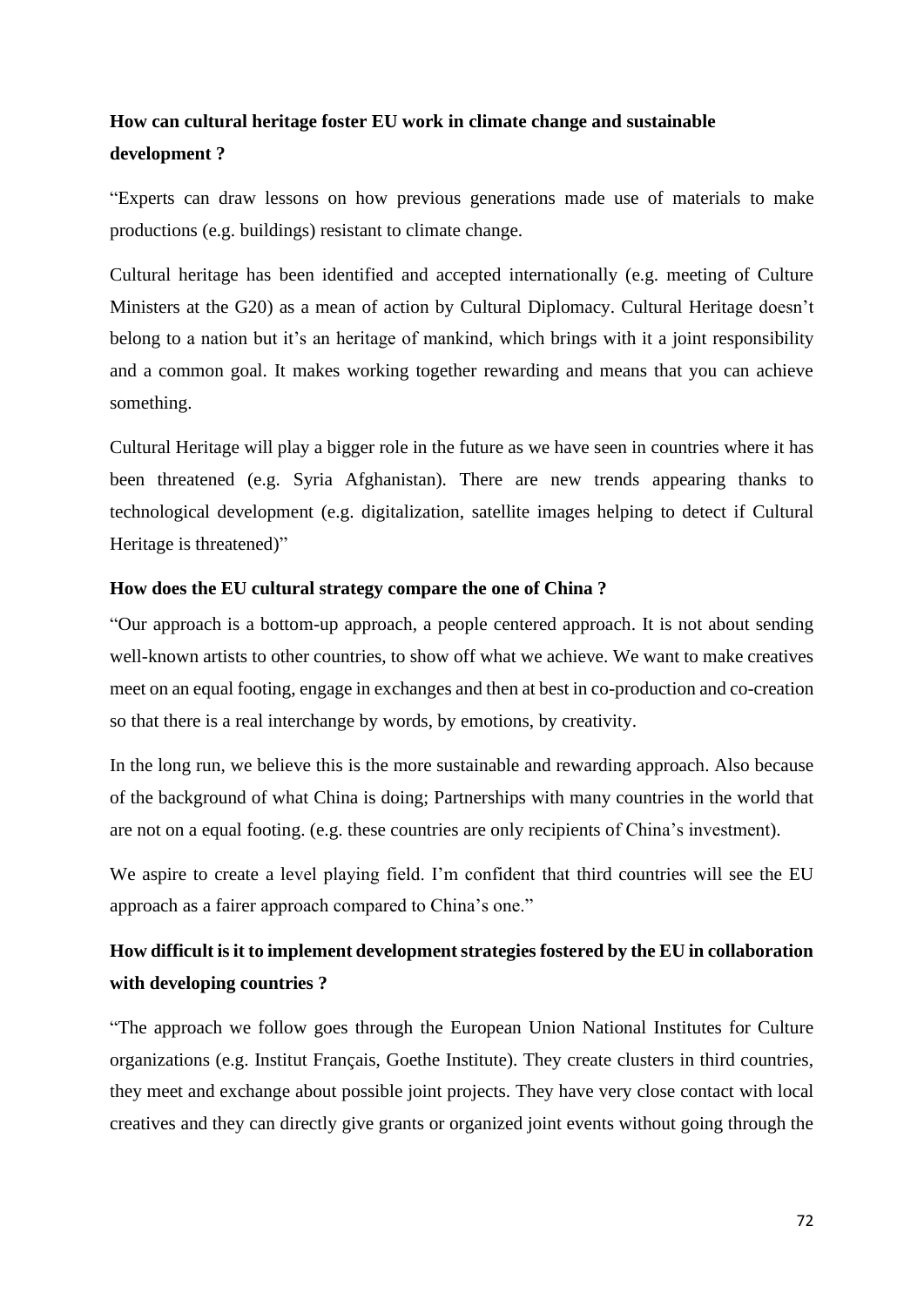local government. We can channel the funds through them in a more direct way and ensure they receive these funds.

We know the covid has hit heavily creatives. Some countries (e.g. Germany) have setup relief funds and different programs to help local creatives finance their infrastructure."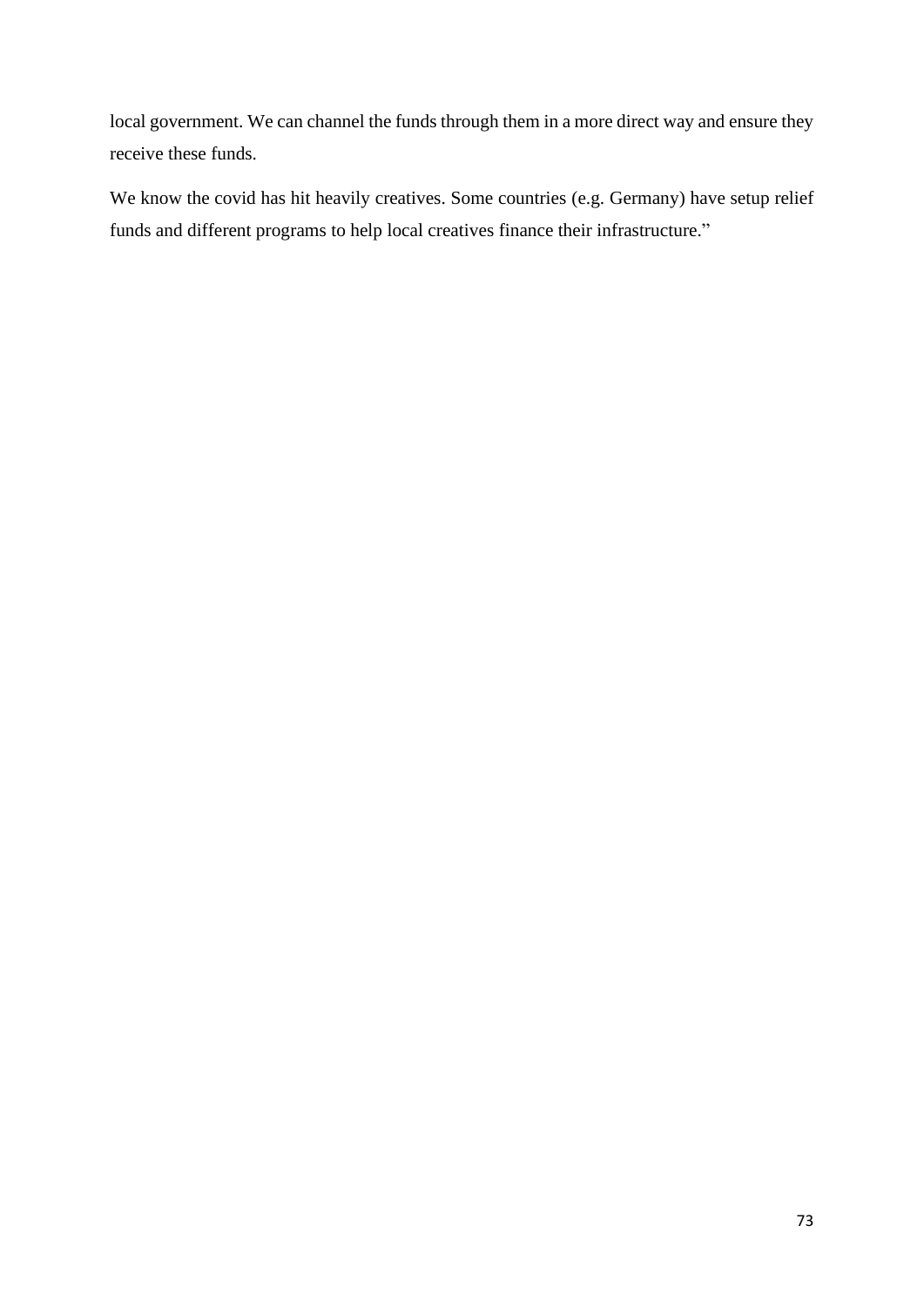## **Annex**

Graph.1 Turnover and value added in 2013 and 2019, and share of GDP (billion euros and %, EU-28)



Source **:** EY. (2021). Culture for rebuilding Europe The Cultural and Creative Economy Before and After the COVID-19 Crisis. Brussels.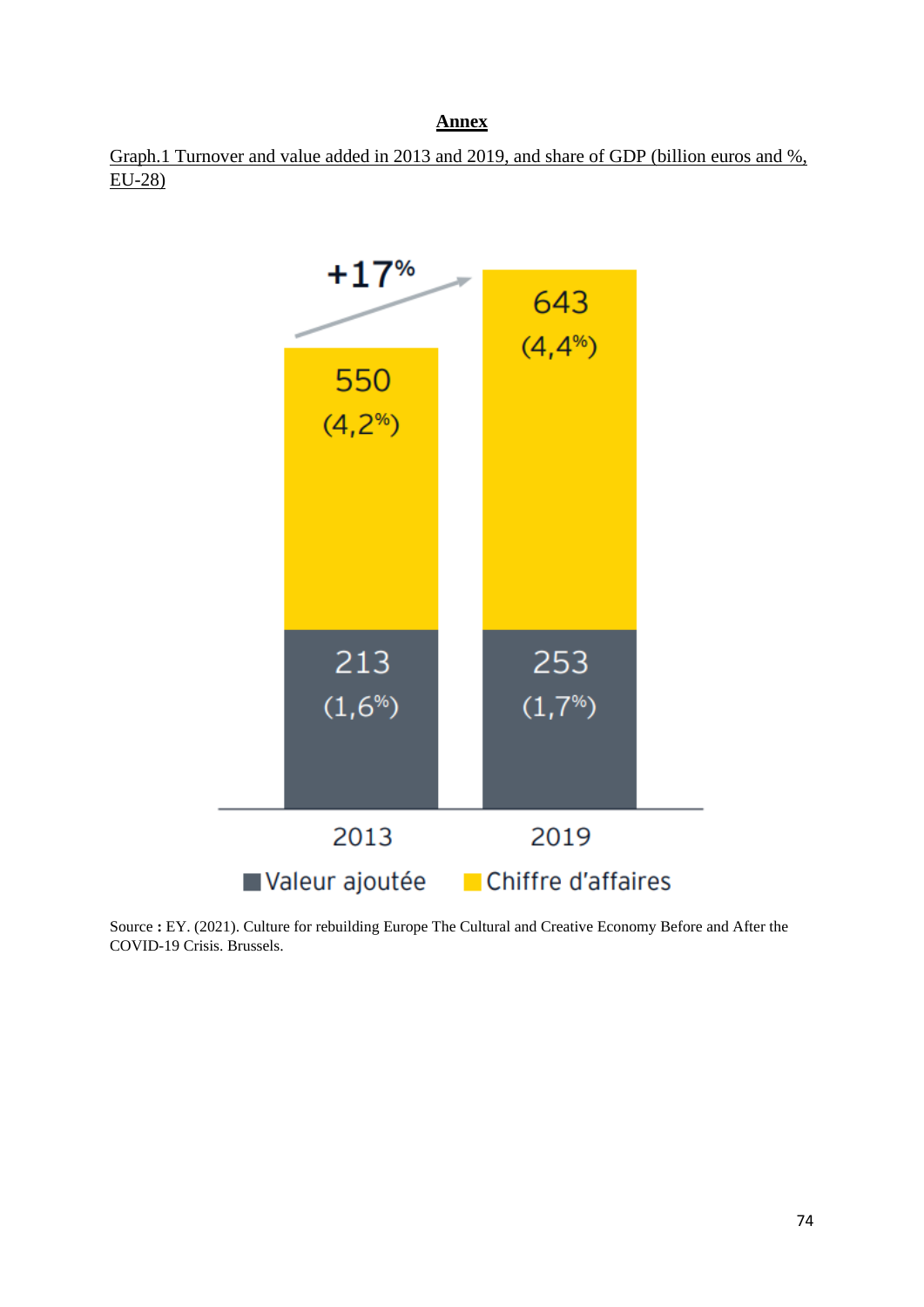## Graph.2 Turnover generated by CCIs in the EU-28 (in  $\epsilon$  billion)



Total turnover generated by CCIs in the EU-28 (in € billion)

Source : EY. (2021). Culture for rebuilding Europe The Cultural and Creative Economy Before and After the COVID-19 Crisis. Brussels.

## Graph.3 Estimated 2019-20 turnover of the CCIs (% of turnover 2019 and billions of euros; EU-28)



Source : EY. (2021). Culture for rebuilding Europe The Cultural and Creative Economy Before and After the COVID-19 Crisis. Brussels.